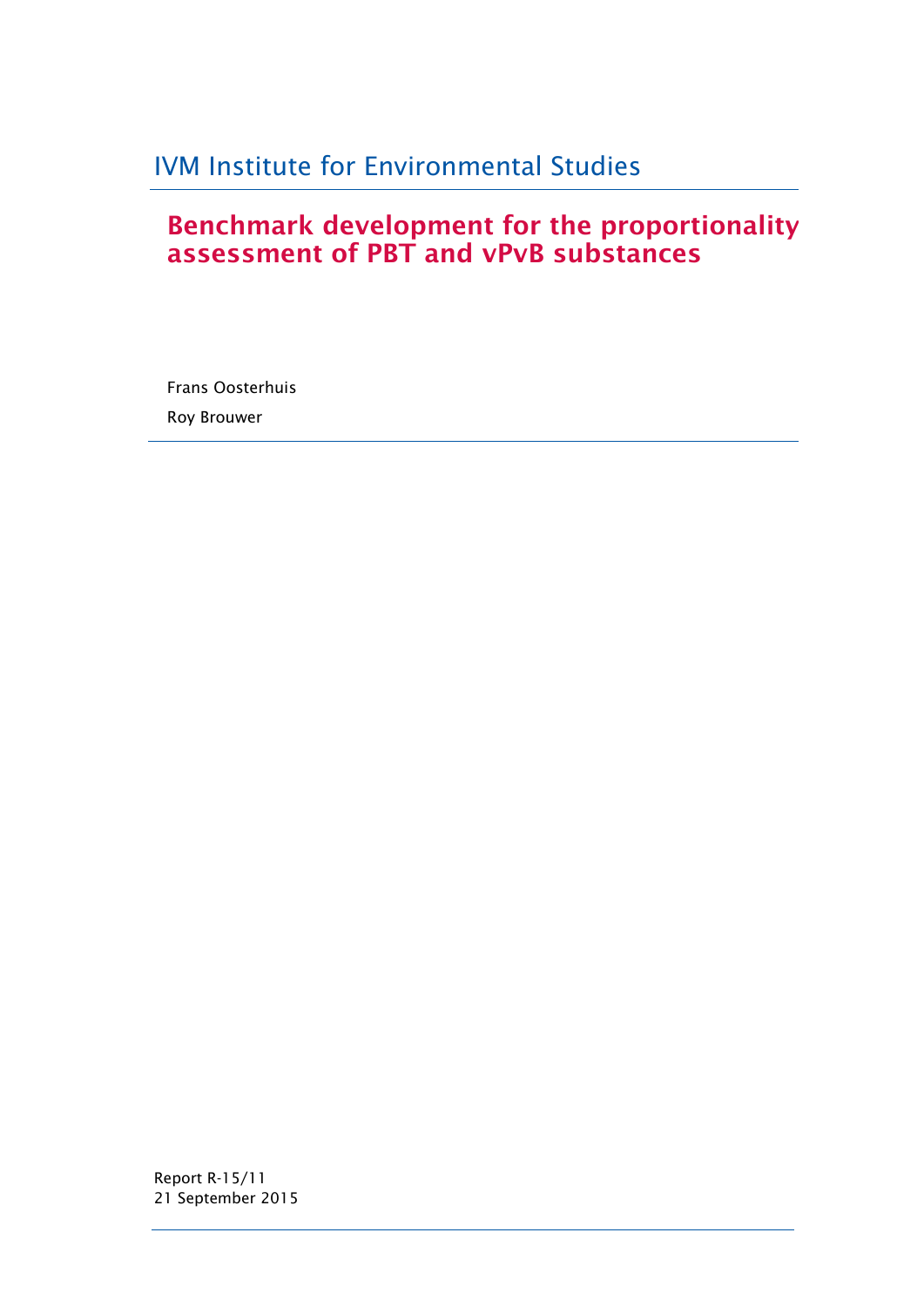

Rijksinstituut voor Volksgezondheid en Milieu Ministerie van Volksgezondheid, Welzijn en Sport





This report was commissioned by the Ministry of Infrastructure and the Environment

## **IVM**

Institute for Environmental Studies VU University Amsterdam De Boelelaan 1087 1081 HV AMSTERDAM The Netherlands T +31-20-598 9555 F +31-20-598 9553 E info.ivm@vu.nl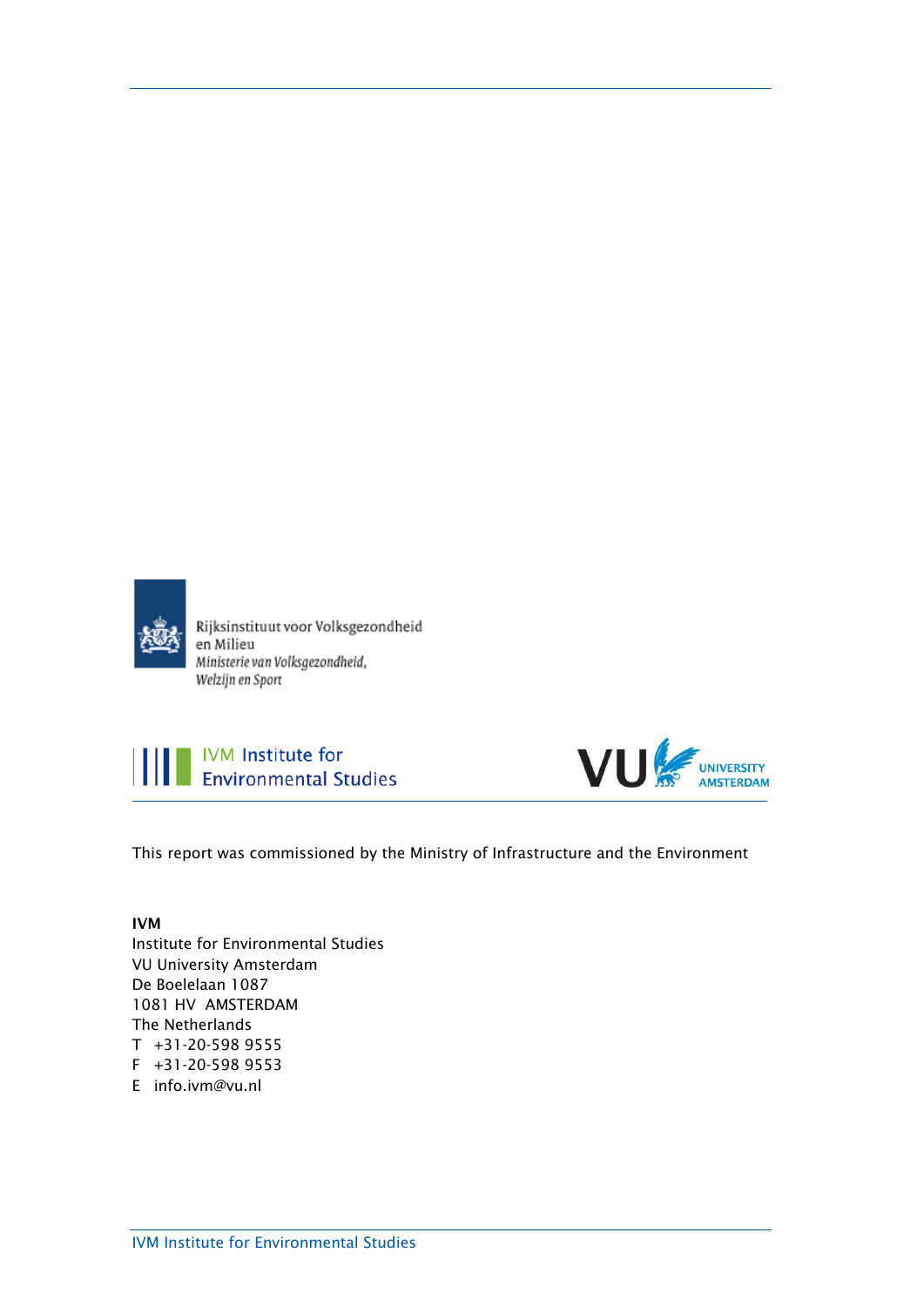# **Contents**

|                          | <b>Executive summary</b>                                                                                                                                                    | 5                   |
|--------------------------|-----------------------------------------------------------------------------------------------------------------------------------------------------------------------------|---------------------|
|                          | <b>Abbreviations</b>                                                                                                                                                        | 7                   |
| 1                        | <b>Introduction</b>                                                                                                                                                         | 9                   |
| 1.1<br>1.2<br>1.3<br>1.4 | Background of the study<br>Objective<br>Approach, methodology and limitations<br>Outline of the report                                                                      | 9<br>10<br>10<br>11 |
| $\overline{2}$           | <b>Different cost types</b>                                                                                                                                                 | 13                  |
| 3                        | Cost effectiveness of PBT control measures                                                                                                                                  | 15                  |
| 3.1<br>3.2<br>3.3        | Cost estimates cover several orders of magnitude<br>Substitution, emission reduction and clean-up<br>Costs per kg avoided emission are higher than per kg avoided substance | 15<br>17            |
| 3.4<br>3.5               | use<br>Inclusion and exclusion of cost components<br>Amounts and concentrations; economies of scale; 'closed' and 'open'                                                    | 22<br>23            |
|                          | applications; 'point' and 'non-point' sources                                                                                                                               | 24                  |
| 4                        | <b>Decision making on PBTs</b>                                                                                                                                              | 27                  |
| 5                        | Towards a benchmarking approach in proportionality assessment                                                                                                               | 29                  |
| 6                        | Conclusions and areas for further work                                                                                                                                      | 31                  |
| <b>References</b>        |                                                                                                                                                                             | 33                  |
|                          | Acknowledgements                                                                                                                                                            | 35                  |
|                          | <b>ANNEX: Substance specific information</b>                                                                                                                                | 37                  |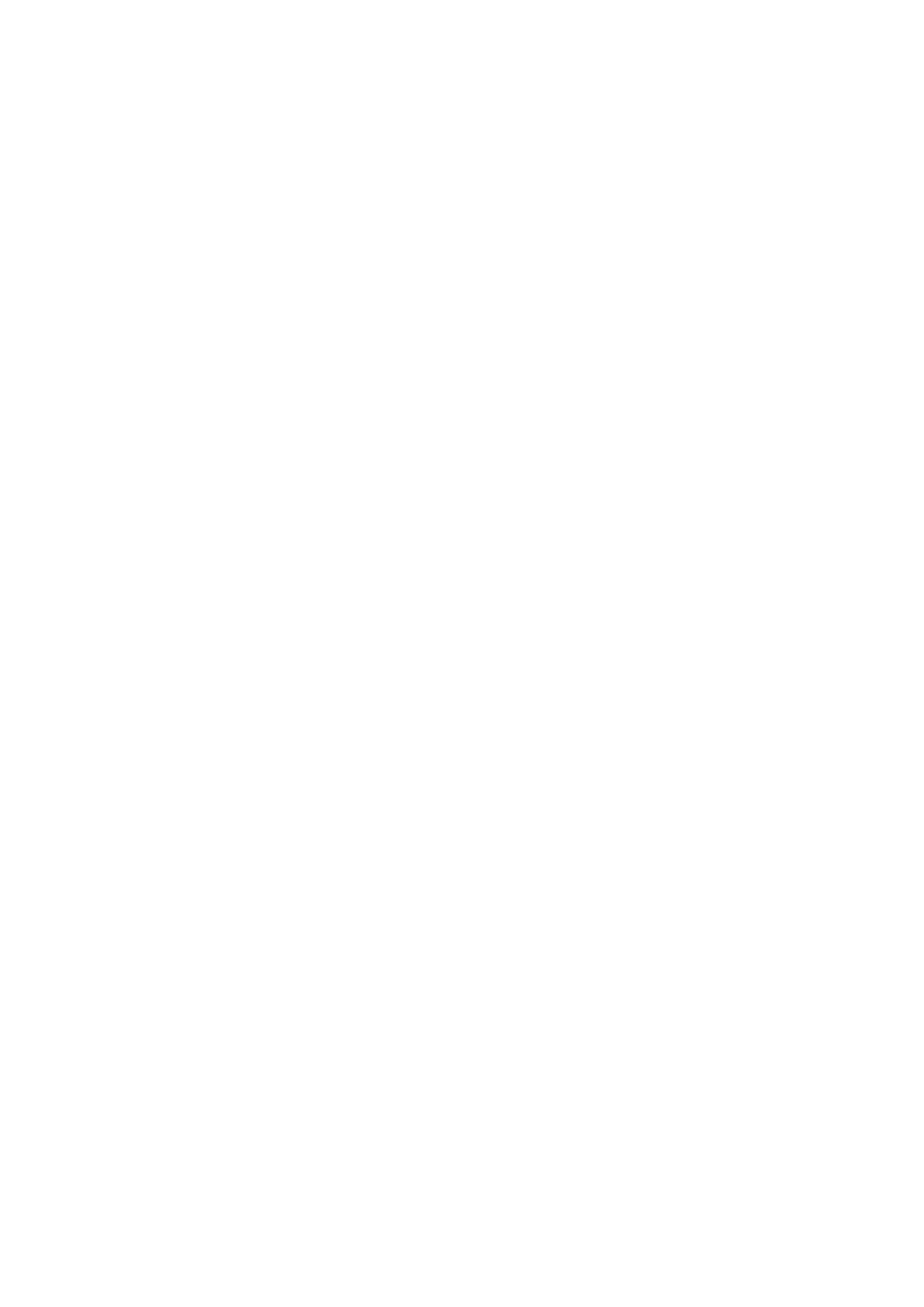# <span id="page-4-0"></span>Executive summary

This report is intended to provide the Committee for Socio-Economic Analysis (SEAC) of the European Chemicals Agency (ECHA) with information that could be used in the development of a benchmark for assessing the proportionality of restriction proposals and authorization applications for persistent, bioaccumulative and toxic (PBT) as well as very persistent, very bioaccumulative (vPvB) substances (henceforth: PBTs). For these substances a full cost-benefit assessment is usually not feasible due to their specific properties. Instead, a SEAC working group has proposed to use a cost-effectiveness framework, which implies the need for a benchmark.

To support the development of a benchmark, information was gathered on the costs of reducing stocks (presence in 'technosphere' or environment) and flows (emissions) of PBTs. This cost information is then related to decision making on PBT reduction. If a certain proposed measure has been rejected due to excessive costs per unit of reduction, this can be seen as an indication for society's 'maximum willingness to pay'. The exceedance of this cost level might then be considered to be disproportional in comparable future cases as well. Clearly, this approach rests on a number of assumptions and neglects any differences in properties between PBTs. It should therefore be seen as no more than a first step towards benchmarking.

The following substances were selected as cases for the present study: D4/D5, decaBDE, HBCDD, HCB, HCH, PCBs, PFOA and PFOS. An analysis of existing documentation containing estimates of the cost-effectiveness of measures to reduce the stocks or flows of these PBTs led to the following observations:

- **•** the range of cost estimates covers several orders of magnitude, from less than EUR 1 per kg (sometimes even negative costs) to several millions of euros per kg;
- **•** a wide variety of cost estimates is also visible within each of the three types of measures distinguished (substitution, emission control and clean-up/remediation), but the lowest estimates are found among the 'substitution' measures;
- **•** costs per kg avoided emission are substantially higher than per kg avoided substance use;
- **•** the cost types that are included in the estimates differ widely: sometimes it is just the price difference (with a 'drop-in' substitute), whereas in other cases for instance the costs of (additional) R&D, capital loss, adaptation of equipment and/or indirect costs such as market loss are included;
- **•** specific cost items such as quality loss (in case of substituting with an inferior substance) or reduced social benefits from recycling (in case of a ban without exemptions) are included only in a few studies;
- **•** the costs per kg tend to be relatively low if the total amount or the concentration of the PBT is high, and if it is used or stored in a closed/confined space, whereas the costs per kg can become very high if the PBT is dilute or widely dispersed.

Decisions on PBT measures appear to be rarely explicitly motivated by cost effectiveness arguments. In particular, it is hard to find clear statements that a restriction or ban on the use of a PBT or the clean-up of a site polluted by a PBT should be abandoned due to disproportionate or excessive costs per kg. Nevertheless, the available evidence suggests that there is a wide 'grey zone' (orders of magnitude between EUR 1000 and EUR 50,000 per kg avoided PBT use/presence or emission) within which the cost of a measure can either be 'acceptable' or 'too high'. Within this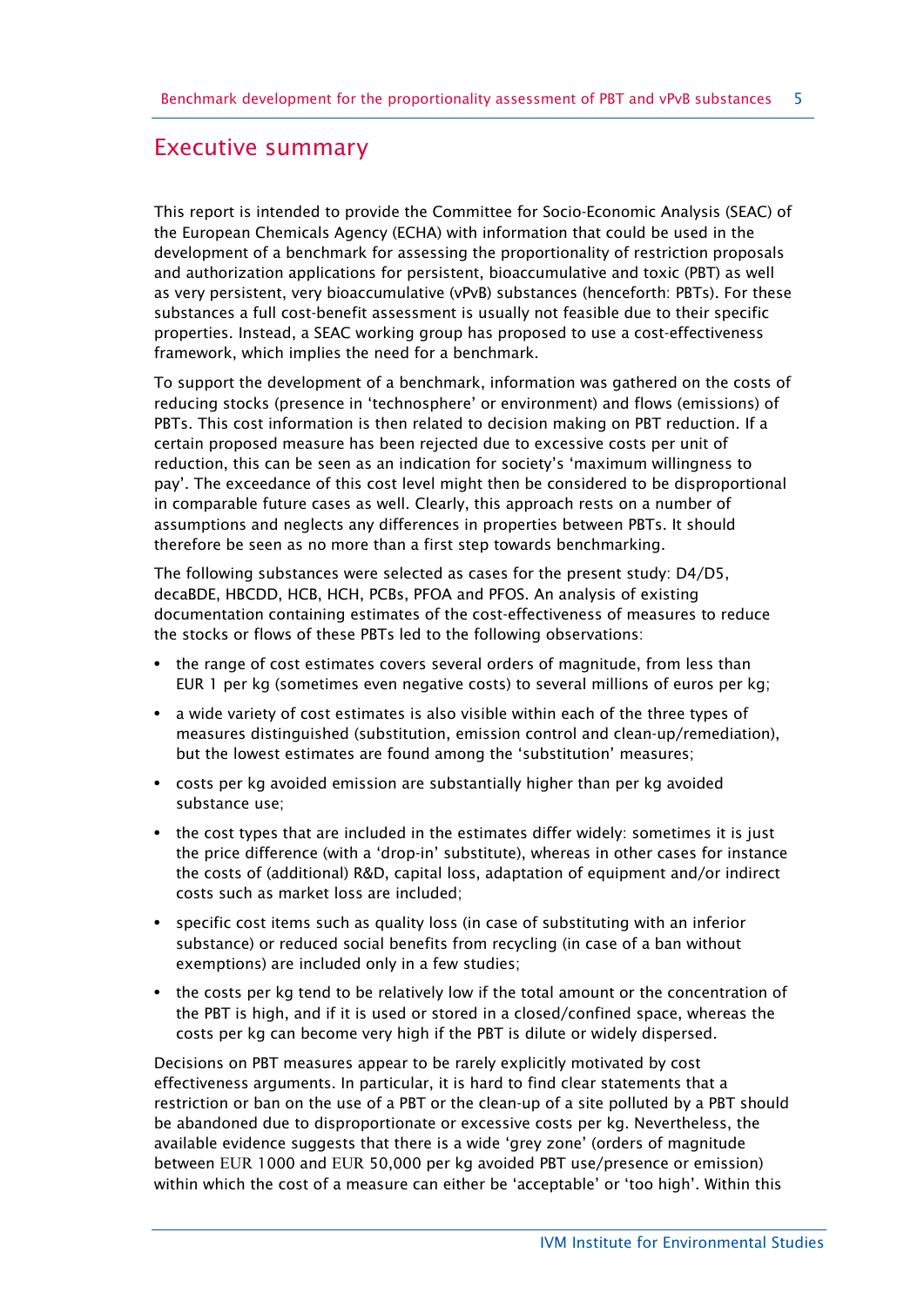#### 6 Executive summary

'grey zone' the outcome of the decision making may depend on substance-specific and situation-specific conditions and on other considerations than cost-effectiveness (e.g. affordability and competitiveness).

As a conclusion, this study has led to a substantial evidence base in terms of cost effectiveness data, but the role that these data play or have played in decision making is much less clear, as explicit statements on 'disproportional costs' are scarce. There seems to be still quite a way to go until the envisaged benchmarking. With a view to further work in this area, it is recommended to:

- **•** ensure that cost estimates for PBT related measures are complete (all relevant cost types included);
- **•** specify the assumptions made in estimating the costs;
- **•** indicate the nature of the estimate (in EUR per kg of use/presence reduction or in EUR per kg of emission reduction);
- **•** specify the additional considerations that may play a role in the proportionality assessment (besides cost effectiveness);
- **•** further expand the database that was prepared within the framework of the present study, and keeping it up-to-date;
- **•** investigate whether the envisaged benchmarking approach could possibly also be applicable to other (non-PBT) substance categories;
- **•** embark on additional efforts to construct cost effectiveness curves showing the amount of each PBT that can be substituted/removed at a certain cost level.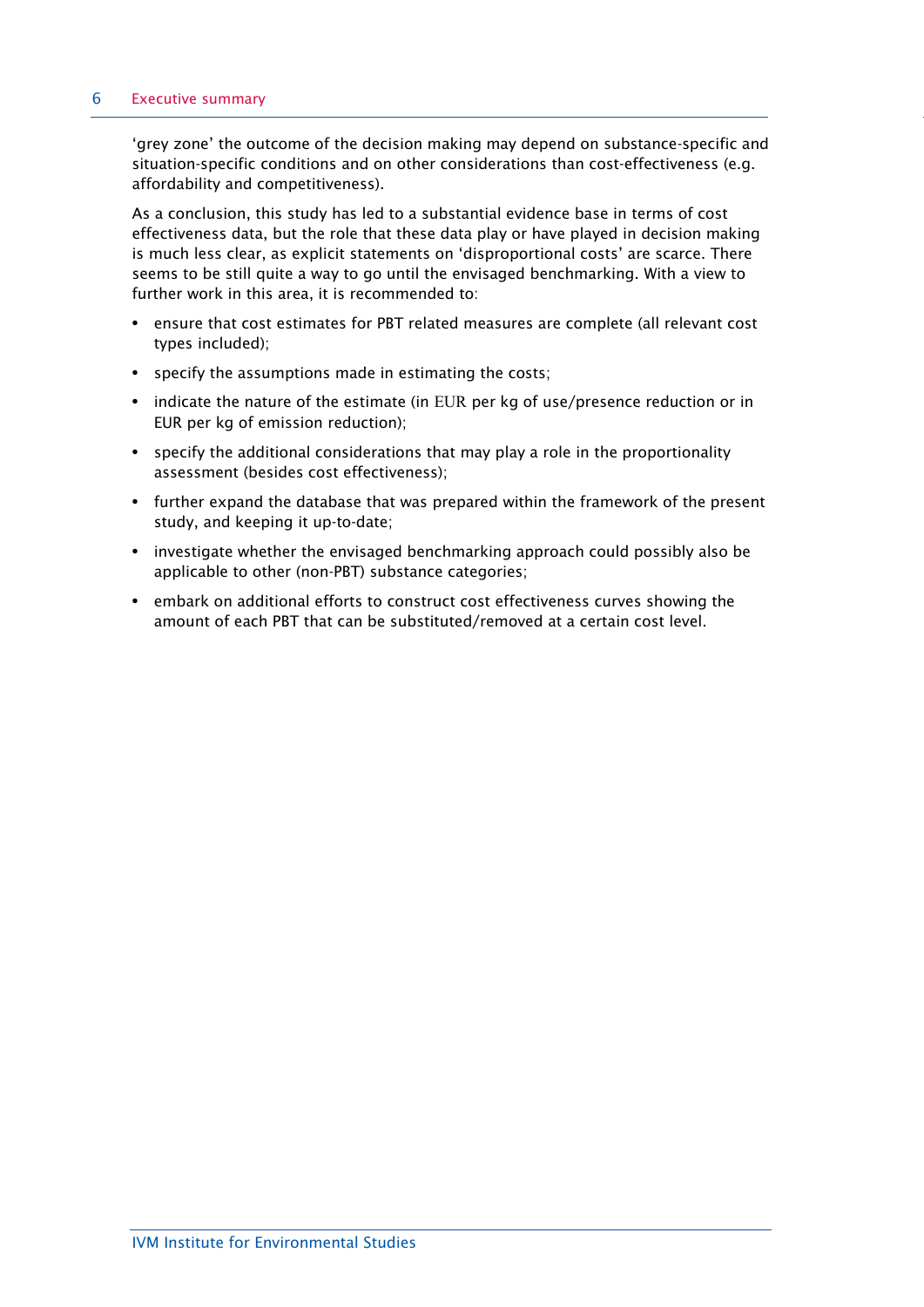# <span id="page-6-0"></span>Abbreviations

| <b>BCD</b>     | base catalyzed decomposition                                                                                                 |
|----------------|------------------------------------------------------------------------------------------------------------------------------|
| <b>BFR</b>     | brominated flame retardant                                                                                                   |
| <b>CEPA</b>    | Canadian Environmental Protection Act                                                                                        |
| D4             | octamethylcyclotetrasiloxane                                                                                                 |
| D <sub>5</sub> | decamethylcyclopentasiloxane                                                                                                 |
| $d(eca)$ -BDE  | decabromodiphenylether                                                                                                       |
| EBP            | ethane, 1, 2-bis-pentabromophenyl                                                                                            |
| <b>ECHA</b>    | <b>European Chemicals Agency</b>                                                                                             |
| EEE            | electrical and electronic equipment                                                                                          |
| EPA            | <b>Environmental Protection Agency (USA)</b>                                                                                 |
| EPS            | expanded polystyrene                                                                                                         |
| FR.            | flame retardant                                                                                                              |
| <b>HBCDD</b>   | hexabromocyclododecane                                                                                                       |
| <b>HCB</b>     | hexachlorobenzene                                                                                                            |
| <b>HCH</b>     | hexachlorocyclohexane                                                                                                        |
| <b>HIPS</b>    | high impact polystyrene                                                                                                      |
| <b>IVM</b>     | Instituut voor Milieuvraagstukken (Institute for Environmental Studies),<br><b>VU University Amsterdam</b>                   |
| <b>PBDE</b>    | polybromodiphenylether                                                                                                       |
| <b>PBT</b>     | Persistent, bioaccumulative and toxic                                                                                        |
| <b>PCBs</b>    | polychlorinated biphenyls                                                                                                    |
| <b>PFOA</b>    | perfluorooctanoic acid                                                                                                       |
| <b>PFOS</b>    | perfluorooctane sulfonate                                                                                                    |
| pFR            | polymeric flame retardant                                                                                                    |
| <b>PIR</b>     | polyisocyanurate                                                                                                             |
| <b>POP</b>     | persistent organic pollutant                                                                                                 |
| <b>PPE</b>     | polyphenylene ether                                                                                                          |
| ppm            | parts per million                                                                                                            |
| <b>PUR</b>     | polyurethane                                                                                                                 |
| <b>REACH</b>   | Registration, Evaluation and Authorisation of CHemical substances                                                            |
| <b>RIVM</b>    | Rijksinstituut voor Volksgezondheid en Milieu (National Institute for<br>Public Health and the Environment, The Netherlands) |
| <b>RoHS</b>    | <b>Restriction of Hazardous Substances</b>                                                                                   |
| <b>SEAC</b>    | Socio-Economic Analysis Committee                                                                                            |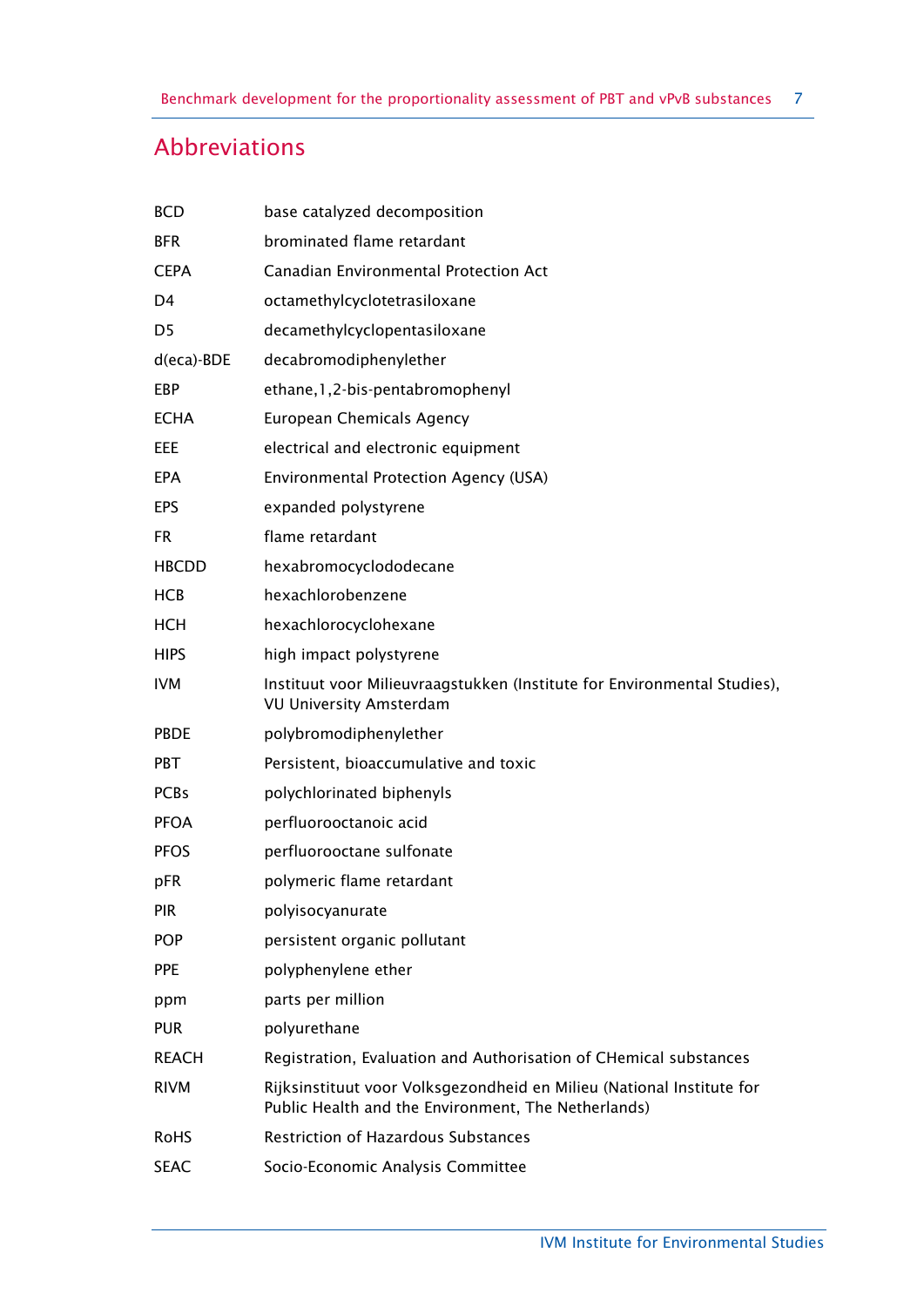## 8 Abbreviations

| <b>SVHC</b> | Substance(s) of Very High Concern     |
|-------------|---------------------------------------|
| vPvB        | very persistent, very bioaccumulative |
| XPS         | extruded polystyrene                  |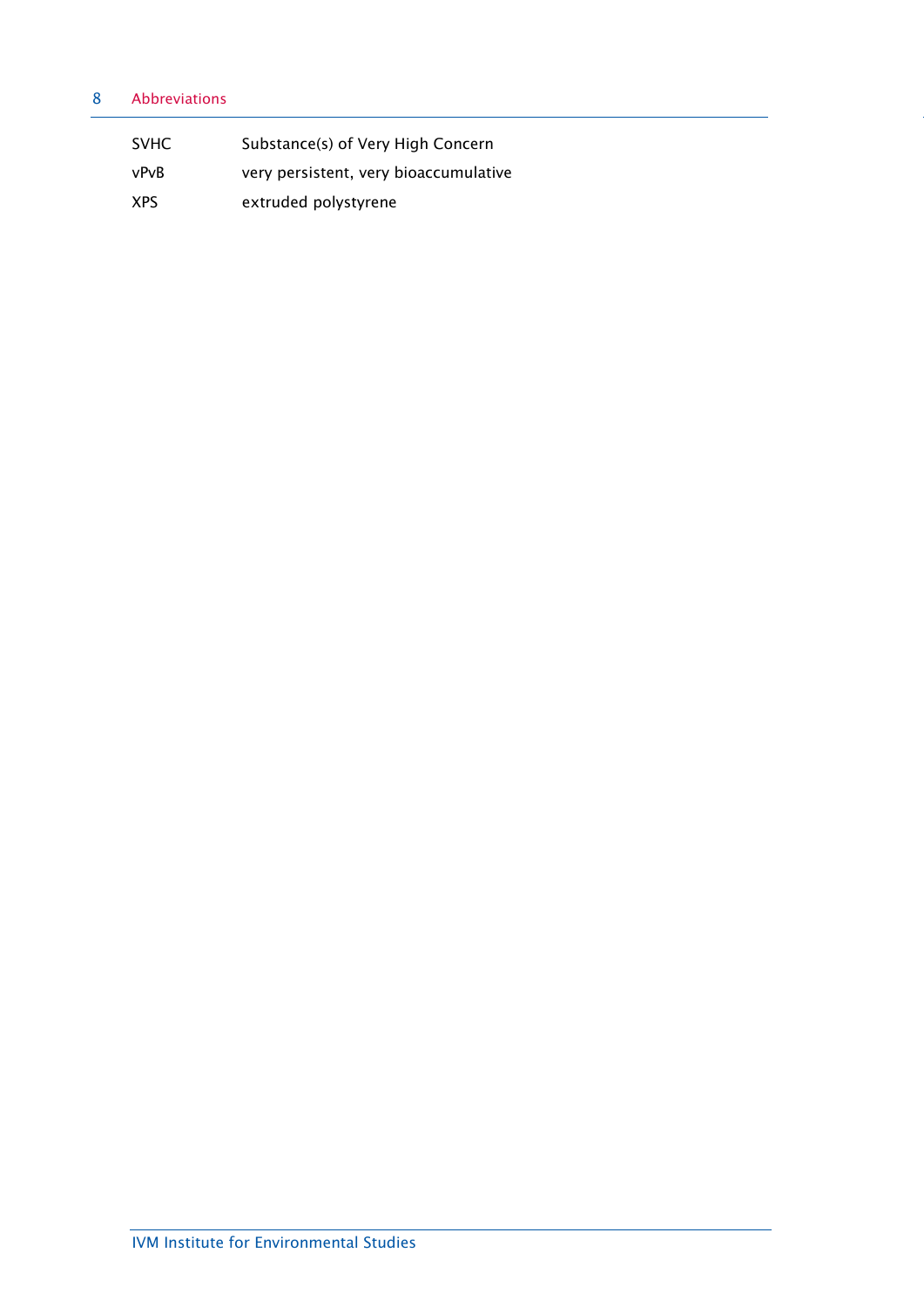# <span id="page-8-0"></span>1 Introduction

 $\overline{a}$ 

This report was prepared within the framework of a project commissioned by the Dutch Ministry of Infrastructure and the Environment. It is intended to provide the Committee for Socio-Economic Analysis (SEAC) of the European Chemicals Agency (ECHA) with information that could be used in the development of a possible benchmark for assessing the proportionality of restriction proposals and authorization applications for PBT and vPvB substances.

# <span id="page-8-1"></span>1.1 Background of the study

Persistent, bioaccumulative and toxic (PBT) as well as very persistent, very bioaccumulative (vPvB) substances are two categories of substances of very high concern (SVHC) under the EU's chemicals legislation (REACH). As with other SVHCs, restriction proposals and authorization applications for PBT and vPvB substances<sup>[1](#page-8-2)</sup> have to be assessed with respect to their proportionality. However, for these substances a full cost-benefit assessment is usually not feasible. Persistent and bioaccumulative properties allow substances to accumulate in remote environments, which is a process difficult to reverse. Cessation of emissions will not immediately result in a reduction in chemical concentration levels due to the long half-life (Verhoeven *et al*., 2012). As a result, the potential impacts of PBT and vPvB substances can occur far away from their source, both in space (they tend to spread in the environment, sometimes over long distances) and time (due to their persistency). Therefore, these impacts cannot be predicted accurately and hence it is more often than not impossible to quantify health and environmental impacts caused by the emission of and exposure to these substances. In principle, a 'safe' concentration level for PBT substances in the environment cannot be established with sufficient reliability (Verhoeven *et al*., 2012).

A SEAC working group is developing an evaluation framework for the proportionality assessment of restriction proposals and authorization applications of PBT substances. The proposal of the working group is to use a cost-effectiveness framework, rather than cost benefit analysis, for SEAC's evaluation of PBT and vPvB cases (SEAC, 2014). In a cost-effectiveness analysis, the cost of a certain (policy) measure is related to some non-monetary parameter, for instance the amount of emission reduction that can be achieved with this measure. To be able to conclude on the proportionality of policy measures based upon a cost-effectiveness assessment, there is a need for a benchmark: the decision maker (or in this case SEAC as a scientific advisory committee) wants to know if a specific level of cost (e.g. per unit of emission reduction) should be considered as proportional or disproportional.

One possible approach of developing such a benchmark is by gathering information on the level of cost that society is spending (or has spent in the past) on PBT emission reduction (or on reductions in the use of, or the exposure to these substances). The basic idea behind this 'revealed preference' approach is that this information gives indications of the 'public willingness to pay' for such reductions. If a certain proposed measure has been rejected due to excessive costs per unit of reduction, this can be seen as an indication for society's 'maximum willingness to pay', and hence as a benchmark, the exceedance of which would be considered disproportional, possibly also in comparable future cases.

<span id="page-8-2"></span><sup>1</sup> In the remainder of this report, we will use the term 'PBT (substances)' for both categories together.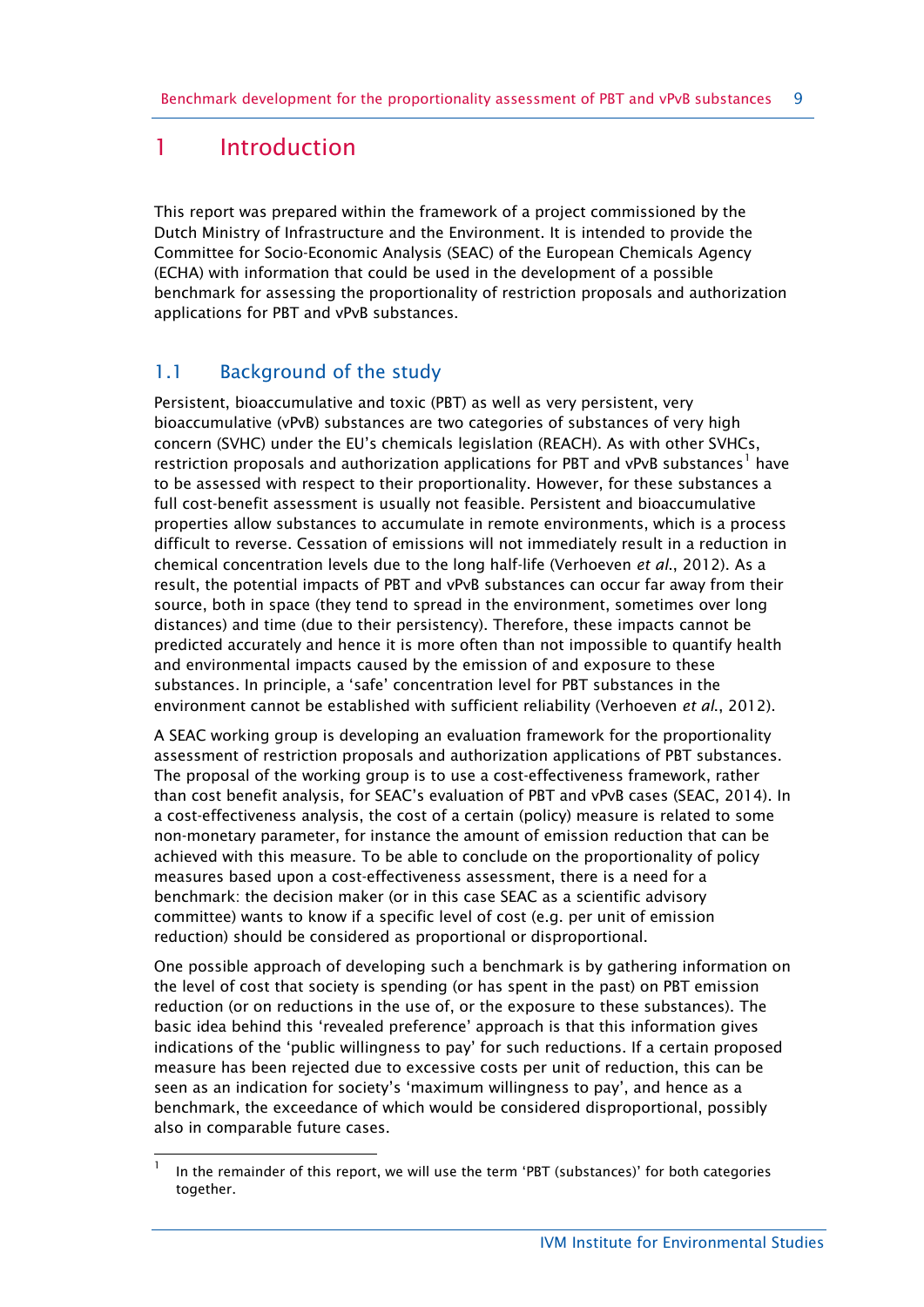Clearly, this approach rests on a number of assumptions, including the idea that policy making is a rational process, guided by consistent considerations and focusing on cost-effectiveness only (ignoring other societal objectives such as distributional and/or equity issues). Moreover, applying the approach to PBT substances in general possibly neglects the differences in properties within this group of substances as well as differences in the specific circumstances of a restriction proposal or authorization application. Given furthermore the large uncertainties surrounding the cause-effect chain, this may imply that a set or a range of benchmarks rather than a single benchmark would be appropriate for the proportionality assessment of PBT substances. As a first possible step towards such benchmarking, available evidence on the cost effectiveness of measures addressing a range of these substances is collected. In a second step this information is analysed and assessed on its relevance to proceed towards circumstantial/conditional benchmarking.

# <span id="page-9-0"></span>1.2 Objective

The present study aims at setting some initial steps towards benchmarking the proportionality assessment of PBT restriction proposals and authorization applications by gathering information on the cost-effectiveness of (policy) measures that have been proposed and accepted or rejected to restrict the use and emissions of and exposure to these substances. The cost-effectiveness figures are accompanied by specific information on the circumstances and conditions prevailing in each case, in order to assess the general applicability of such a set of benchmarks related to particular situations.

# <span id="page-9-1"></span>1.3 Approach, methodology and limitations

The approach taken in this study is based on the assumption that measures to avoid the use of PBTs, their emissions or their presence in products and in the environment are taken by governments taking into consideration the cost effectiveness of these measures. If one furthermore assumes that the decision making on such measures is 'rational' in the sense that measures with a low cost per kg (use or emission reduction) are preferred over those with a higher cost, then the available information on cost effectiveness and decisions taken could be used as indicators for the amount society is prepared to pay for such reductions. The highest costs per kg actually paid (or the lowest cost level per kg which have in actual decision making been considered as too high) would then point to the order of magnitude where the cost of PBT reduction would still be proportionate (respectively become disproportionate).

Of course, this is a simplification of reality in several respects. Public decision making is based on many other considerations than just cost effectiveness, and sometimes reliable information on cost effectiveness is not available at all. Measures with relatively low costs per kg may not be carried out due to a lack of available budget or disagreement on the question who should pay the bill. Measures with very high costs per kg, on the other hand, may still be carried out because of, for instance, political pressure, or existing legal requirements.

Furthermore, in this approach PBTs are treated collectively as if they were a homogeneous group of substances, which they are obviously not. Each PBT has its own specific properties and applications, but for the purpose of this report (comparing cost effectiveness estimates for PBT reduction) these differences are left out of consideration. A caveat is therefore appropriate when interpreting the results.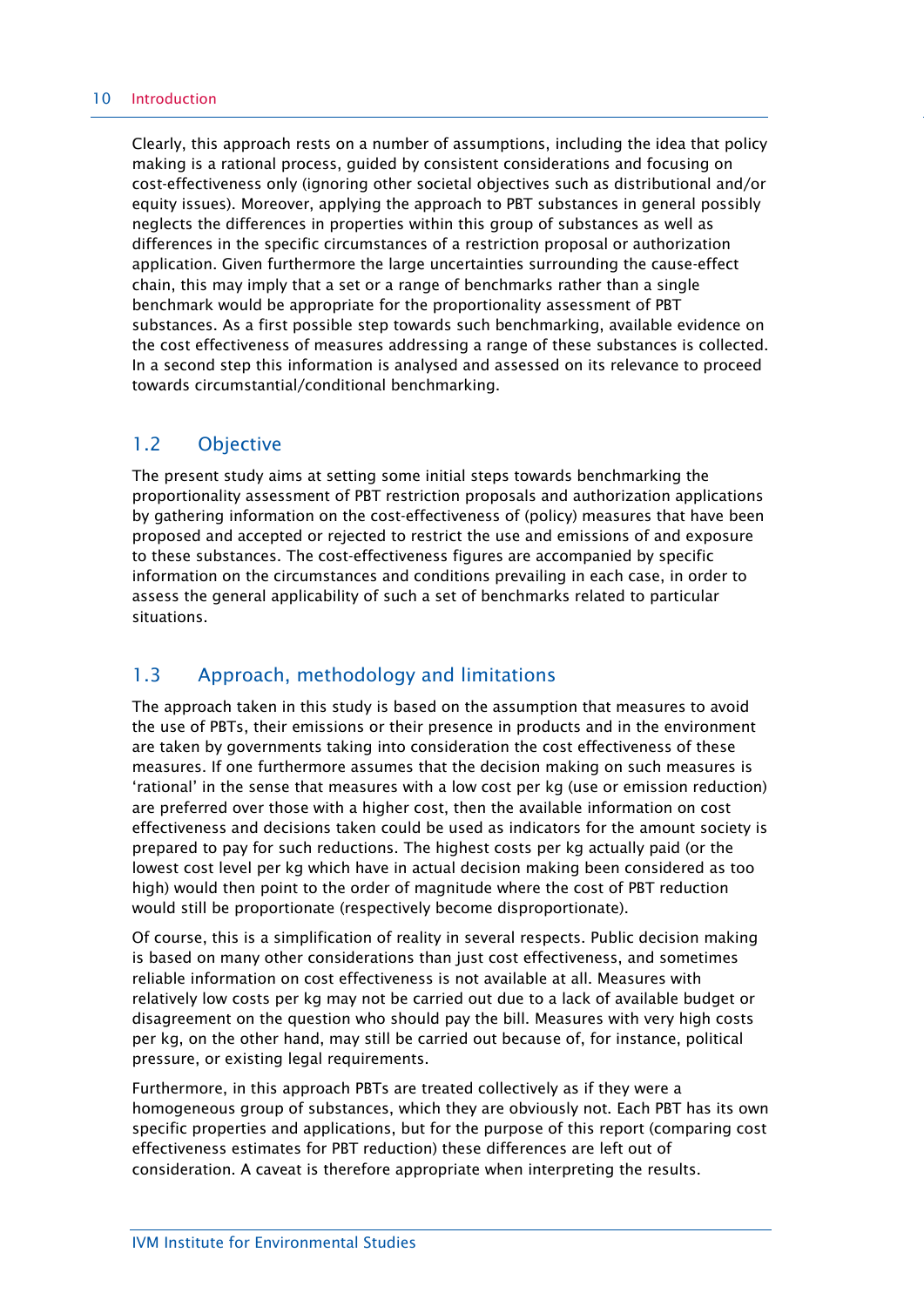A number of substances were selected as cases for the present study. Criteria for the selection were:

- **•** PBT, vPvB and/or POP characteristics of the substance generally acknowledged;
- **•** the substances should be subject to existing (or past) policies/measures (not necessarily under REACH);
- **•** they should be representative for substances/substance groups that are currently relevant;
- **•** a variety in application and emission/diffusion patterns (e.g.: closed/open; dispersed/non-dispersed; point/non-point);
- **•** preferably the set should include one or more substances with just PBT/vPvB features (i.e. not be a SVHC for human toxicology reasons);
- **•** data availability;
- **•** EU focus.

This resulted in the following set: D4/D5, decaBDE, HBCDD, HCB, HCH, PCBs, PFOA and PFOS. For each of these substances, documentation was collected and scrutinized for information on the cost effectiveness of measures to control them. This included policy related documents (such as restriction reports and underlying studies) as well as journal articles and various internet based sources. The majority of sources was European (80%), but information from other continents (mainly North America) was used as well. In some cases, additional calculations were made to arrive at harmonized and comparable figures. The collected data were put in an Excel database, in which also a number of standardization calculations were done (e.g. adjusting different currencies from various years for inflation and converting everything in Euros in 2014 price levels).

## <span id="page-10-0"></span>1.4 Outline of the report

Chapter 2 discusses the different types of costs that can be distinguished along the life cycle of (products/processes with) PBTs. Chapter 3 summarizes the findings on cost effectiveness estimates for the selected substances and the main factors that can explain their variation. Chapter 4 addresses the role of the cost estimates in decision making on the selected PBTs. In chapter 5 we briefly discuss the possible relevance and implications of our findings for the development of proportionality benchmarks in the framework of REACH. Chapter 6 presents conclusions and some suggestions for further work.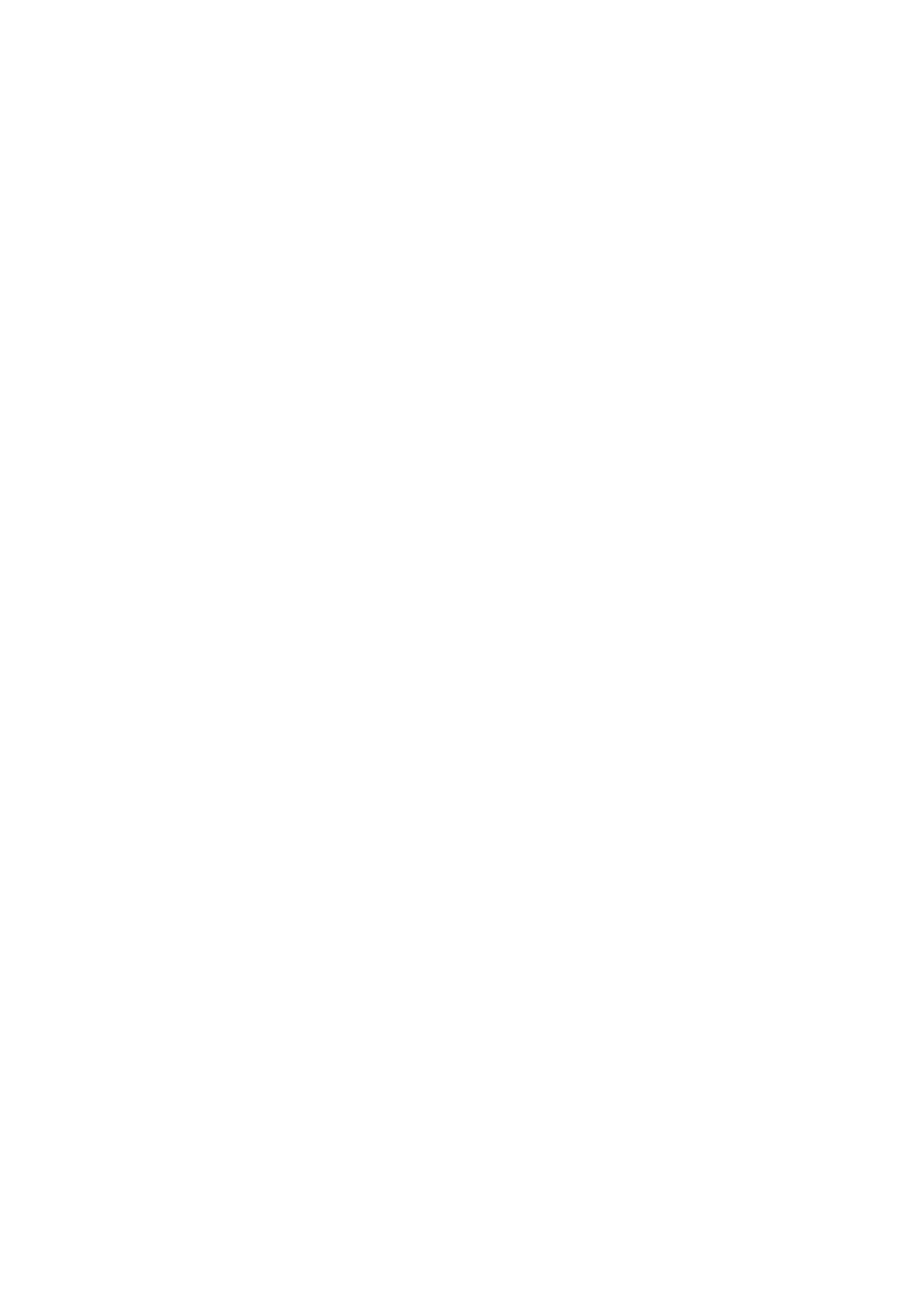# <span id="page-12-0"></span>2 Different cost types

When discussing the cost of reducing PBTs, it is useful to be aware that there are various ways of managing these substances, related to the stage in the life cycle of the product or process in which they perform a function or their presence in the environment (see Table 1). Broadly speaking, we can make a distinction between the development/design stage, the service life<sup>[2](#page-12-1)</sup> (during which the PBT performs its function in the product or process), and the waste stage (which may be reached earlier than the end of the product's useful life if it is decided to prohibit or restrict the use of the substance). In the development/design stage, substitution (by a different substance, product or process) is the main approach for PBT control. During the service life of a product containing the PBT (or a process in which the PBT is used) controlling the substance will usually require the clean-up or decontamination of the products and installations (and replacement by a non-PBT substance<sup>[3](#page-12-2)</sup>); in some cases emission reduction measures may be a (temporary) solution. In the waste stage, the PBT will have to be disposed of in a safe manner (for instance incineration or other (bio)chemical treatment; sometimes controlled disposal/landfilling). Furthermore, if the substance is present in the environment, for instance due to past emissions or uncontrolled disposal, techniques will be required to remove it from the soil or (ground)water before it can be disposed of.

Different types of costs are related to each of these stages and situations. The present report makes a basic distinction between three categories: the costs of substitution, of emission control, and of remediation, clean-up and disposal. The costs may not only encompass additional expenditure, but also reduced benefits or welfare, for example if the substitute has a lower quality or reduced performance compared to the original PBT. Furthermore, there may also be various types of indirect costs associated with PBT control, for instance due to the fact that a ban on the use of a substance (without exemptions) implies that a product that contains the substance cannot be recycled and has to be incinerated or disposed of otherwise.

<span id="page-12-1"></span> $\frac{1}{2}$  PBTs may be contained in articles, product formulations or combinations thereof. For use in this report 'service life' is considered to apply to any of these applications.

<span id="page-12-2"></span><sup>3</sup> Obviously, this replacement can also be seen as a kind of substitution; the distinction is therefore not as clear-cut as it might seem. For pragmatic reasons, the cost of replacing a substance during the service life of a product or installation is included under 'cost of disposal, emission control and remediation' in this report.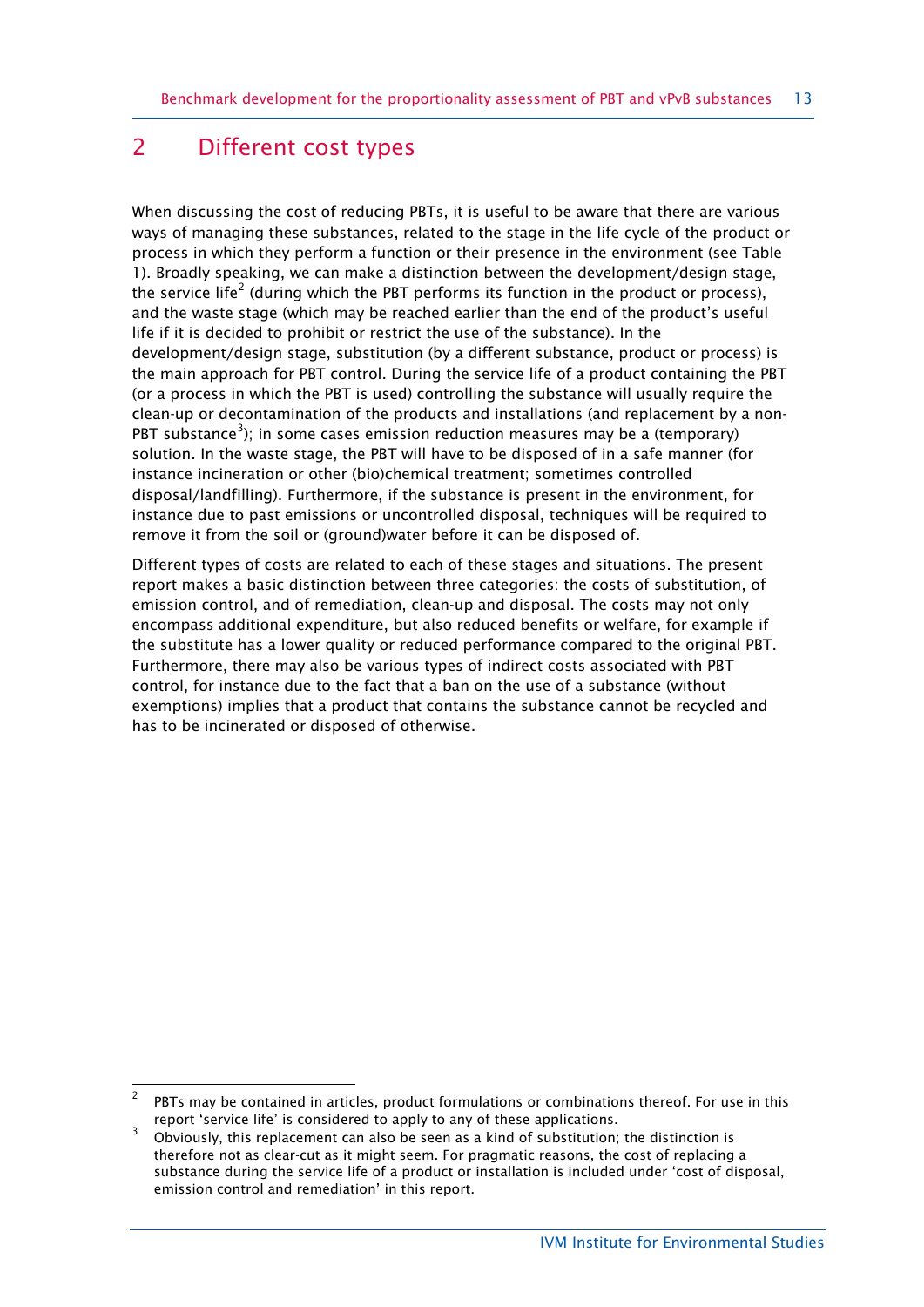|                                         | Development / design                                                                                          | Service life / use                                                                                                                   | Waste                                                                                               | <b>Environment</b>                                                                                                                      |
|-----------------------------------------|---------------------------------------------------------------------------------------------------------------|--------------------------------------------------------------------------------------------------------------------------------------|-----------------------------------------------------------------------------------------------------|-----------------------------------------------------------------------------------------------------------------------------------------|
| Process to control or<br>remove the PBT | Substitution<br>(substance or product);<br>process change                                                     | <b>Emission reduction</b><br>Clean up /<br>decontamination                                                                           | Safe disposal                                                                                       | Remediation from<br>environmental compartment                                                                                           |
| Example 1<br>(HBCDD)                    | Producing new EPS with<br>an alternative FR or<br>replacement of EPS by an<br>alternative insulation material | Removing installed EPS<br>insulation panels that<br>contain HBCDD from<br>buildings                                                  | Incineration of materials with<br><b>HBCDD</b>                                                      | Sanitation of construction<br>waste dumps                                                                                               |
| Example 2<br>(PCBs)                     | Using alternatives to PCBs in<br>new transformers / capacitors                                                | Removing PCBs from<br>existing stock of<br>transformers / capacitors                                                                 | Incineration of PCB waste and<br>soil/sludge with PCBs                                              | Removing PCBs from<br>contaminated sites                                                                                                |
| Example 3<br>(PFOS)                     | Introducing a PFOS-free<br>process in electroplating                                                          | Replacing PFOS in existing<br>fire fighting installations;<br>minimization of emissions<br>in applications that are still<br>allowed | Thermal treatment or<br>controlled landfilling of PFOS<br>waste and soil/sludge with<br><b>PFOS</b> | Purification of surface water<br>used for water supply;<br>removing PFOS from soil<br>and groundwater polluted<br>by fire fighting foam |
| Associated direct costs                 | · Additional development and<br>production cost<br>• Cost of quality / performance<br>loss                    | • Clean up and<br>replacement cost<br>· Cost of emission control                                                                     | • Cost of collection and<br>separation<br>. Cost of the various waste<br>treatment routes           | Remediation cost                                                                                                                        |
| Possible indirect costs                 | Loss of competitiveness<br>(turnover, employment) due to<br>cost increases                                    | Unavailability of<br>equipment or<br>infrastructure during<br>decontamination<br>operations                                          | Foregone recycling<br>opportunities                                                                 | Unavailability of land or<br>water until remediation is<br>completed                                                                    |
| <b>Cost effectiveness</b>               | Costs can be expressed per kg avoided/reduced use or per kg avoided/reduced emission                          |                                                                                                                                      |                                                                                                     |                                                                                                                                         |

*Table 1 Different cost types for PBT control along the life cycle*

As the last row of Table 1 indicates, cost effectiveness estimates for PBT control can be expressed basically in two different ways: per kg avoided or reduced use (or reduced presence in products or the environment), and per kg avoided or reduced emission. The first relates to the total **stock** of a PBT (either in the 'technosphere' or in the environment) for instance the amount of PCBs that is present in a transformer or at a specific polluted site. The second relates to the **flow** of the PBT from the 'technosphere' to the environment, for instance the amount of PFOS emitted by an electroplating plant that can be prevented by switching to an alternative process or substance. The difference between the two may be significant, especially in cases where a prohibition is considered for a substance that is being used in 'closed' applications or with adequate emissions/leakage control measures: in such cases the cost per kg used may be relatively low, but the cost per kg emission avoided can be very high (due to the low initial level of emissions). In section 3.1 and 3.2 the two types of cost estimates are treated together, but in section 3.3 we analyze the difference between the two types and in the remainder of the report we will specify whether cost estimates relate to avoided/reduced use or avoided/reduced emission.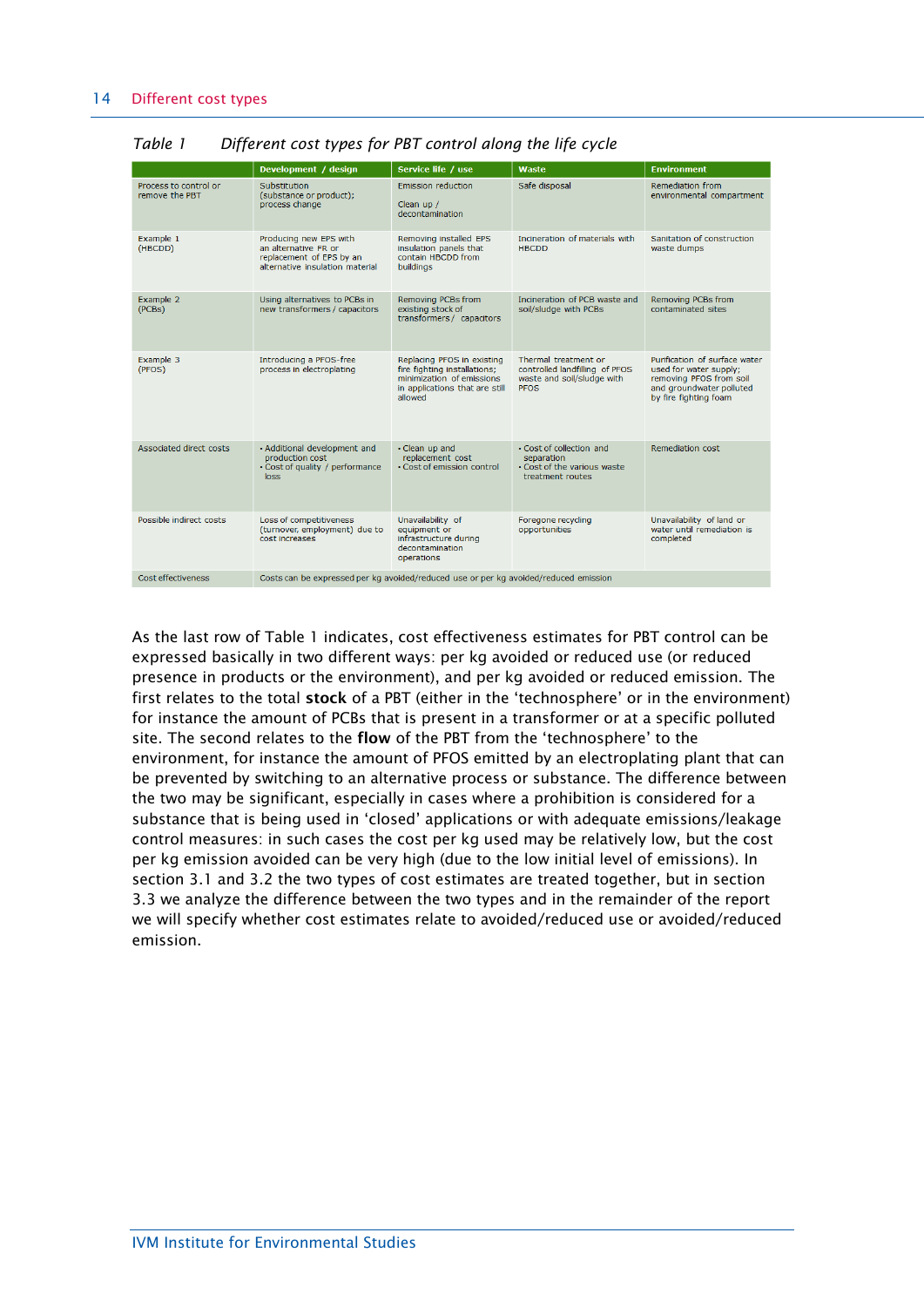# <span id="page-14-0"></span>3 Cost effectiveness of PBT control measures

This chapter summarizes the findings on cost effectiveness estimates from the literature. Details per substance are presented in the Annex. The focus in this chapter is on the main findings regarding the levels of cost effectiveness estimates and the factors that can explain their variation.

# <span id="page-14-1"></span>3.1 Cost estimates cover several orders of magnitude

A superficial look at the full set of collected cost-effectiveness estimates suggests that the cost of measures reducing the risk of PBT substances can range between less than 1 euro per kg (sometimes even negative costs, i.e. potential savings for example because a cheaper practice or technology is available which has not yet been fully adopted by all parties involved) and several millions of euros per kg. These wide ranges can even be observed for a single PBT substance (see Table 2).

|                  | == p = ,    |                       |               |                  |                |
|------------------|-------------|-----------------------|---------------|------------------|----------------|
| <b>Substance</b> | <b>Mean</b> | <b>Standard error</b> | <b>Median</b> | Min max          | N              |
| D4/5             | 75.6        | 44.3                  | 27.5          | $-4 - 399$       | 9              |
| deca-BDE         | 29,687.5    | 18,433.0              | 326.9         | $1 - 251,281$    | 14             |
| <b>HCB</b>       | 54.2        | 51.3                  | 3.8           | $1 - 208$        | 4              |
| <b>HCH</b>       | 159.6       | 123.0                 | 12.5          | $1 - 760$        | 6              |
| <b>HBCDD</b>     | 1,290.0     | 868.1                 | 24.9          | $-194 - 10, 114$ | 14             |
| <b>PCBs</b>      | 45,801.0    | 40,883.1              | 907.5         | $1 - 413,200$    | 10             |
| <b>PFOA</b>      | 1,580.7     | 673.8                 | 1,507.5       | $28 - 3,281$     | $\overline{4}$ |
| <b>PFOS</b>      | 1,213,571.5 | 937,814.5             | 7,702.5       | $1 - 21,412,950$ | 23             |

| Table 2 | Summary statistics: substitution, emission control and remediation costs (in |
|---------|------------------------------------------------------------------------------|
|         | EUR per $kg$ <sup>*</sup>                                                    |

Please note that there can be slight differences between the figures in the statistical analysis in this section and those in the remainder of the report. The former are taken from the database, where they have undergone standardization to allow for inflation and exchange rate changes. Figures mentioned elsewhere in the report are those from the original sources, converted with fixed (current) exchange rates.

The summary statistics in Table 2 are based on 36 studies generating 84 values from 10 individual countries, most of which (79.8%) originate from or cover Europe (Figure 1), over a time period of more than 25 years (1989-2015), as can be seen from Figure 2. Although there is a small peak between 2004 and 2006 (25% of the observations), most studies (60.0%) were carried out after 2009.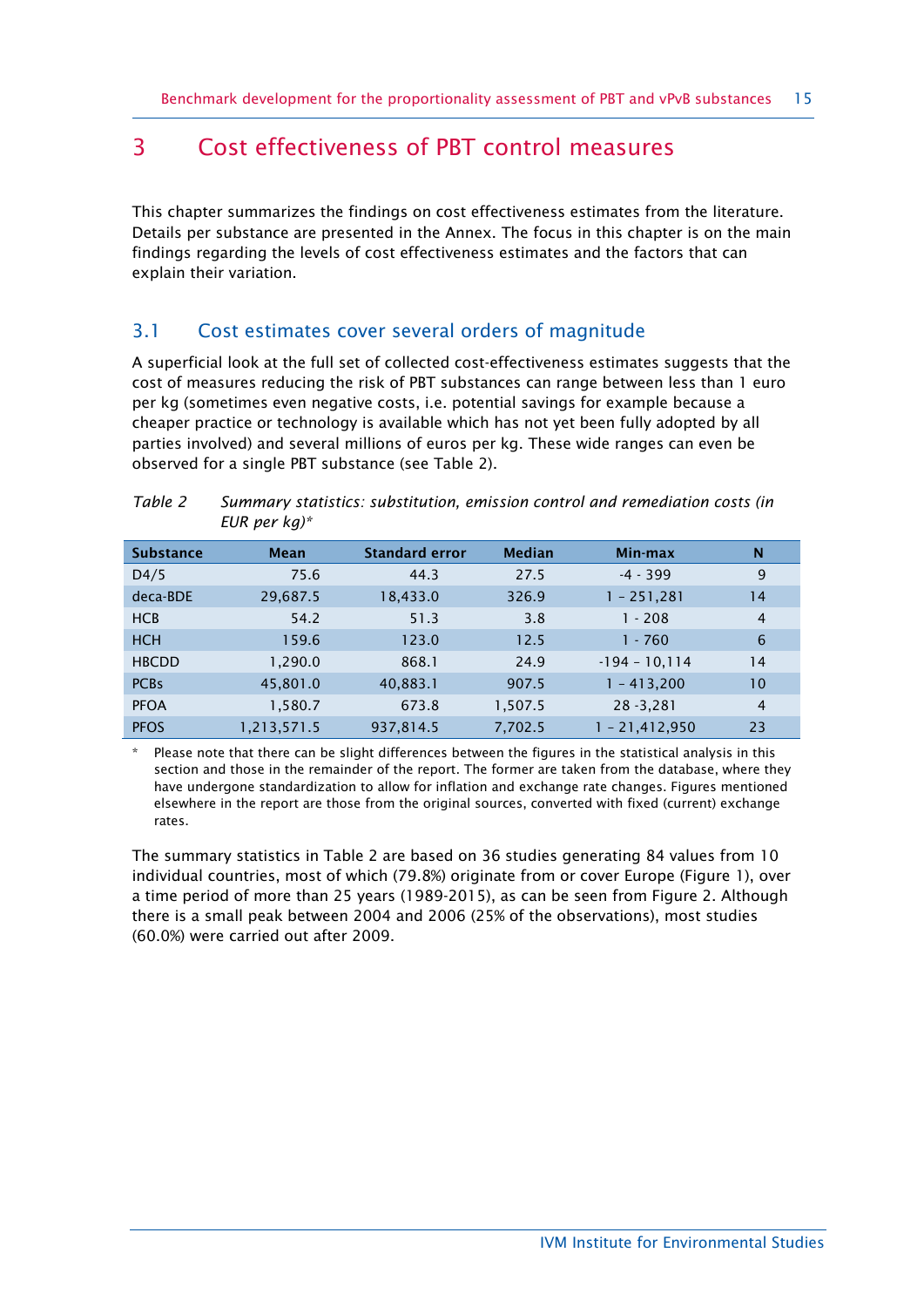

*Figure 1 Country or continent of origin of the cost estimates*



*Figure 2 Distribution of the cost estimates over the study years*

Table 2 presents the mean costs in increasing order per substance and shows that the costs related to D4/5 are on average lowest (EUR 75 per kg) and related to PFOS highest (EUR 1.2 million per kg). The differences in mean cost values are statistically significant (Kruskal-Wallis test statistic is 25.115, *p*<0.01). However, the spread in the values retrieved from the 36 studies included in the database is high as can be seen from the minimum and maximum cost values, the standard deviation and also when examining the column with the median values. Here we see that the ordering of the cost-effectiveness related to the first six substances changes if we use the median instead of the mean value. PFOS remains the most expensive to eliminate using both the mean and median value. Moreover, with the exception of the 4 observations for PFOA, the median value for the other substances is many orders of magnitude lower. Excluding PFOS, the median cost is maximum EUR 1507/kg, whereas, the associated mean value is close to EUR 46 thousand/kg. The number of observations is very limited for PFOA, where nevertheless mean and median costs per kg are almost the same. Most cost figures were obtained for PFOS, the most expensive substance to eliminate, i.e. 23 observations from 8 different studies. The average number of observations from the collected studies is 2 and varies between 1 and 6.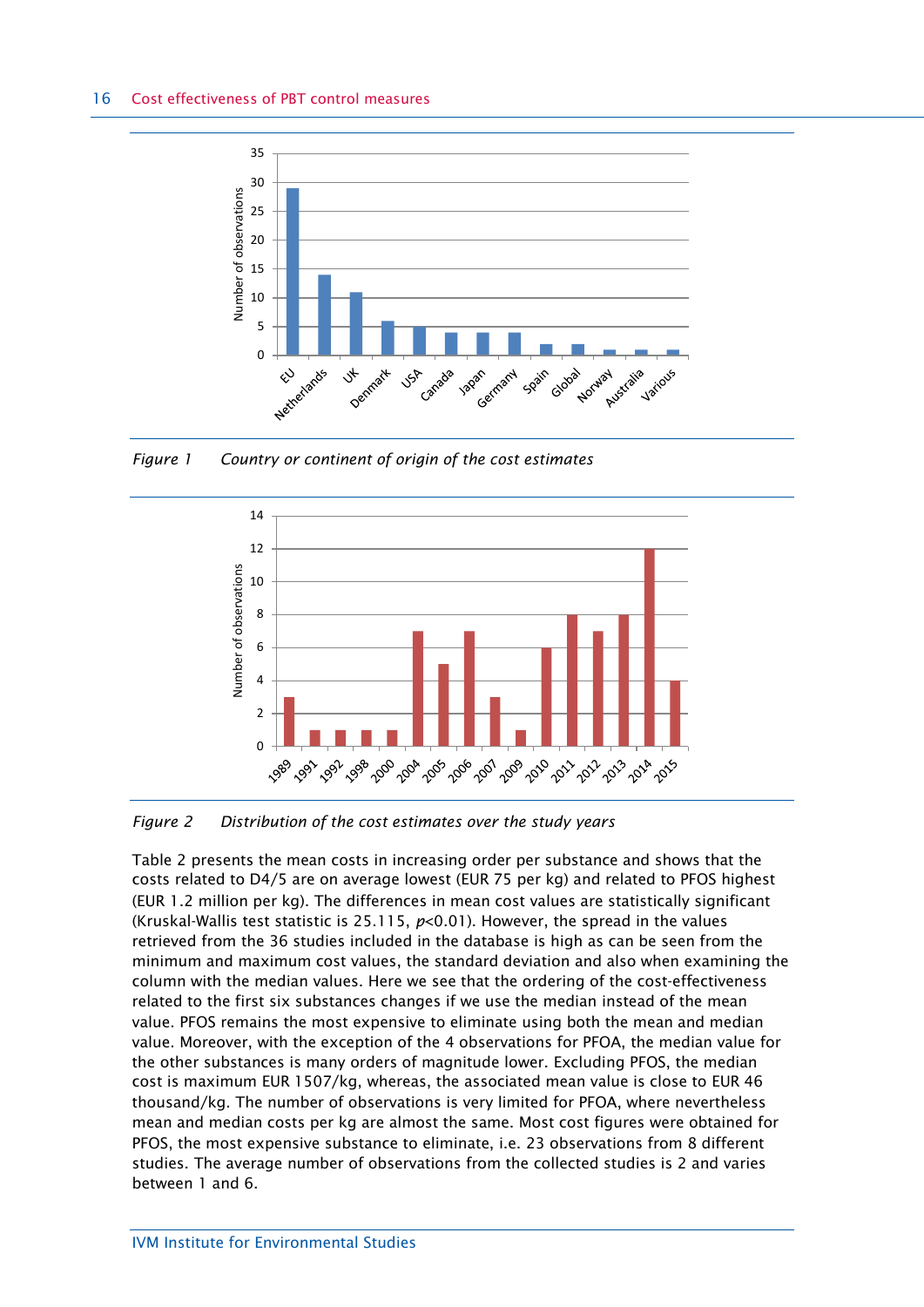## <span id="page-16-0"></span>3.2 Substitution, emission reduction and clean-up

As indicated above, a distinction has to be made between different types of costs. We make a broad distinction between the costs of substitution, emission reduction and remediation/clean-up. The different cost types across the different substances are presented in Figure 3. The two highest values for PFOS are excluded in this figure in order to keep the Figure readable.<sup>[4](#page-16-1)</sup>

Cost estimates for **substitution**, i.e. replacing a PBT by another substance (or introducing a PBT-free process) are often relatively low (and sometimes even negative ${}^{5}$  ${}^{5}$  ${}^{5}$ ).

We did not find many examples of cases in which the risk reduction measures for PBT substances consist of **emission reduction**, i.e. continuing the use of the substance (in 'closed' applications) while ensuring a (close to) zero level of emissions and exposure.<sup>[6](#page-16-3)</sup> **Clean-up** or **remediation** costs, like substitution costs, can differ widely, although they will obviously never become negative. Relatively low clean-up costs were found for HCB and HCH, as well as for some PCB cases (a few euros per kg). Other PCB cases show much higher costs (exceeding EUR 10,000 per kg in some USA 'Superfund' cases and possibly even above EUR 100,000 per kg for PCBs in 'open' applications). The highest remediation costs (up to more than EUR 1 million per kg) were found for PFOS. We should emphasize that clean-up or remediation can take on various forms: it does not only include the removal of a substance from the environment (e.g. soil or water), but also from products and man-made structures in which it is contained (e.g. PCBs from transformers; PFOS from firefighting equipment). In the latter forms, remediation comes close to substitution since the substance may be replaced by an alternative one. However, we still consider the costs of such replacement operations as 'remediation' costs, since they occur during the use stage of the product in which they are contained and not in the design or production stage.

<span id="page-16-1"></span><sup>-</sup>4 It should be emphasized, however, that the 'high end' values in our observations are still very relevant for the overall analysis since they are likely to reveal information on society's 'maximum willingness to pay'. See chapters 4 and 5.

<span id="page-16-2"></span><sup>5</sup> Negative and zero costs were only found for substitution, in 13% of the cases (n=6) related to substitution measures.

<span id="page-16-3"></span><sup>6</sup> In RPA (2004) emission reduction of PFOS as a temporary measure is discussed for one of the applications for which substitutes are not yet available, namely in the metal plating industry. The associated costs were estimated at GBP 3000 (EUR 4153) per kg emission reduction.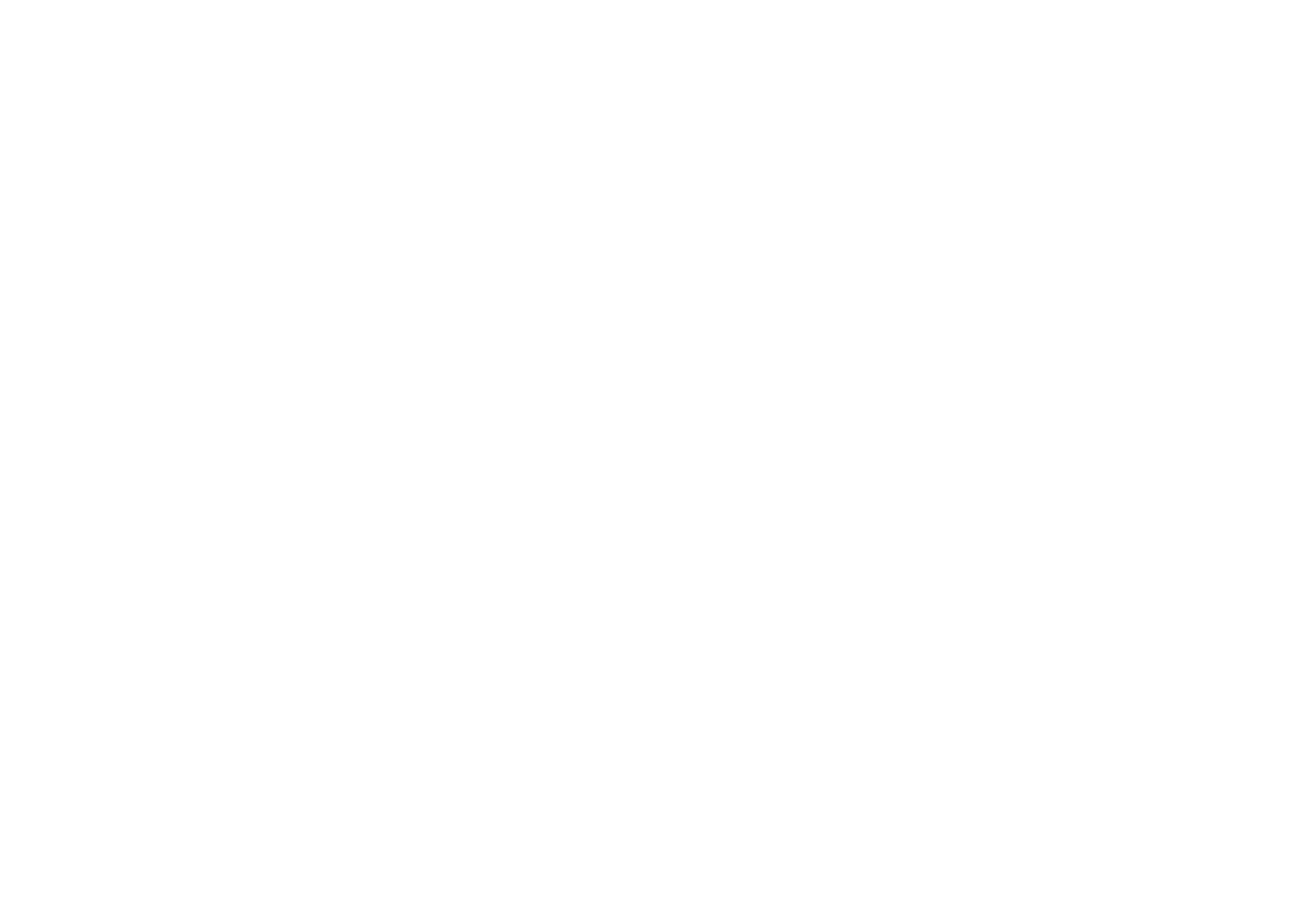

*Figure 3 Unit costs (EUR/kg) below one million Euros<sup>1</sup> in increasing order for different substances and cost*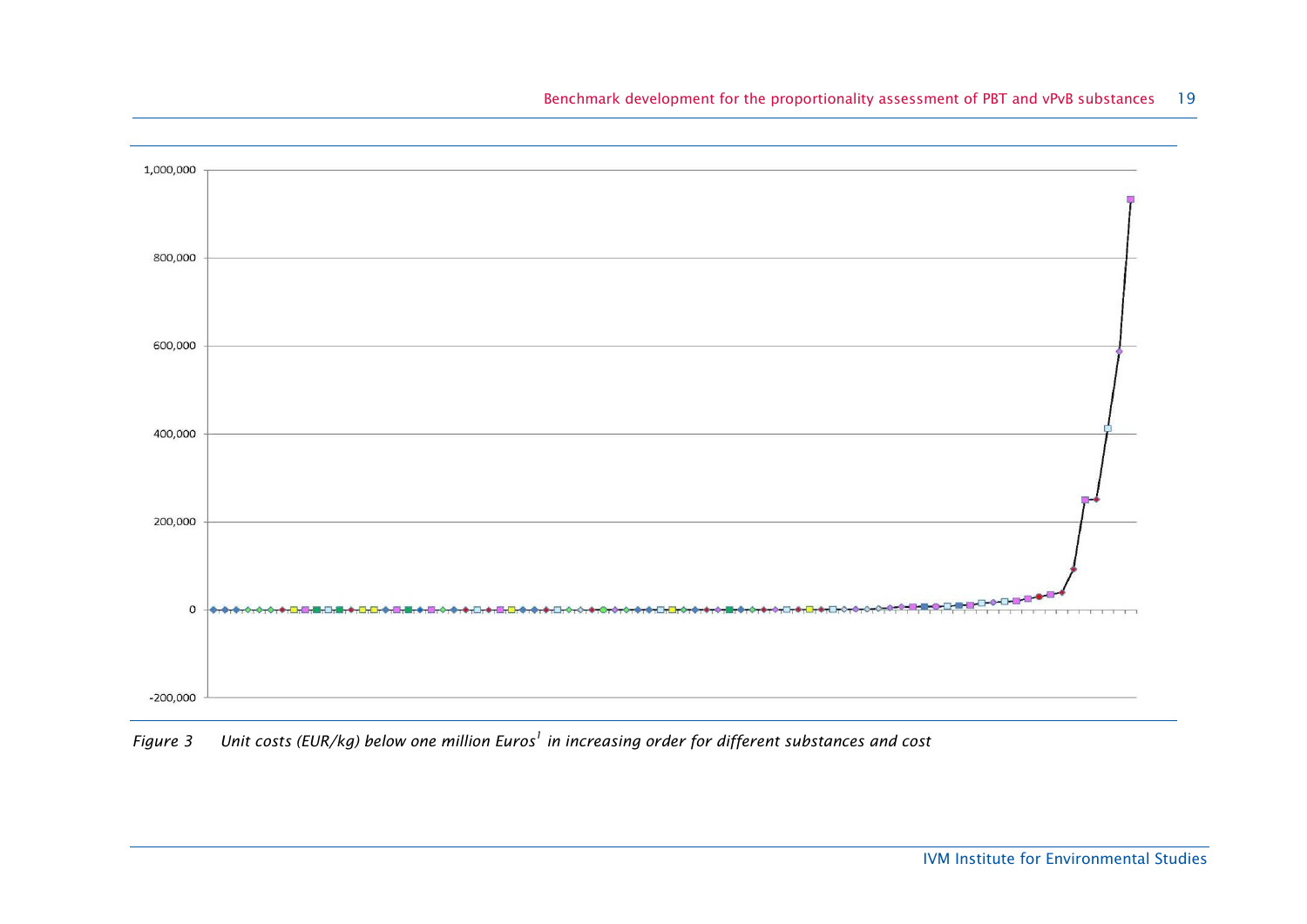#### 20 Cost effectiveness of PBT control measures

#### **Explanatory notes:**

 $^{-1}$  Excluding two extremely high unit costs for PFOS (EUR 4.4 million/kg substitution costs and EUR 21.4 million/kg emission control costs)

Triangulars: substitution costs (n=45) Squares: remediation costs (n=33) Rounds: emission control costs (n=4)

Dark blue: HBCDD Light blue: PCB<br>Dark green: HCB Light green: D4 Light green: D4/D5<br>Red: d-BDE Yellow: HCH<br>Lila PFOS Grey: PFOA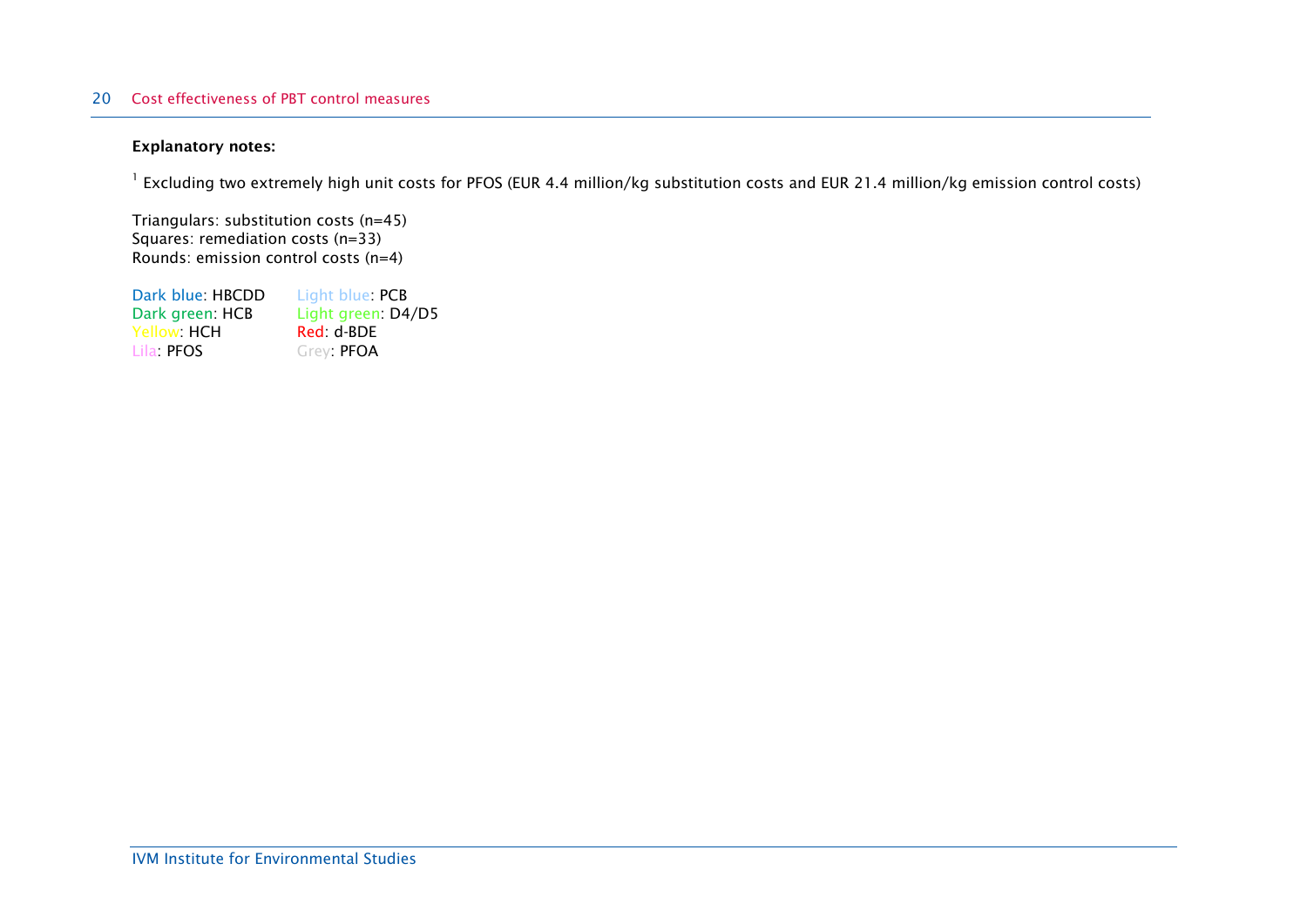In Figure 4 we present the mean costs for the different cost types. The number of observations is highest for substitution costs ( $n=46$ ), followed by remediation ( $n=33$ ). The number of observations for the unit costs of emission control is only 4. The total number of observations does not add up to 84 because one observation relates to both substitution and emission control and is therefore excluded from the analysis. The differences in mean unit costs are significant between substitution and emission control (Mann Whitney Z equals 1.967, *p*<0.049), but not between substitution and remediation (Mann Whitney Z equals 0.885, *p*<0.376) or remediation and emission control (Mann Whitney Z equals -1.565, *p*<0.127). Median values are many orders of magnitude lower than the mean values due to the skewed distribution of cost figures with a long tail to the right and presented in Figure 5. The limited number of observations for emission control still generate the highest costs, but remediation costs are now as expected almost a factor 2 higher than the substitution costs (illustrating, despite the difference not being significant, the notion that it is generally cheaper to prevent than to cure). If we exclude the highest values for all three cost categories (EUR 21.4 million per kg for emission control, EUR 4.4 million per kg for substitution and EUR 933 thousand per kg for remediation), the mean unit costs for remediation are twice as high as for emission control while the substitution costs are slightly lower than the remediation costs (Figure 6). This clearly shows how sensitive the results are for outliers. Note, however that also the values excluding the outliers still have a wide spread, as can be seen from the error bars in Figure 6.



*Figure 4 Mean unit costs across different cost types including outliers*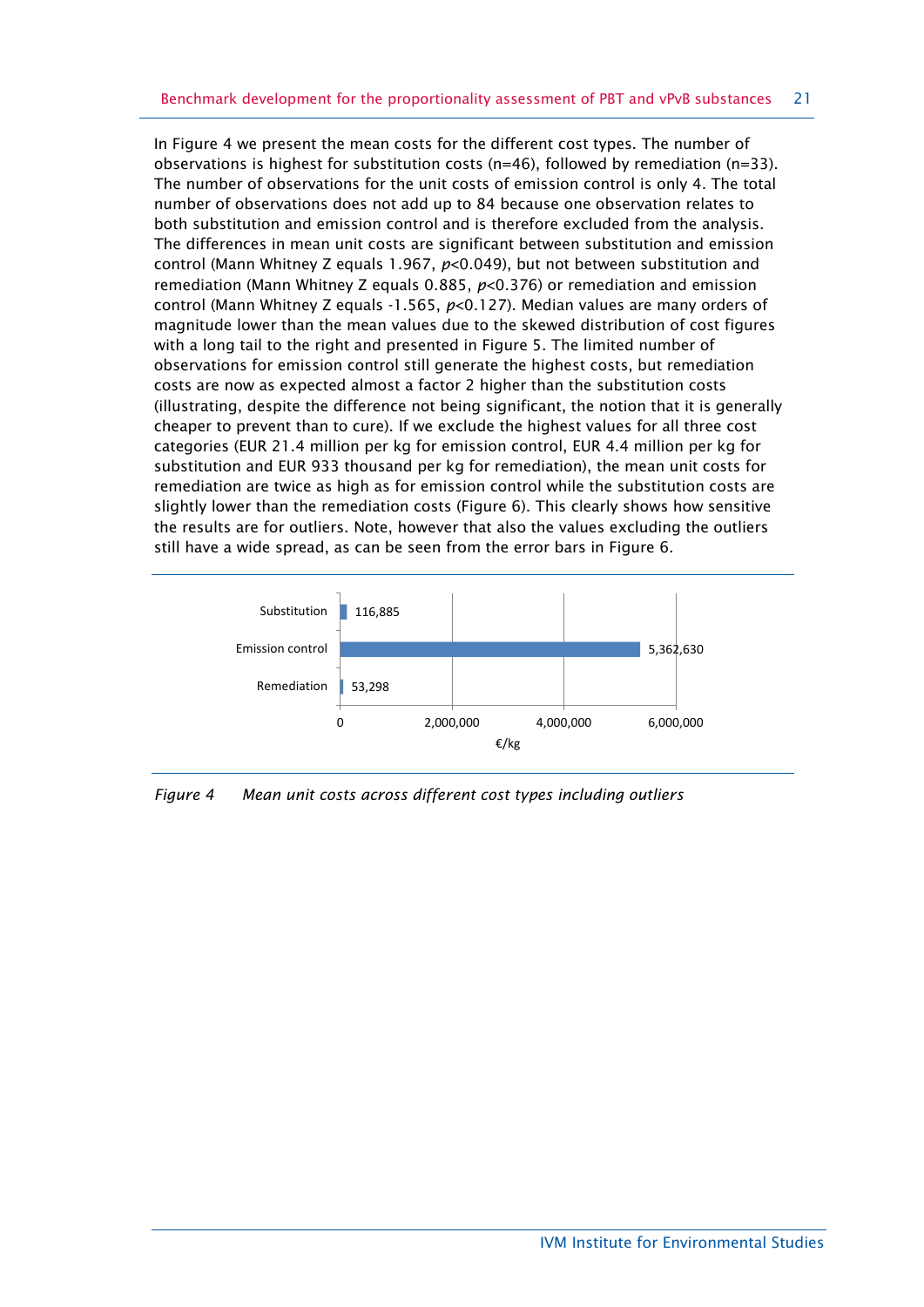#### 22 Cost effectiveness of PBT control measures



*Figure 5 Median unit costs across different cost types*



Note: error bars represent standard errors.



# <span id="page-21-0"></span>3.3 Costs per kg avoided emission are higher than per kg avoided substance use

As noted above, if a PBT is currently already being used with reasonably adequate emission prevention, the cost of a future substitution will be much higher when expressed in euros per kg of emission avoided (or exposure reduction) than in euros per kg of substance replaced by an alternative. PFOS in photo imaging is a case in point: here the cost of per kg avoided emission is a factor 1000 higher than the cost per kg PFOS used, since only a small fraction of the PFOS used is eventually emitted.

The mean unit costs per kg avoided use and per kg avoided emission are presented in Figure 7. Over 40 percent of all observations relate to avoided use (n=36). If we treat the remainder of the observations as avoided emissions (including remediation), these unit costs are almost a factor 15 higher than the unit costs of avoided use of substances.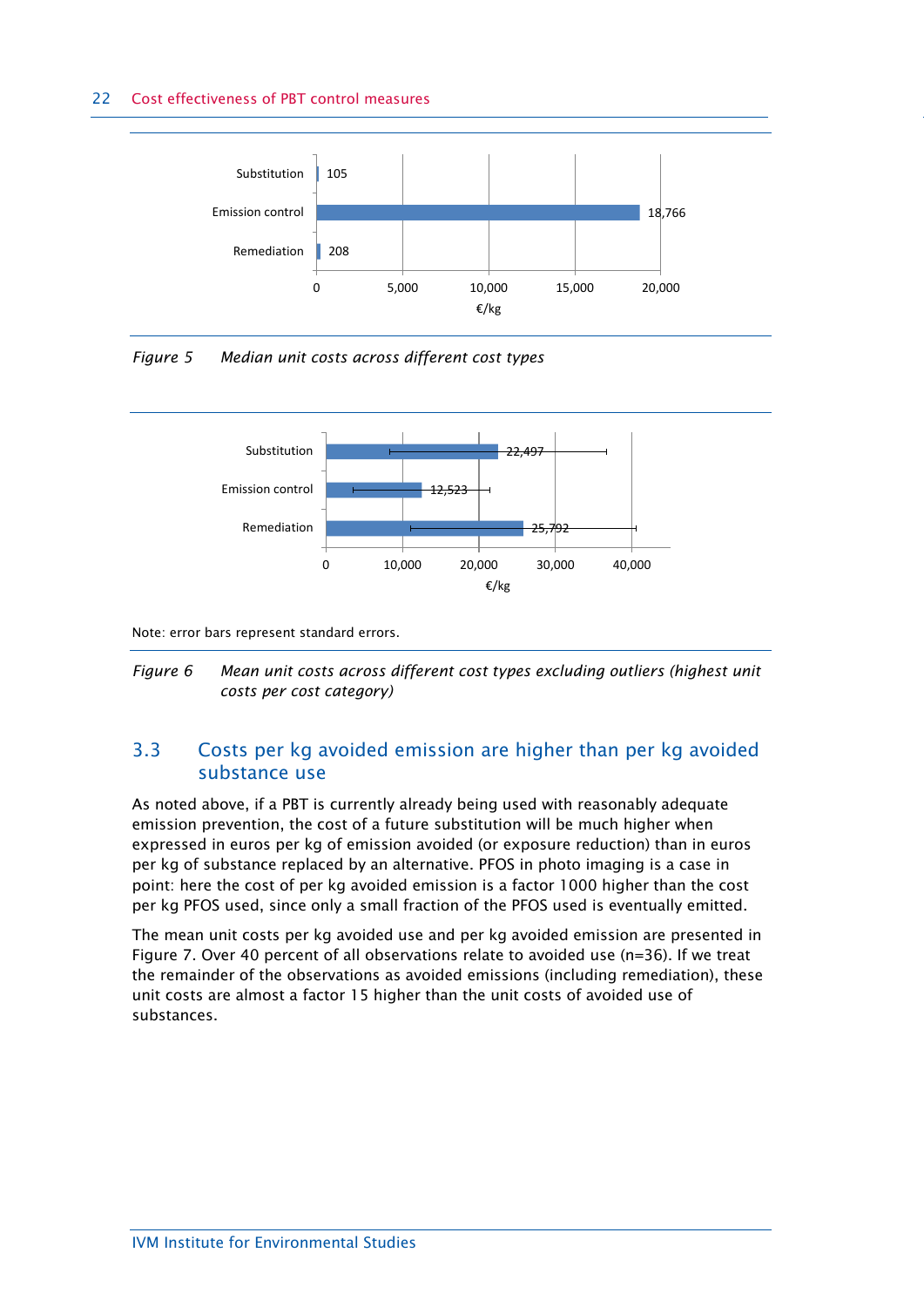

*Figure 7 Mean unit costs per kg avoided use and per kg avoided emission*

# <span id="page-22-0"></span>3.4 Inclusion and exclusion of cost components

The identified cases show a wide variety in terms of the cost types that are included in the estimate.

In the case of substitution, the simplest case is a 'drop in substitute' that can directly replace the PBT substance without the need for any process or equipment change and without any loss in quality or performance. In such cases, the only relevant cost is determined by the price difference between the two substances and the amounts needed. Our dataset contains some examples of such drop-in substitutes (e.g. EBP for deca-BDE or pFR for HBCDD), but such cases are relatively rare and usually only available for some specific applications of a specific substance. In many cases the substitution requires additional investments. An example is the substitution of EPS containing the flame retardant HBCDD by an alternative insulation material such as glass wool: this may require changes in the construction of the building. In other substitution cases, the result may not be equivalent to the original (e.g. D4/D5 substitutes in cosmetics, PFOA substitutes in certain textile applications and PFOS substitutes in metal plating). Moreover, the substitute may have its own environmentally harmful properties or create new health risks. The additional costs involved are sometimes hard to estimate and therefore often left out of scope. However, for instance in the case of D4/D5 there have been attempts to estimate the cost related to 'performance reduction'. On the other hand, the substitute may also have a higher quality or certain advantages compared to the original (for instance in the case of certain insulation materials compared to EPS), and then the 'real' cost of substitution is lower than the price difference would suggest, since the substitute confers additional benefits.

Substitution also implies the need for product reformulation. Especially in the case of consumer products such as cosmetics, frequent product reformulation is common business (marketing) practice, and the relevant substitution cost is only the additional cost of 'premature' reformulation. Clearly, these costs may be reduced if industry is allowed more compliance time (as again the D4/D5 case shows).

In several cases, the replacement of a PBT substance implies the need to replace equipment as well, either specific capital goods for the production of the substance or equipment in which the substance was used or contained (e.g. transformers with PCBs). Whether or not such 'sunk' costs should be included in substitution cost estimates is a discussion that cannot be entered into here<sup>[7](#page-22-1)</sup>, but it is obvious that their inclusion or exclusion affects the size of the total substitution costs.

<span id="page-22-1"></span> 7 It is still a matter of discussion in ECHA (see ECHA 2013, section 3.2).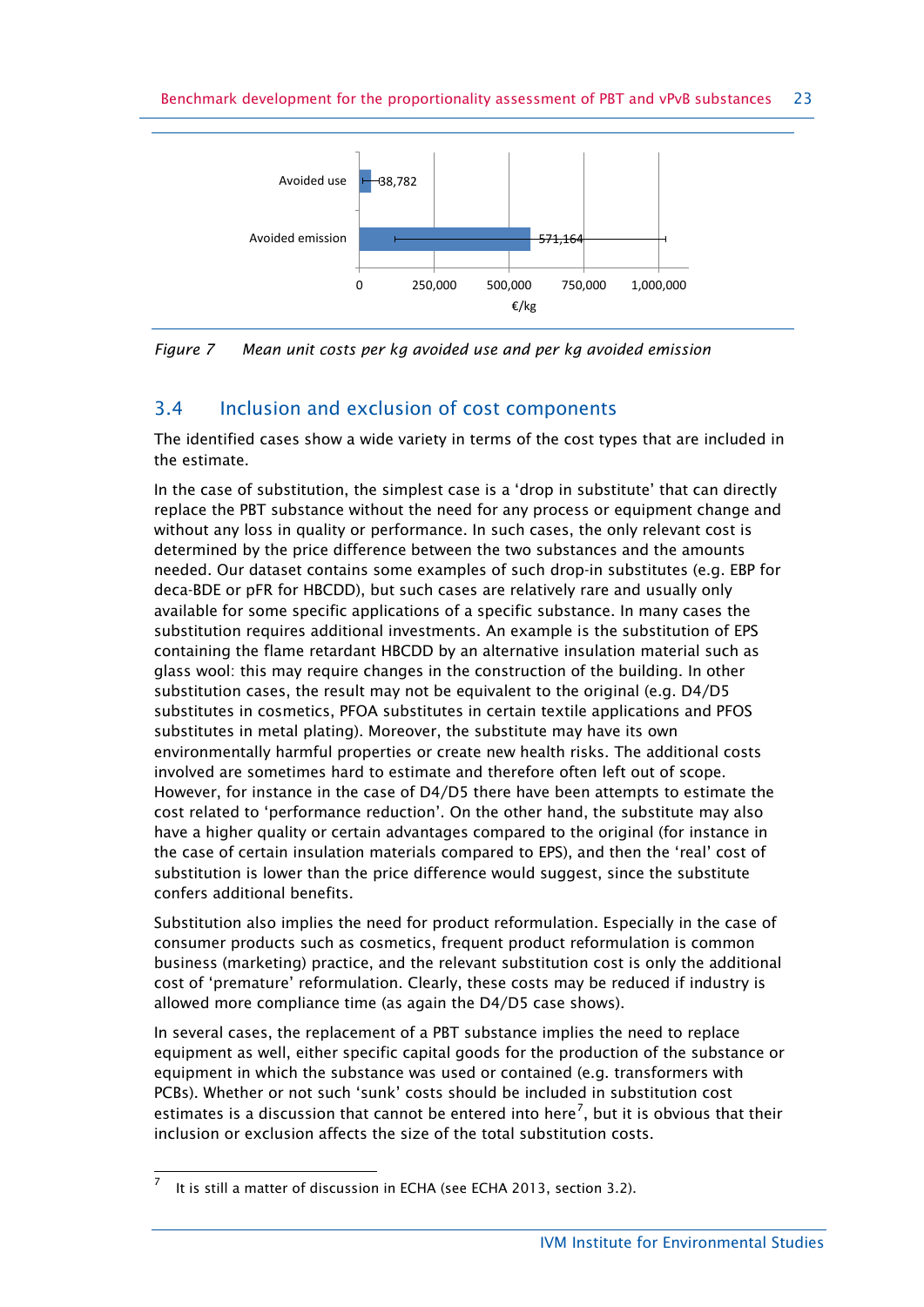As far as clean-up costs are concerned, the main cost factor is usually related to the need to separate, isolate or remove the PBT substance from the product or the environmental compartment in which it is contained (or to separate the contaminated waste from other waste, as for instance in the case of flame retarded EPS in demolition waste). These costs can easily be orders of magnitude higher than the cost of collection, transport and final treatment or disposal of the substance (incineration, decomposition by other (bio)chemical processes, landfilling or controlled storage).

Restrictions on the use of a PBT substance may have implications for the opportunities to recycle the materials or products that contain these substances. Although this is usually acknowledged and in some cases (temporary) exemptions for recycling are made, the societal cost of foregone recycling opportunities is generally not included in cost estimates of restriction proposals. Norden (2015) indicate that half of the costs of recycling, which they estimate at EUR 800 – EUR 1000 per tonne for LCD TV's, can be recovered directly through enhanced material value and that avoided costs for incineration and/or landfill, if the need for these disposal routes are reduced, should be taken into account as well.

Sometimes indirect costs occur that can further add to the total cost of PBT substance risk reduction. An example is the Barendrecht railway tunnel PFOS case, where full PFOS removal might require the replacement of the entire firefighting system, implying the need to close the tunnel temporarily, with associated economic losses. Wider economic impacts were also included in the estimate made of the impact of imposing restrictions on the use of D4, D5 and D6 in Canada.

## <span id="page-23-0"></span>3.5 Amounts and concentrations; economies of scale; 'closed' and 'open' applications; 'point' and 'non-point' sources

The collected evidence confirms the intuitive expectation that it will become more costly to get rid of PBT substances (on a per kg basis) as the amounts become smaller and the concentrations lower. Economies of scale play an important role here. As long as a substantial stock of pollutants is located at a specific site under controlled conditions (as in the Australian HCB case) the remediation cost per kg pollutant is relatively low (in this case about EUR 5 per kg), even if the total amount of money can be substantial. In the New Bedford PCB remediation case the three technologies for remediation of the 'hot spots' (with PCB concentrations in sediment between 2000 and 5000 ppm) had a cost effectiveness between EUR 100 and 500 per kg, whereas the clean-up cost for the entire harbour area (concentrations up to 50 ppm) was estimated at about EUR 3300 per kg.

The pattern of increasing cost with decreasing concentrations is also clear in one of the PFOS cases (Barendrecht), where an initial clean-up appeared to be insufficient to remove the PFOS completely. The additional cost of a second round of clean-up, to achieve negligible PFOS residuals, would be between 10 and 400 times higher per kg of PFOS removed.

In order to test the impact of the amount of kg's on the unit costs and see if we can detect any economies of scale, we carried out a simple correlation analysis, relating the log transformed unit costs to the log transformed kg's replaced, controlled or remediated. Additionally, a regression analysis was performed to see if we can explain the variation in the observed unit costs across the different substances and cost types, including also control for other possible influencing factors, such as study year and study location. The correlation between the unit costs and kg's of the substances removed is highly significant and negative (r=-0.723, *p*<0.001), suggesting that the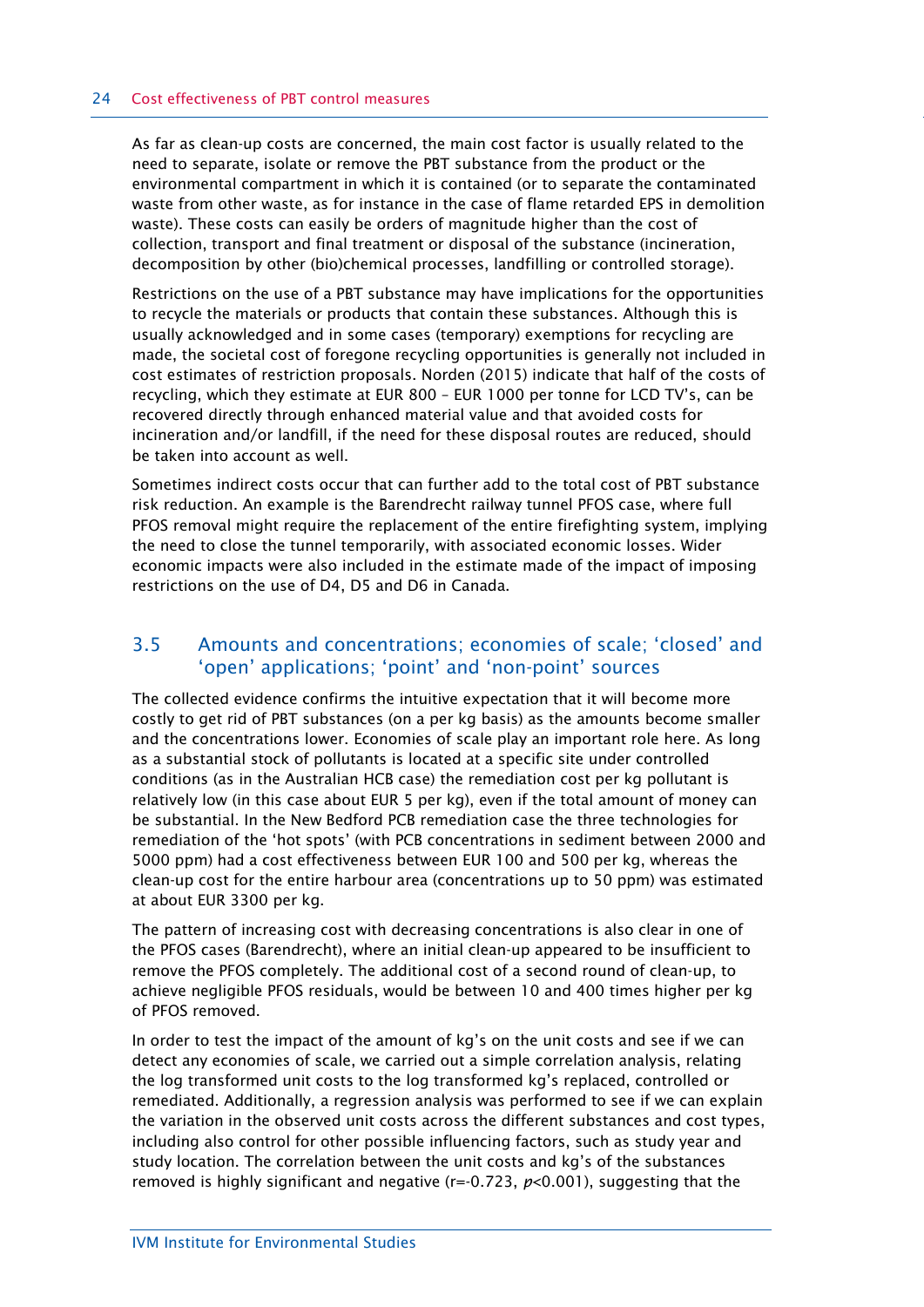unit costs decrease as the amount of the substance is replaced, its emission avoided, or removed. A similar significant negative effect is found in the regression analysis presented in Table 3 below. The double logarithmic form of the relationship between the dependent variable (natural log of the unit costs per kg) and the independent variable (natural log of the kg's removed) implies that the coefficient estimate can be interpreted as an elasticity: a 1% increase in the elimination of the substances (in kg's) results all else being constant in an almost similar decrease of the unit costs (EUR/kg) of 0.98%. Besides the constant term, none of the other explanatory factors are statistically significant except for the substitution costs, which are significantly lower than the remediation costs $^8$  $^8$ , which are the baseline category in the regression model. Although the model fit is good and highly significant (the estimated model explains more than half (52%) of the observed variation in the unit costs per kg), the number of observations is very small and not equal to 84 due to the fact that in a lot of studies information about the amount of the substance removed is missing, and only unit costs are given. The results presented here therefore have to be interpreted with the necessary care.

| <b>Explanatory factor</b>           | <b>Coefficient estimate</b> | <b>Standard error</b> |
|-------------------------------------|-----------------------------|-----------------------|
| Constant                            | 12.950**                    | 2.289                 |
| Amount of substance (ln(kg))        | $-0.976**$                  | 0.252                 |
| Substance (baseline is PFOS/PFOA)   |                             |                       |
| $D4/5$ (dummy)                      | $-1.676$                    | 2.732                 |
| HCH/HCB (dummy)                     | $-1.080$                    | 2.448                 |
| HBCDD (dummy)                       | 1.797                       | 2.211                 |
| d-BDE (dummy)                       | $-0.410$                    | 1.813                 |
| PCB (dummy)                         | $-0.794$                    | 2.325                 |
| Cost type (baseline is remediation) |                             |                       |
| Substitution (dummy)                | $-3.262*$                   | 1.503                 |
| Emission control (dummy)            | $-1.851$                    | 2.859                 |
| European study (dummy)              | $-0.686$                    | 1.686                 |
| Study year $(0-26)$                 | $-0.100$                    | 0.143                 |
| Model summary statistics            |                             |                       |
| <b>F</b> statistic                  | $5.537**$                   |                       |
| <b>Adjusted R-square</b>            | 0.519                       |                       |
| N                                   | 42                          |                       |

| Table 3 | Results of the linear regression analysis (natural log of the unit costs per |
|---------|------------------------------------------------------------------------------|
|         | kg is the dependent variable)                                                |

\* p<0.05; \*\* *p*<0.01

A final comment is that once control is included for other influencing factors, in particular significant factors such as the size of substance removal and the type of costs (avoided use or avoided emissions), the average unit costs per kg seem transferable across substances, i.e. generally applicable to the various substances, in view of the fact that the type of substance does not have a significant effect on the

<span id="page-24-0"></span> 8 This seems to contradict the finding in section 3.2 that the difference in mean unit costs between substitution and remediation was not statistically significant. This can be explained by the difference in type of analysis applied. In the regression analysis, the impact of various factors (including the type of measure) on the costs per unit is tested simultaneously, whereas in 3.2 the mean values of the costs per unit for the two types of measures were compared.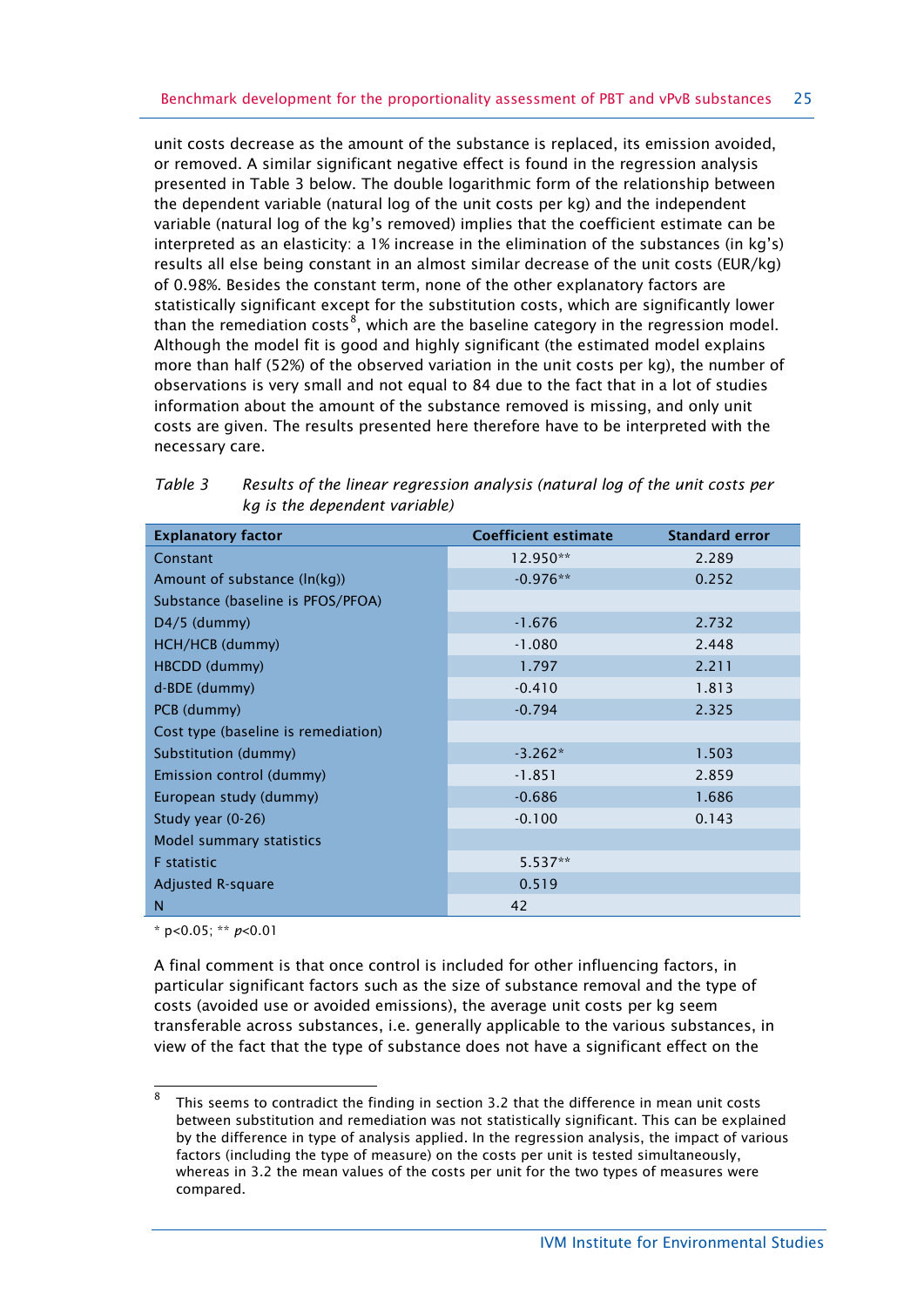mean unit costs, irrespective of the baseline category, i.e. the same results are found when using other substances as the baseline category. Hence, differences do not occur anymore between substances once we control for (1) the amount of the substance and (2) whether the unit costs relate to substitution costs or remediation costs.

In line with the observation that unit costs increase with decreasing amounts and concentrations, clean-up of (ground)water pollution appears to be generally more expensive than soil pollution (illustrated by the Dutch HCB, HCH and PCB sanitation cases and the Arnsberg PFOS case in Germany, see the respective Annexes). This is probably due to the much wider dispersion and lower concentrations in (ground)water and the longer time it takes to extract the substance from this medium. Furthermore, costs tend to increase over time if the pollutant remains uncontrolled and gets diluted in the environment (which will happen more readily with relatively 'mobile' substances such as PFOS compared to less mobile substances that bind to the substrate).

Likewise, there is a clear difference in cost levels between 'closed' and 'open' applications, i.e. on the one hand situations in which the substance is contained in a relatively compact product or object (e.g. PCBs in transformers and capacitors) and on the other hand situations where the substance is spread over a relatively large surface or area (e.g. PCBs used in paint and other construction materials, HCH residues used for road paving, PFOS in sewage sludge used as a fertilizer). Related to this is the distinction between 'point' (concentrated) and 'non-point' (diffuse, scattered) sources. At 'point' sources the substance is located or used in relatively high amounts at a limited number of sites (e.g. industrial uses of PFOS), whereas with 'non-point' sources the substance is widely dispersed, in relatively low quantities, among numerous sites (for instance deca-BDE in TV sets). Normally, the substitution or remediation cost will be relatively low with 'point sources'. However, specific geographic circumstances can lead to high clean-up costs for 'point sources' as well, as illustrated by the Sparrevohn PCB case in the USA (remote location).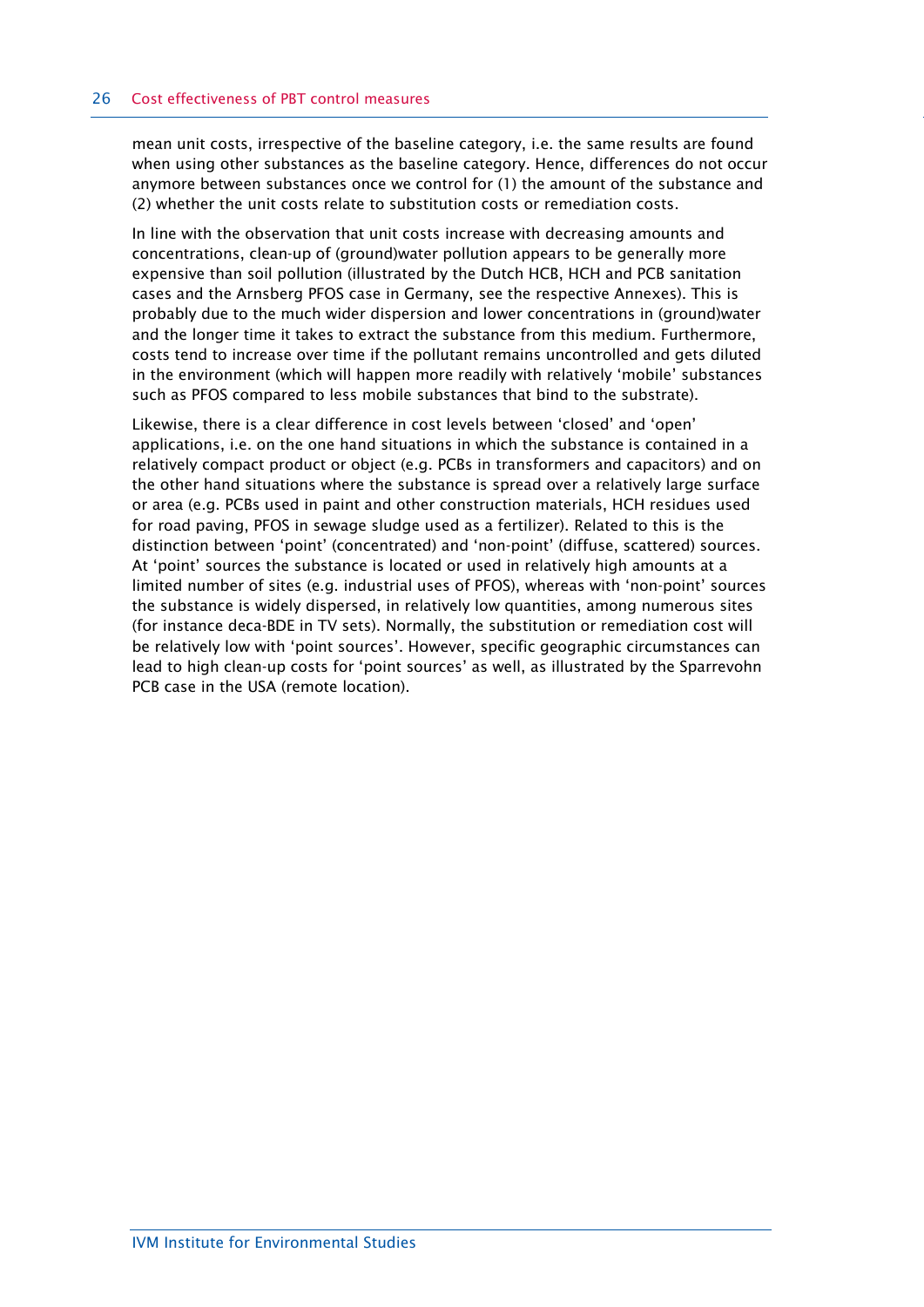# <span id="page-26-0"></span>4 Decision making on PBTs

If we want information on the cost effectiveness of measures to control PBT substances to play a role in the development of a proportionality benchmark, we also need information on the decisions that have been taken concerning such measures. After all, the basic presumption of this study is that we can use information on the cost that society spends to avoid the environmental presence of and exposure to PBT substances can function as an (albeit imperfect) indicator/proxy for its willingness to pay to achieve this.

Clearly, in order to find indications for an upper limit we would want to have examples in which decision makers considered the cost of PBT substitution or removal to be too high. The cases reviewed in this study contain hardly any explicit statements concerning such 'disproportionate' costs. Exemptions from a ban on a specific substance, for example, are often motivated in general terms (pointing for instance at the non-availability of equivalent substitutes) without referring to any cost figures. But in some cases we can derive the implicit maximum willingness to pay by linking specific decisions to the estimated cost of that specific measure. Examples include the following (for details, see the case descriptions in the Annex):

- **•** EU Directive 96/59/EC stipulates that Member States have to ensure that transformers containing more than 0.05 % by weight of PCBs are decontaminated. The cost of decontamination at this concentration level can be estimated between EUR 100 and 1000 per kg PCBs removed.
- **•** In the USA, Superfund cases include a PCB remediation case where up to EUR 23,000 per kg of PCBs removed was spent, but also one case where an estimated EUR 16,000 per kg removed was considered too expensive.
- **•** The cost of PFOS substitution in the application area photographic materials (which is exempted from the ban on PFOS under the EU POP regulation) was estimated between EUR 1500 and EUR 28,000 per kg emission reduction.
- **•** In two Dutch distinct PFOS remediation cases (one concerning PFOS removal from a firefighting system and the other an accidental PFOS spill from such a system), costs of up to EUR 35,000 per kg removed have been made. In both cases, decisions have not yet been made on further remediation (at higher per kg cost).

From the limited available evidence we might conclude that there seems to be a rather broad 'grey zone' in which the cost of PBT substitution or removal can apparently be either proportionate or disproportionate, depending on the circumstances. In Figure 8 this is illustrated graphically. In the 'green' cost zone, measures to reduce the use, presence or emissions of PBTs will generally not be rejected for reasons of cost effectiveness. In the 'red' zone the cost tends to become prohibitive, or at least decisions tend to be postponed or (temporary) exemptions are granted. In the grey (or rather 'mixed red-and-green') zone the proportionality will be (co-)determined by situation-specific conditions and considerations. For illustrative purposes, the lower and upper margins of this 'grey zone' are put in the order of magnitude of EUR 1000 and EUR 50,000 per kg respectively. We should emphasize that this is just a general impression based upon a limited number of observations. Further expanding the evidence base could be helpful in confirming or adjusting the margins of the 'grey zone' and to refine it, for instance by distinguishing between cost types (substitution,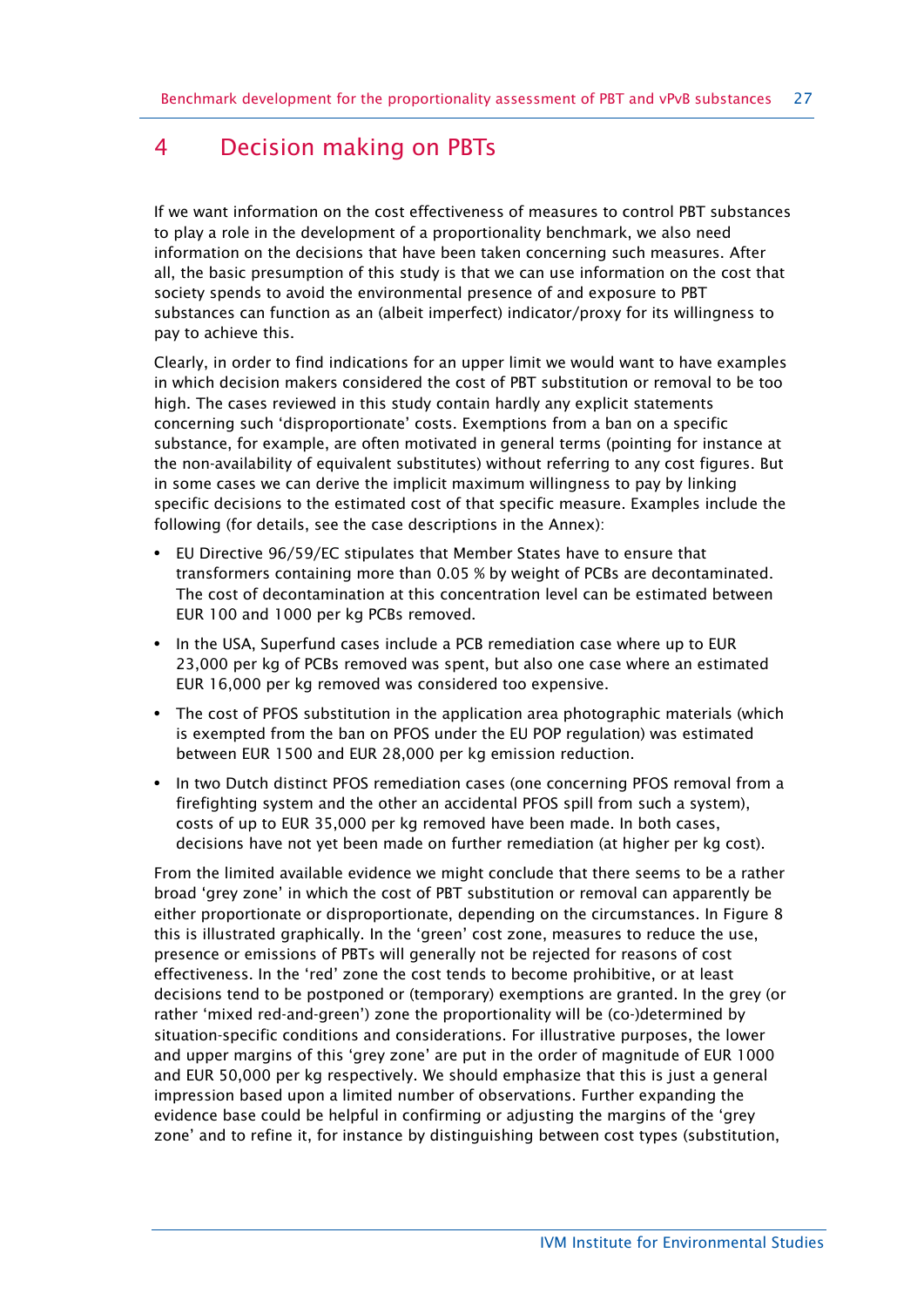#### 28 Decision making on PBTs

emission reduction or remediation costs) $^9$  $^9$ , and between costs expressed per kg avoided use/presence (stock) or per kg avoided emission (flow).



Note: the red and green areas do not relate to actual cases and are for illustrative purposes only.

*Figure 8 Graphical representation of the principle of establishing an 'orders-ofmagnitude' zone where the costs of PBT measures (in EUR/kg) may (green) or may not (red) be acceptable for cost-effectiveness reasons*

<span id="page-27-0"></span><sup>–&</sup>lt;br>9 This does not imply that we recommend different benchmarks for different types of measures.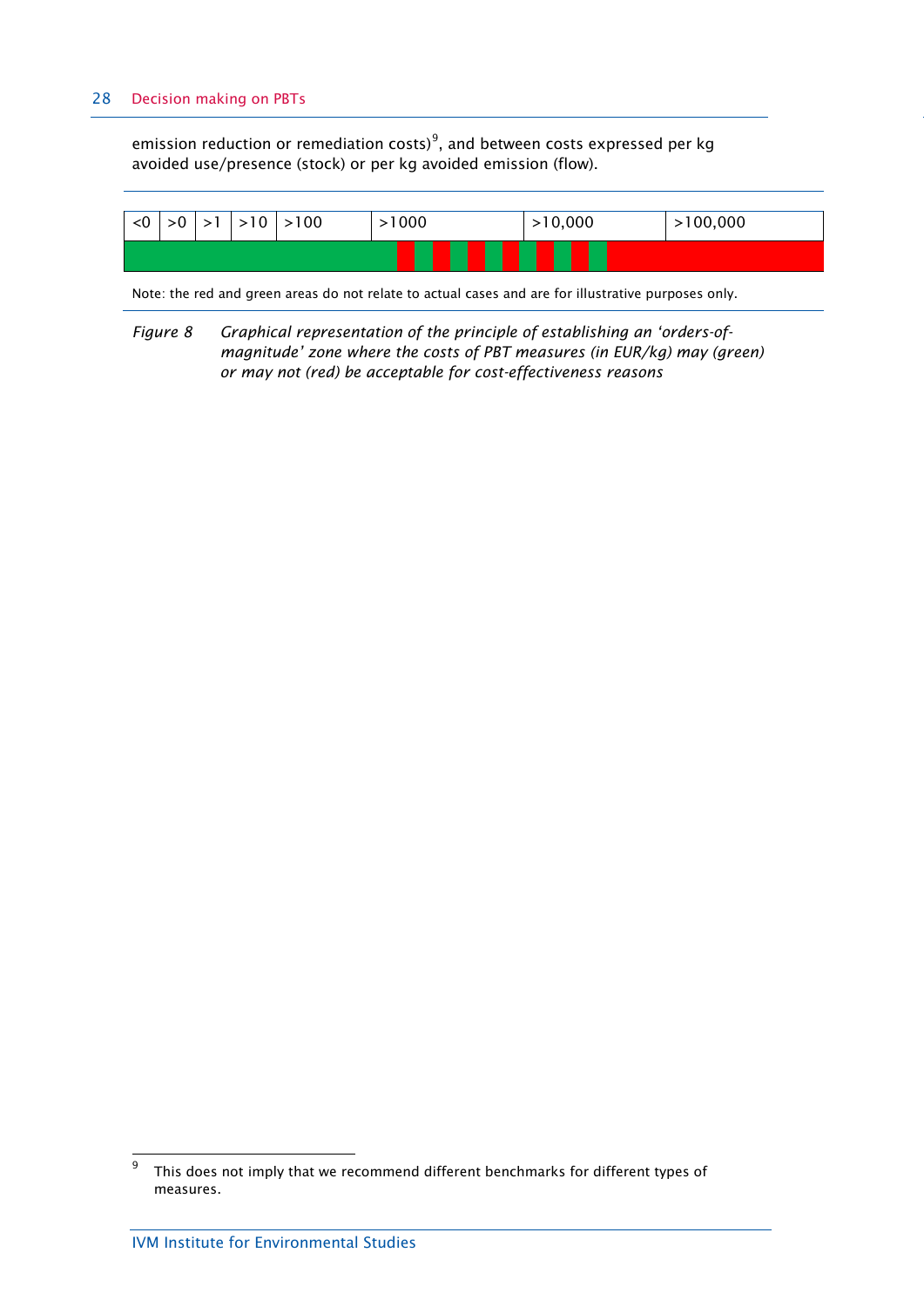# <span id="page-28-0"></span>5 Towards a benchmarking approach in proportionality assessment

Now that we have collected a number of cost estimates for the various types of costs related to PBT control, and got an impression of the variation in their level and the factors that may explain this variation, we can go back to the question how useful this information is for the purpose of our study and what its relevance is for a possible benchmarking approach in the proportionality assessment for PBTs under REACH.

First of all, it seems clear that the broad range of cost effectiveness estimates, covering a wide range of rather specific situations concerning PBT substitution and remediation, does not provide much direct clues for a single benchmark that could be used to the assess cost effectiveness of measures addressing PBTs. Even though the upper margin of the 'grey zone' mentioned above gives some idea of the order of magnitude where the likelihood of disproportional cost tends to become substantial, it can certainly not be used as a 'pass-fail' criterion in decision making.

Perhaps the main lesson from this study concerns the importance of distinguishing between different types of costs. In particular, a distinction should be made between cost effectiveness estimates relating to the amount of substance used or present in products/installations and estimates relating to the amount emitted to (or removed from) the environment. For example, if the cost of a substance ban is estimated at X euros per kg of avoided emission, it should not be compared with the cost of another substance ban if that cost was expressed per kg of avoided substance use.

In addition, it will only make sense to use existing cost effectiveness estimates as a reference if these estimates are 'complete', i.e. if they include all relevant cost components. For example, substitution costs that only include the material cost of the new substance are unlikely to be complete unless it is a 100% equivalent 'drop-in' substitute. Likewise, the result of the measure considered or proposed should be comparable with the result in the reference cases. However, the measures to achieve this result can be different. For example, cost effectiveness data on PBT clean-up from the environment can be used as a reference for the proportionality assessment of substitution or emission reduction measures, provided that the cost of the latter is expressed in euros per kg emission reduced/prevented.

Furthermore, it is obvious that in the actual assessment of proportionality a number of other considerations will be relevant, besides the cost-effectiveness in comparison with a possible benchmark. These may include, among others, the specific properties of the substance as well as socio-economic considerations (such as affordability and competitiveness) that are not accounted for in the cost effectiveness estimates.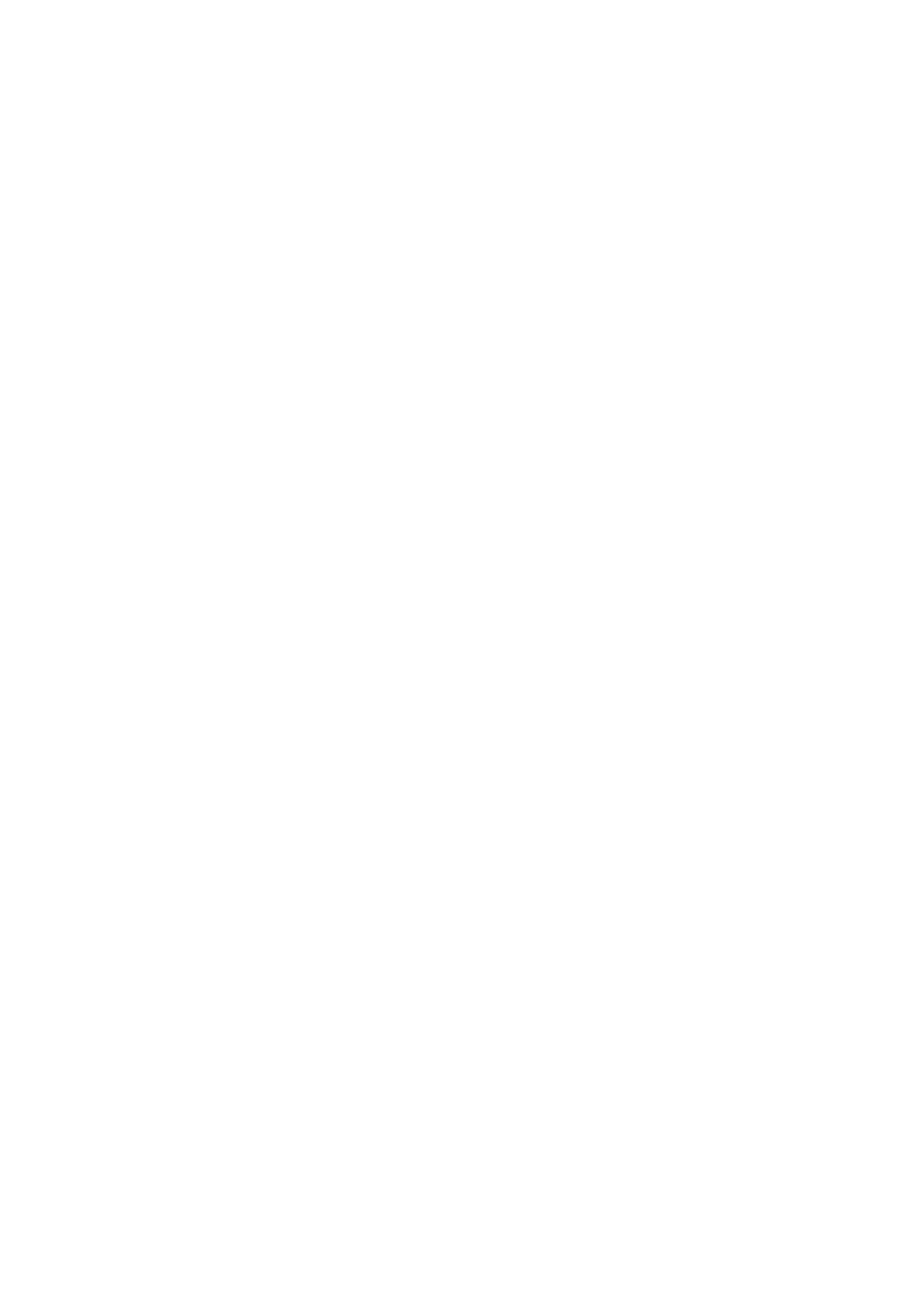# <span id="page-30-0"></span>6 Conclusions and areas for further work

This study aimed at setting some initial steps towards benchmarking for the proportionality assessment of PBT restriction proposals and authorization applications by gathering information on the cost effectiveness of (policy) measures that have been proposed and accepted or rejected to restrict the use and emissions of and exposure to these substances. As a general conclusion, one might say that the information gathering has led to a substantial evidence base in terms of cost effectiveness data. However, the role that these data play or have played in decision making is much less clear, as explicit statements on 'disproportional costs' are scarce. The steps taken should therefore indeed be considered as 'initial' in the sense that there is probably still quite a way to go until the envisaged benchmarking.

The cases analyzed in this study show a wide range of cost effectiveness estimates for PBT substitution, emission reduction and remediation. The evidence also suggests that substitution is usually (but not always) less expensive than remediation. Furthermore, substitution costs are usually much higher when expressed in EUR per kg emission avoided than in EUR per kg of substance replaced. The additional cost of the alternative substance (in case of substitution) and the cost of final disposal (in the case of remediation) tend to be relatively small components of the overall cost. The main (differences in) costs are related to other (case/situation specific) factors. In clean-up and remediation cases, these factors often include the efforts that are needed to separate the PBT from the product, installation or environmental media in which it is present. Especially when the concentrations of the PBT become very small, the costs per kg removed tend to increase significantly.

The comparability of cost effectiveness estimates is hampered by the differences in the cost types that are included or excluded, as well as in the assumptions that are made (which is often inevitable due to lacking data, e.g. on amounts used and on emission factors). Furthermore, a distinction has to be made between the cost per kg of 'stocks' (amounts used or present in products, installations or the environment) and per kg of 'flows' (emissions). Obviously, treating PBTs as a single category also disregards the differences in properties of the various PBTs.

As indicated above, decisions on PBT substitution or remediation are often not explicitly referring to the associated cost. This further complicates the challenge of estimating society's 'maximum willingness to pay' to reduce the use of PBTs or their presence in the environment.

Despite these limitations and qualifications, the (very limited) evidence from our cases suggests an (as yet very wide) 'grey zone' (with margins the order of magnitude somewhere between EUR 1000 and EUR 50,000 per kg PBT substituted, remediated or reduced emission). Within this grey zone, measures may apparently be either proportionate or disproportionate from a cost effectiveness perspective. Clearly, the 'grey zone' should be further substantiated (and possibly narrowed down) by means of additional case studies and analyses. If consensus could be achieved on the existence of such a 'grey zone', including its margins, then it could fulfil a role in a benchmarking process, for instance in the sense that:

- **•** proposals for substitution or clean-up with cost estimates below the lower margin would normally not be rejected for reasons of cost-effectiveness;
- **•** proposals for substitution or clean-up with cost estimates above the upper margin would normally be rejected for reasons of cost-effectiveness;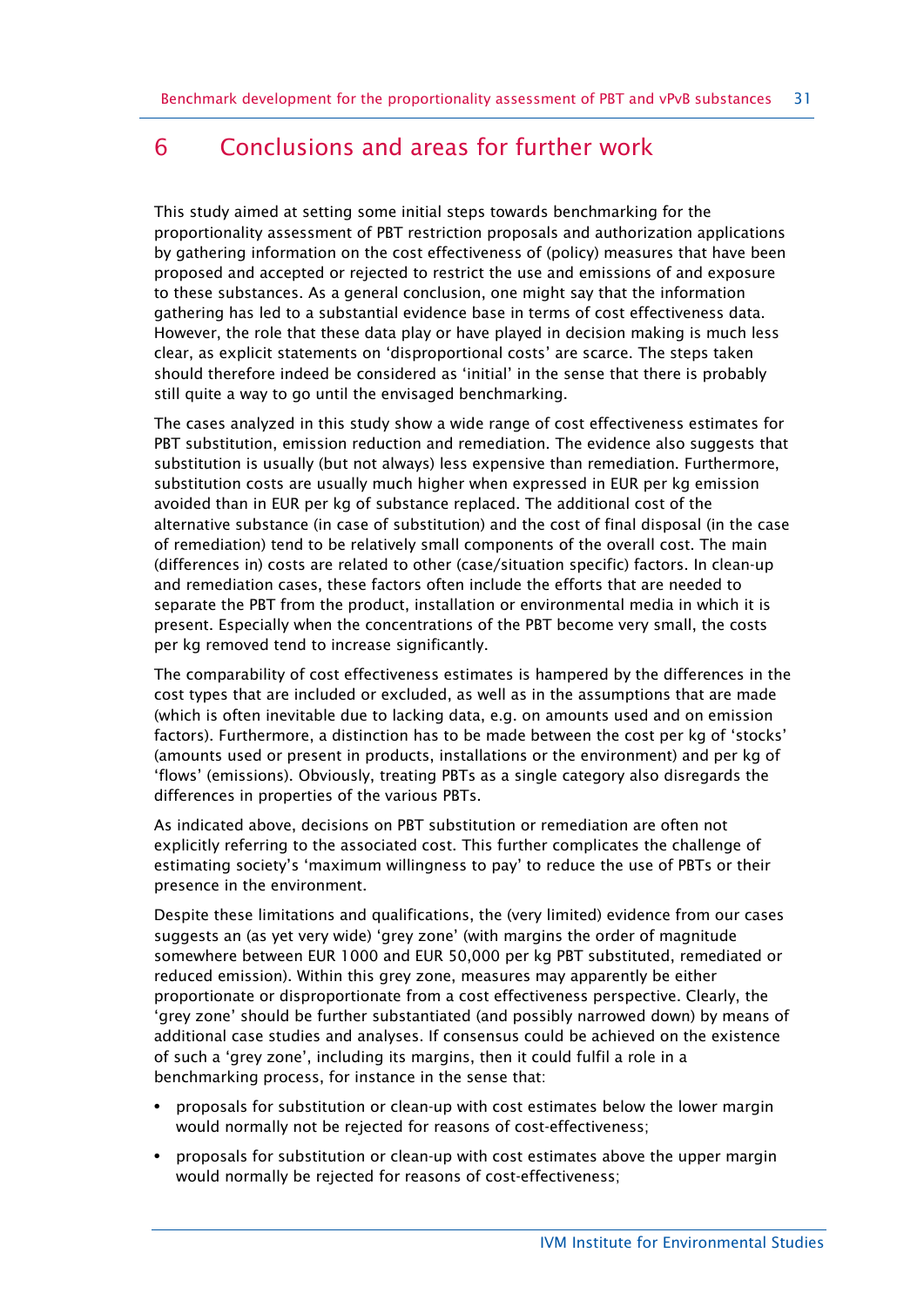#### 32 Conclusions and areas for further work

**•** proposals for substitution or clean-up with cost estimates within the 'grey zone' would require a detailed assessment on a case-by-case basis, making sure that all considerations that play a role (besides cost-effectiveness) receive due attention .

With a view to further work in this area, the following recommendations can be made:

- **•** In order to ensure that benchmarking is based on comparable grounds, one should ensure that cost estimates are complete (all relevant cost types included), specify the assumptions made and whether the estimates are expressed in EUR per kg of use/presence reduction ( in products, installations or the environment) or in EUR per kg of emission reduction.
- **•** Since the assessment of proportionality is not the same as a dichotomous 'pass/fail' test on a single cost-effectiveness criterion, the additional considerations that may play a role could be specified explicitly.
- **•** Within the framework of the present study an Excel database was prepared containing the main information for the cases presented in the Annex. For its future work SEAC (and others) could benefit from further expanding and developing this database, and keeping it up-to-date.
- **•** It could be investigated whether the benchmarking approach, for which this study aimed to provide some building blocks, is possibly also applicable to other (non-PBT) substance categories.
- **•** Clearly, the cost effectiveness estimates on which this study reports do not represent cost effectiveness curves showing the amount of each PBT that can be substituted/removed at a certain cost level. In many cases, the information needed to construct such curves was partly lacking. Attempts to construct such curves have been done in previous work (Environment Agency, 2011), and new efforts in this direction (building, among others, on information gathered in the present study) could be useful for SEAC's work.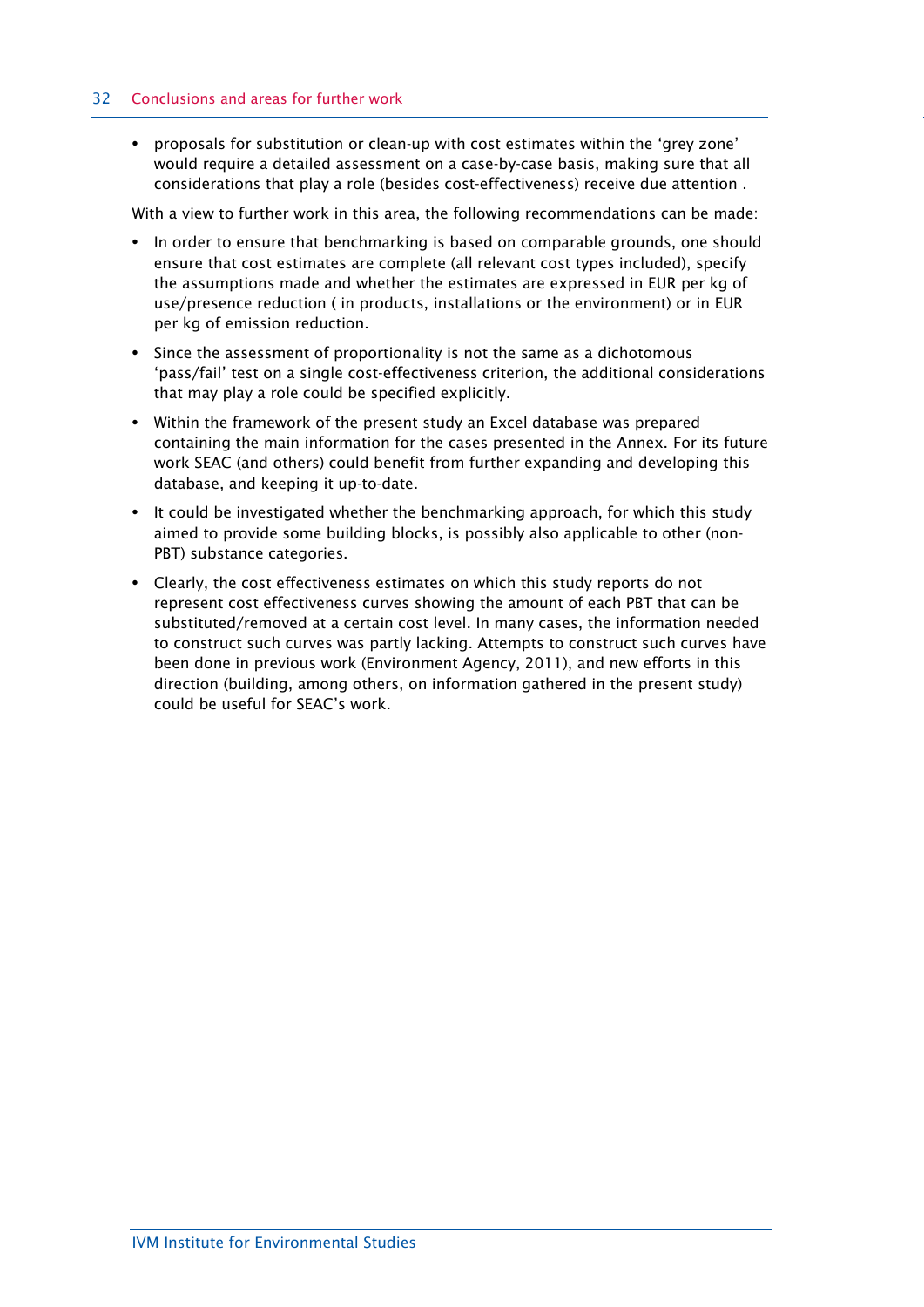# <span id="page-32-0"></span>References

- ECHA (2013), Estimating the abatement costs of hazardous chemicals. A review of the results of six case studies. European Chemicals Agency, Helsinki.
- Environment Agency (2011), Abatement cost curves for chemicals of concern. Report on a pilot study – methodology and indicative examples. Bristol (UK), August 2011.
- Norden (2015), Plastic value chains: Case: WEEE (Waste Electrical and Electronic Equipment). Part 2 Report. TemaNord 2015:510. Nordic Council of Ministers, Copenhagen.
- RPA (2004), Risk Reduction Strategy and Analysis of Advantages and Drawbacks for Perfluorooctane Sulphonate (PFOS). Final Report prepared for Department for Environment, Food and Rural Affairs & the Environment Agency for England and Wales. Risk & Policy Analysts Limited, in association with BRE Environment. Loddon, Norfolk (UK), August 2004.
- SEAC (2014), Evaluation of restriction reports and applications for authorisation for PBT and vPvB substances in SEAC. Report from the Working group on PBT evaluation, presented at the 23rd meeting of the Committee for Socio-Economic Analysis, Helsinki, 10-13 June 2014.
- Verhoeven, J.K., *et al*. (2012), From risk assessment to environmental impact assessment of chemical substances. Methodology development to be used in socio-economic analysis for REACH. RIVM Report 601353002/2012, National Institute for Public Health and the Environment.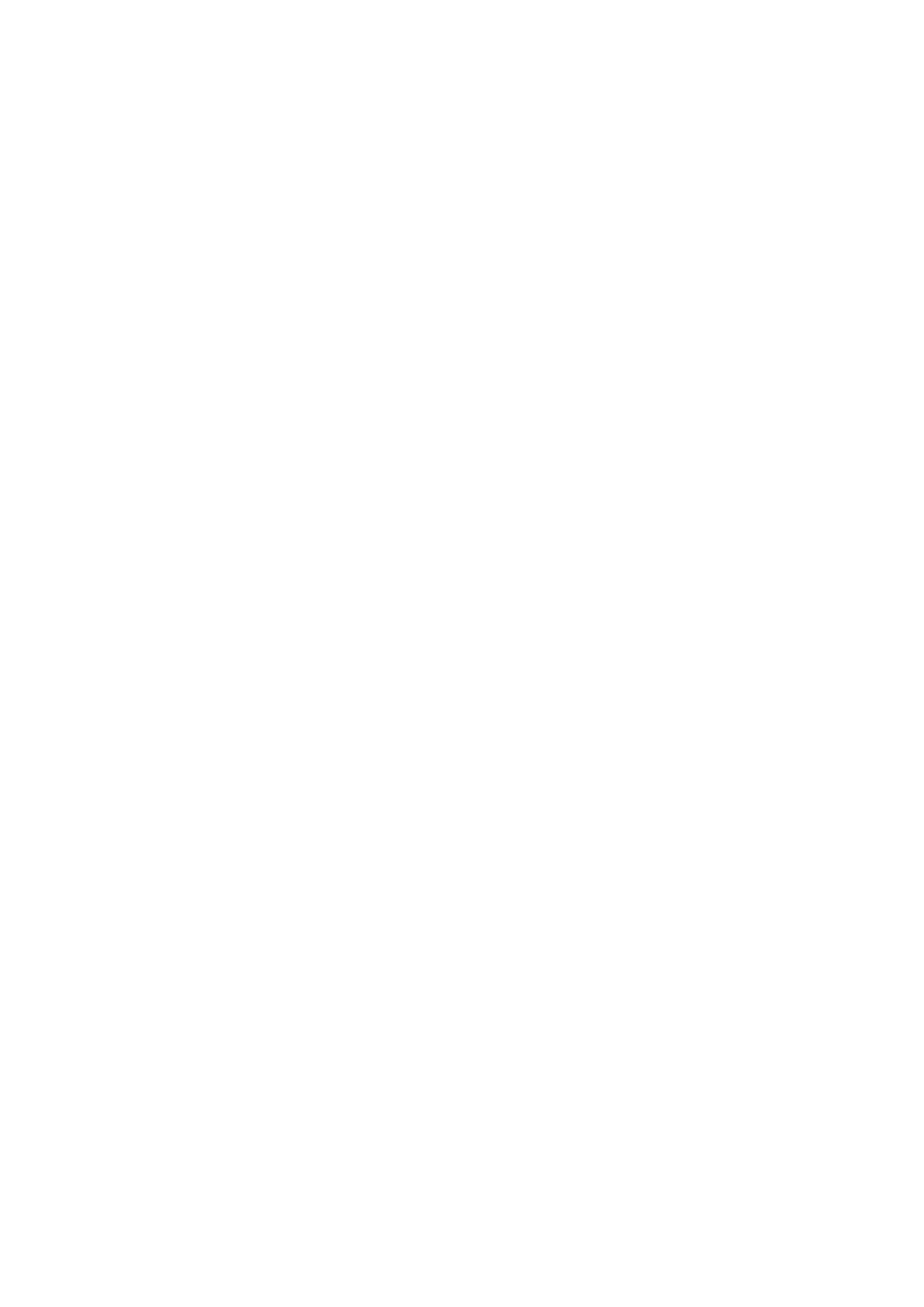# Acknowledgements

This report was written at the request of the Dutch member of SEAC, Cees Luttikhuizen, who also provided substantial input, comments and suggestions. Valuable contributions were furthermore provided by Julia Verhoeven, Martien Janssen, Richard Luit and Kees Versluijs of the Dutch National Institute for Public Health and the Environment (RIVM), Peter Hellema of the Environment and Transport Inspectorate, and Willem Hofland and colleagues (ICL-IP Europe). We are very grateful to the members of SEAC's PBT working group who spent two full-day sessions in Amsterdam to discuss with us their vision on the issues and our draft findings: Thea Sletten, Karen Thiele, Stavros Georgiou and Kalle Kivelä. Finally, we would like to thank all the members and observers of SEAC who gave their feedback during the meetings in Helsinki in November 2014, March and June 2015.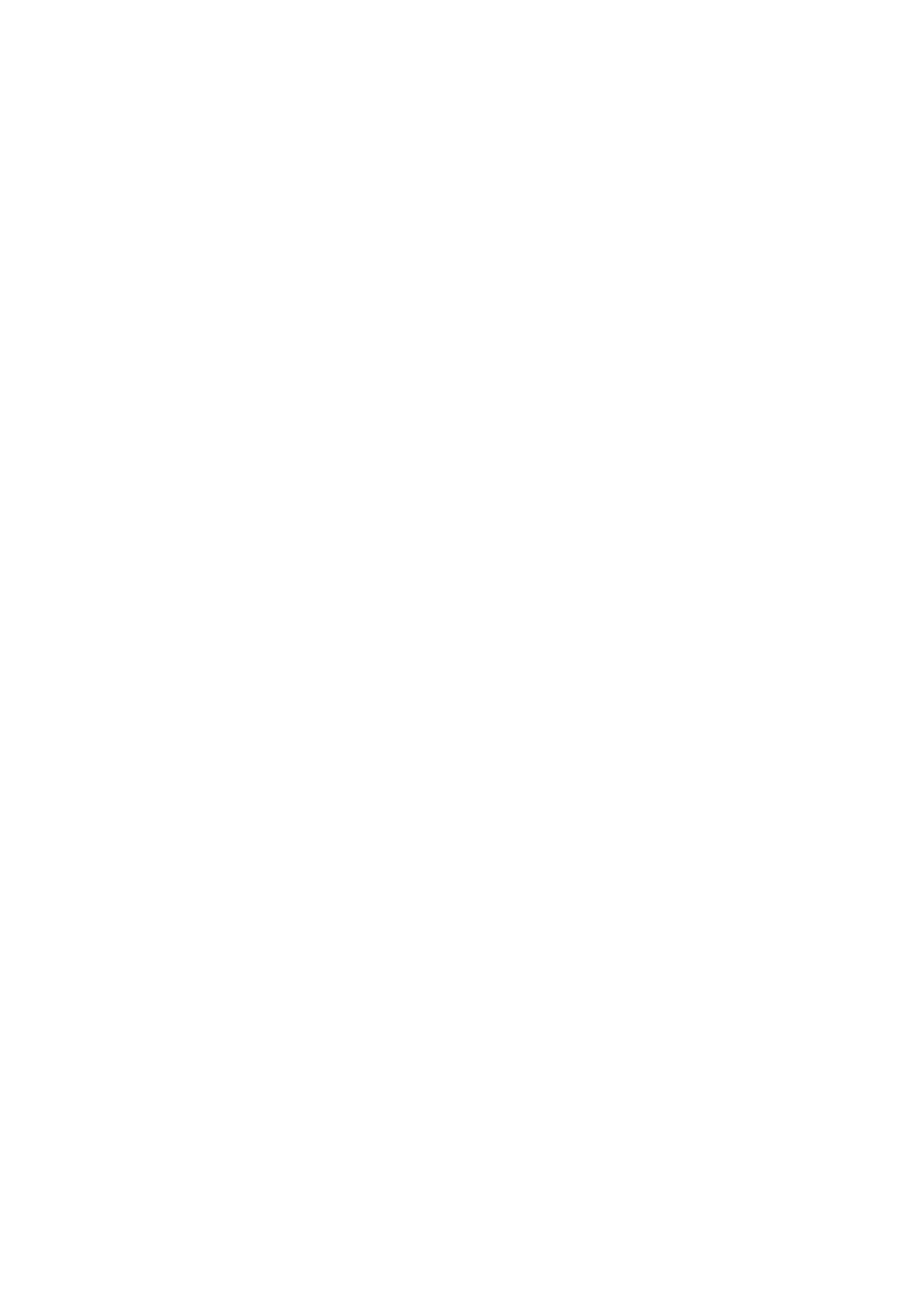# <span id="page-36-0"></span>ANNEX: Substance specific information

# D4/D5

## Introduction

D4 (octamethylcyclotetrasiloxane) and D5 (decamethylcyclopentasiloxane) are widely used in cosmetics and maintenance products, among others under the name cyclomethicone. The ECHA PBT Expert Group concluded in November 2012 that both D4 and D5 meet the Annex XIII criteria for a vPvB substance in the environment, and that D4 also meets the criteria for a PBT substance.

## Substitution costs

Publicly available data on substitution costs for D4 and D5 is scarce. Lassen *et al*. (2005) presented some estimates of prices of alternatives for siloxanes in cosmetics. Prices range from half the price of D4/D5 (which was around DKK 45 or EUR 6 per kg) to double that price, which would imply substitution costs **between EUR -3 (negative costs) and EUR 6 per kg** of D4/D5.

The high estimate from Lassen *et al*. (2005), i.e. an increase in the price of the raw material of 100%, is also used in the draft restriction dossier (ECHA, 2015a), but with an estimated unit price for D4/D5 of EUR 4 per kg. On top of this, the draft restriction dossier estimates the net cost of reformulation, i.e. the additional cost incurred by industry due to the need to replace existing products earlier than planned. For the target product group (wash-off personal care products) the annualized replacement costs are estimated between EUR 4 and 38 million under a 5 year compliance period, and between EUR 20 and 58 million under a 2 year compliance period. Given an annual amount of 855 tonnes (823 tonnes D5 and 32 tonnes D4) to be replaced, this means reformulation costs ranging from almost EUR 5 to EUR 68 per kg D4/D5. Together with the additional cost of raw materials, this implies a substitution cost of **EUR 9 to EUR 72 per kg** of D4/D5 *substituted*. In the draft restriction dossier (Table F.7) the per kg estimate refers to the cost per kg *emission reduction* and is therefore higher: **EUR 38 to EUR 308 per kg** D4/D5. The dossier also attempts to estimate the welfare loss due to 'product performance reduction' as a result of the substitution. Including these estimates would further increase the substitution costs to a level between **EUR 264 and EUR 533 per kg** of D4/D5 emission prevented.

The report by Oxford Economics (2008) on the economic importance of siloxanes in Canada does not estimate substitution costs, but the expected loss in Canadian GDP if D4, D5 and D6 would be designated as 'CEPA-toxic' (CAD 312 mln). Given an estimated 4,085 tonnes of D4, D5 and D6 sold in Canada in 2007/8, this would mean a cost (in terms of GDP loss) of CAD 76 or **EUR 56 per kg** substituted.

Environment Canada (2010a,b) released two cost-benefit studies for possible regulatory options to control D4 and D5 in Canada. Option A would prescribe concentration limits for industrial effluents, whereas option B would impose limits on the D4 and D5 content in consumer products. The results as far as costs and emissions are concerned are presented in the table below. The releases mentioned are the sum of D4 and D5 releases from industrial plants and from consumer products and are before treatment in public wastewater treatment plants. The information on quantities of D4 and D5 used were removed from the reports, since they were considered to be confidential business data.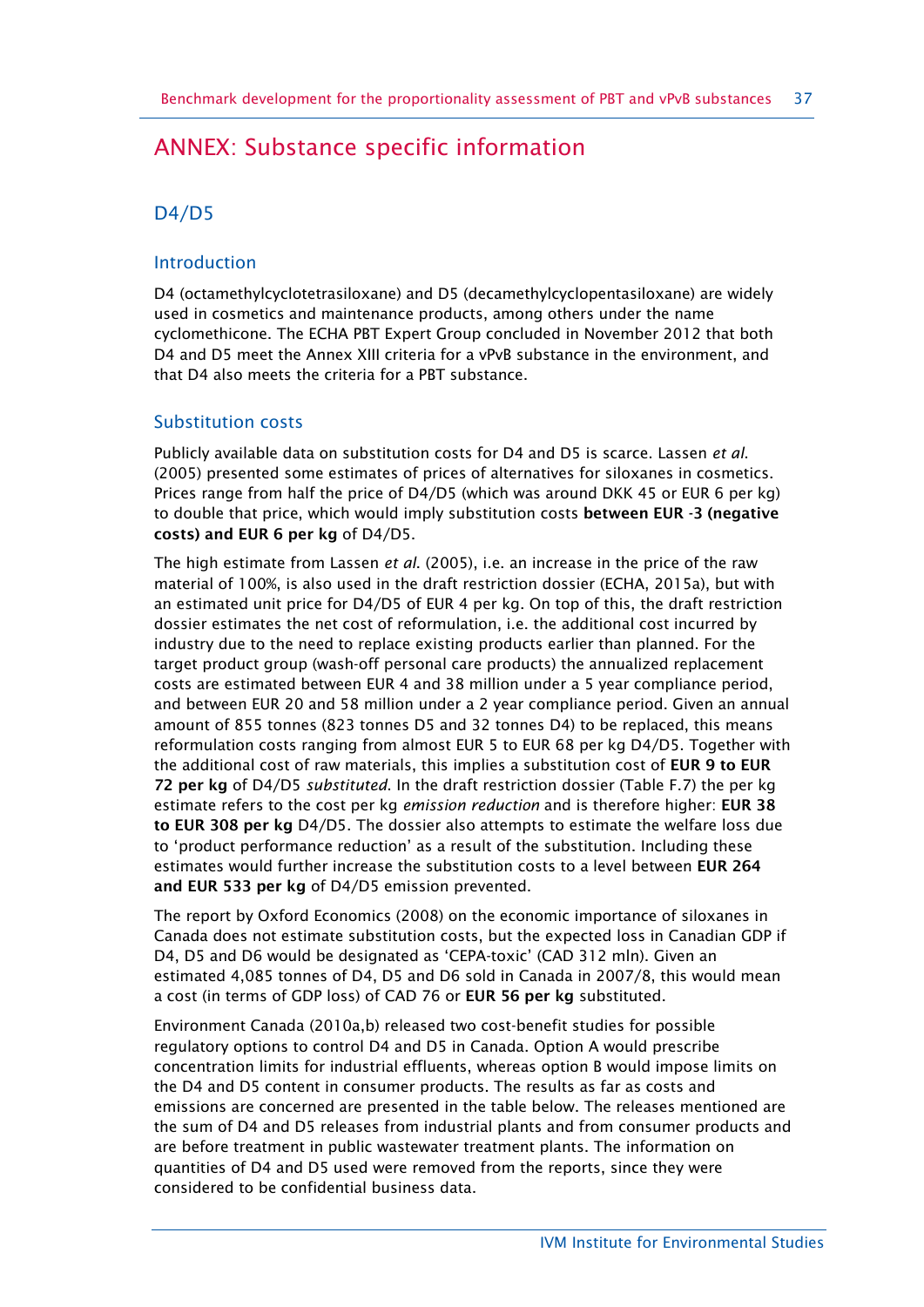#### 38 Benchmark development for the proportionality assessment of PBT and vPvB substances

| Scenario                          | Reduction in releases (tonnes)<br>compared to base case | Net present value<br>of costs |           |
|-----------------------------------|---------------------------------------------------------|-------------------------------|-----------|
|                                   | year 2012                                               | year 2037                     | (CAD mln) |
| A: regulating industrial releases | 75                                                      | 131                           | 130       |
| B: regulating consumer products   | 108                                                     | 205                           | 151       |

Assuming, for sake of simplicity, a linear increase in the development of emission reduction between 2012 and 2037, the total reduction over this period would be 2678 tonnes under scenario A, and 4069 tonnes under scenario B. The cost per kg D4/D5 emission reduction (expressed in net present value) would then be CAD 49 (**EUR 36**) in scenario A and CAD 37 (**EUR 27**) in scenario B.

#### *Inclusion and exclusion of cost categories*

The estimates by Lassen *et al*. (2005) relate to the price of the substituting substance. The draft restriction dossier also includes estimates for the reformulation costs (see above). The estimates in Environment Canada (2010a,b) include capital and operating costs (scenario A) and substitution and reformulation costs (scenario B).The estimate for Canada by Oxford Economics (2008) has an even wider scope, including indirect impacts on the economy as well.

#### *Functionality and performance issues*

Lassen *et al*. (2005) note that siloxanes have a number of properties which are not easily matched by alternatives. This 'performance reduction' is included in the highend cost estimates presented in the draft restriction dossier (see above).

## *Factors affecting estimated cost levels*

The substitution costs estimated by Lassen *et al*. (2005) are determined by the market prices of the substitutes, and therefore presumably largely by the production costs of these alternatives. These costs are only estimated for the use of siloxanes in cosmetics. The authors note that the use of alternatives will in general not require changes in production equipment. As noted, the substitution costs as estimated in the draft restriction dossier (ECHA, 2015a) also include reformulation costs. Since frequent reformulation is standard practice in the personal care products industry, only the additional reformulation costs are relevant that are due to the need to change the product ahead of the normal schedule. An important factor is therefore the compliance period: the time given to industry to phase out the use of D4/D5. As indicated above, the reformulation costs are substantially lower under a 5 year compliance period than under a 2 year compliance period.

## Evidence on cost considerations in decision making

For the use of D4/D5, no legal restrictions or bans are in place as yet. The UK has recently submitted a draft restriction proposal under REACH (ECHA, 2015b).

The Risk Management Approach as proposed by Environment Canada and Health Canada (2009) refers in its socio-economic considerations (section 7.3) to Lassen *et al*. (2005). In order to prevent or minimize releases of D4 and D5 to the aquatic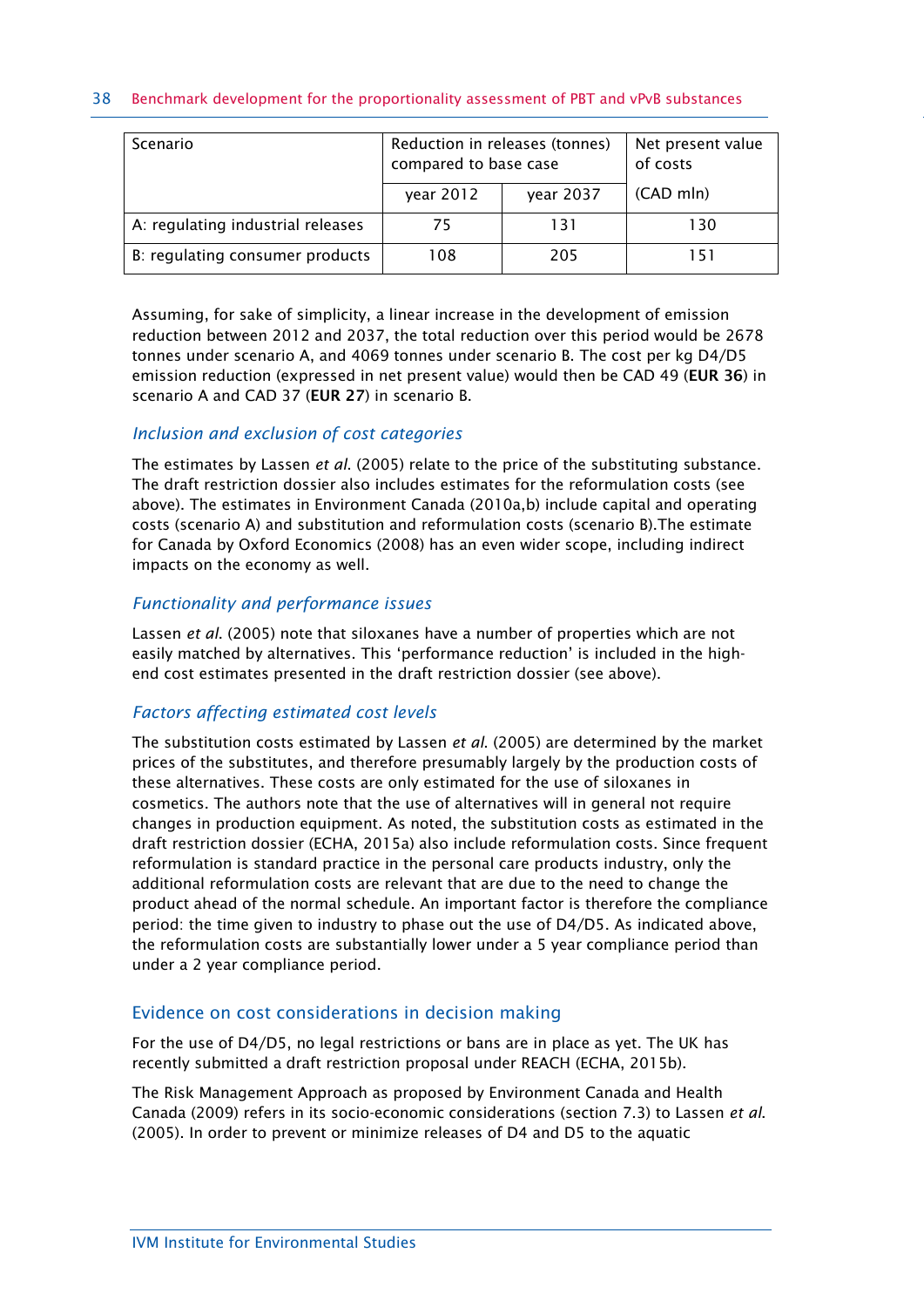environment, the Government of Canada identified two potential options to reduce the release of D4 and D5 to water:

- **•** limit the quantity or concentration of D4 and D5 that may be contained in certain personal care products and, where appropriate, in other consumer products that are manufactured in and imported into Canada; and
- **•** prevent or minimize releases to the environment from industrial users of these substances.

Neither of these regulatory options was eventually put in place.<sup>[10](#page-38-0)</sup> The proposed regulation for D4 was replaced by a pollution prevention plan. D5 is no longer considered as a toxic substance by Environment Canada (Fishlock, 2011). Clearly, a reassessment of risks rather than cost effectiveness considerations has led to these decisions.

## References

 $\overline{a}$ 

ECHA (2015a), Draft restriction dossier D4 and D5.

- ECHA (2015b), Annex XV Restriction Report. Proposal for a Restriction. Substance names: octamethylcyclotetrasiloxane; decamethylcyclopentasiloxane. Dossier submitter: Health & Safety Executive, United Kingdom (with support from the Environment Agency, Chemicals Assessment Unit). Version number: 1.1, June 2015.
- Environment Agency (2009a), Environmental Risk Assessment Report: Octamethylcyclotetrasiloxane. Bristol (UK), April 2009.
- Environment Agency (2009b), Environmental Risk Assessment Report: Decamethylcyclopentasiloxane. Bristol (UK), April 2009.
- Environment Canada / Health Canada (2009), Proposed Risk Management Approach for D4 and D5. January 2009.
- Environment Canada (2010a), Cost-benefit Analysis Siloxanes. Draft Final Report A Industrial Releases. HDR Corporation, October 22, 2010.
- Environment Canada (2010b), Cost-benefit Analysis Siloxanes. Draft Final Report A Concentration Limits in Products. HDR Corporation, November 22, 2010.
- Fishlock, R. (2011), Environment Canada Reverses Siloxane D5 Decision. EHS Journal, Nov  $1<sup>st</sup>$ .
- Lassen, C., C. Libak Hansen, S. Hagen Mikkelsen, and J. Maag (2005), Siloxanes Consumption, Toxicity and Alternatives. Environmental Project No. 1031 2005, Danish Environmental Protection Agency, Copenhagen.
- Oxford Economics (2008), Economic importance of siloxanes in Canada. Oxford (UK), November 2008.

<span id="page-38-0"></span><sup>10</sup> Source: Personal communication from Rosemary Leslie (Environment Canada) to Martien Janssen (RIVM), 1 June 2015.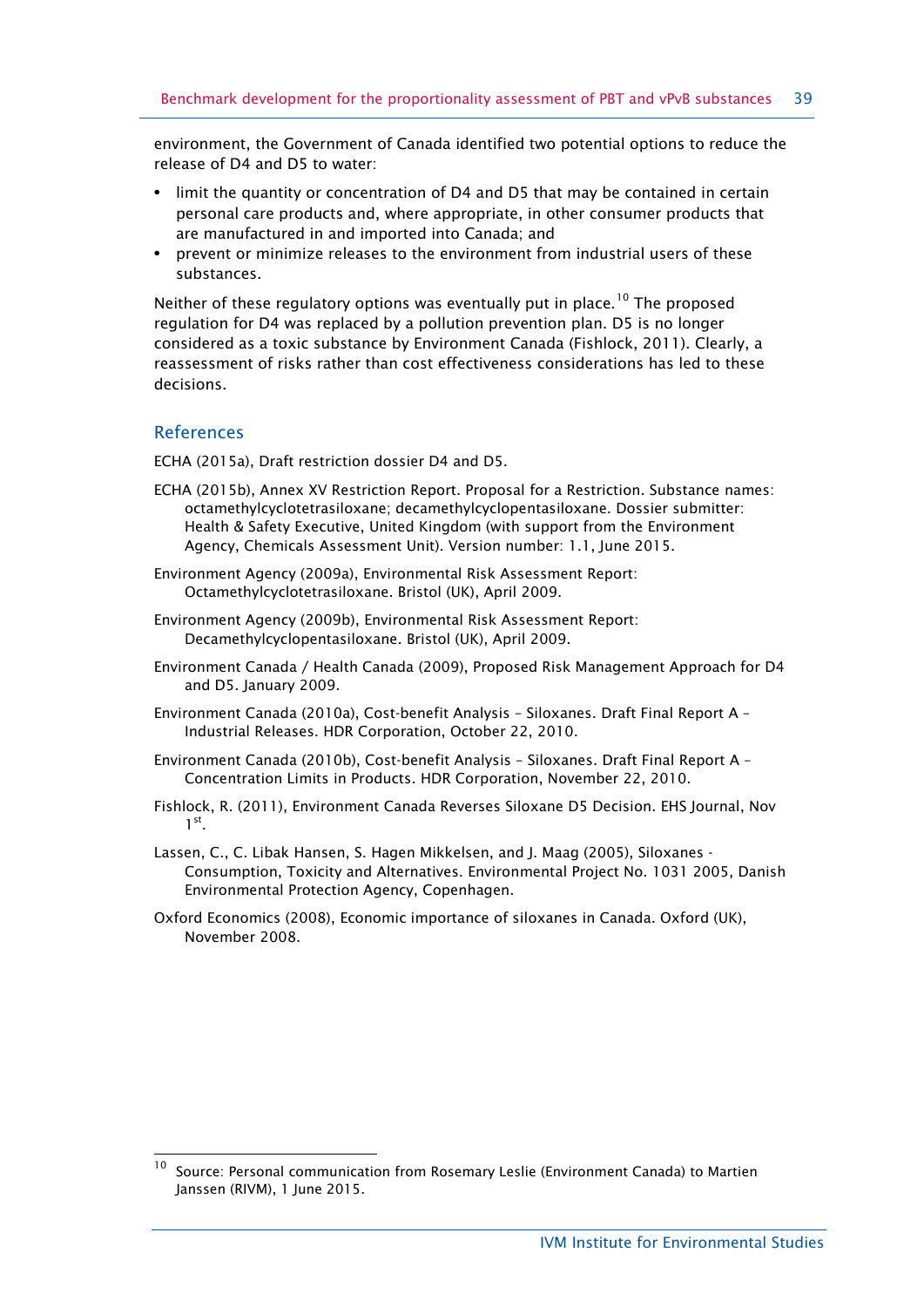## DecaBDE

## Introduction

DecaBDE (decabromodiphenylether; also known as bis(pentabromophenyl)ether) is used as an additive flame retardant, mainly in plastics and textiles. Potential breakdown products of decaBDE were identified as a PBT and vPvB according to the REACH Regulation and decaBDE was included in the Candidate List on 19 December 2012. An Annex XV restriction report on decaBDE was published by ECHA on 1 August 2014 (ECHA, 2014).

## Substitution costs

In the Annex XV Restriction Report (ECHA, 2014, building on RPA, 2014), the cost effectiveness (cost of reducing 1 kg of decaBDE emission) is estimated to be 464 EUR/kg. The cost-effectiveness of the proposed restriction for decaBDE is in the same order of magnitude (or lower) as previous restrictions under REACH on mercury, which, according to the Restriction Report, "has some similar environmental properties".<sup>[11](#page-39-0)</sup> Therefore, it is considered that the additional costs, due to the proposed restriction, are proportionate to the risk reduction. (p. 12-13). Cost estimates were based on the price difference between decaBDE and its alternatives, the ease in substituting decaBDE (drop-in alternatives will result in fewer costs than other alternatives) and the predicted future amounts of decaBDE used. A sensitivity analysis on the main parameters influencing costs was carried out (p. 13). To calculate the substitution costs and costeffectiveness, it is assumed that the entire [EU] consumption of decaBDE would be replaced by ethane,1,2-bis-pentabromophenyl (EBP) both in textiles and plastics. This appears to be the most `convenient' alternative as it does not require alteration of formulations and it is not much more expensive than decaBDE. For the purposes of the calculation of substitution costs, the price of decaBDE is estimated at EUR4/kg and the price of EBP at EUR4.5/kg. In other words, EBP is estimated to be **EUR 0.5/kg** (12%) more expensive than decaBDE.  $[...]^{12}$ The cost-effectiveness estimates (cost per kg of avoided emission) vary between different applications from EUR30 per kg (outdoor textiles) to EUR770 per kg (indoor plastics). The reasons for this are the significantly higher emission factors for outdoor applications compared to indoors. On average, the cost of reducing one kg of decaBDE is estimated to be **EUR 464 per kg**. (p. 54-55). The sensitivity analysis shows that the cost-effectiveness may range between **EUR125 – EUR 4000/kg** (p. 58). It should be noted that these figures are per kg of decaBDE **emitted**.

In the report on the development of a method to construct abatement cost curves by the Environment Agency (2011), decaBDE was used as a case study. The most costeffective option identified for deca-BDE is replacement with phosphorus flame

<span id="page-39-0"></span> $11$ The comparability of decaBDE and mercury has been questioned by stakeholders. The Background Document to the RAC and SEAC opinions on the restriction proposal (ECHA, 2015), comments to this statement: "However, the comparision of cost-effectiveness between decaBDE and mercury compounds is not straightforward as their individual circumstances (i.e. hazard potential / exposure in the environment), are not directly comparable. This precludes the use of the cost-effectiveness of previous restrictions as a benchmark of acceptable cost-effectiveness. However, this information remains relevant to a discussion on proportionality and is included as supporting information."

<span id="page-39-1"></span><sup>12</sup> The concentration of EBP is assumed to be the same as the concentration of decaBDE (see Table 10 in ECHA, 2014).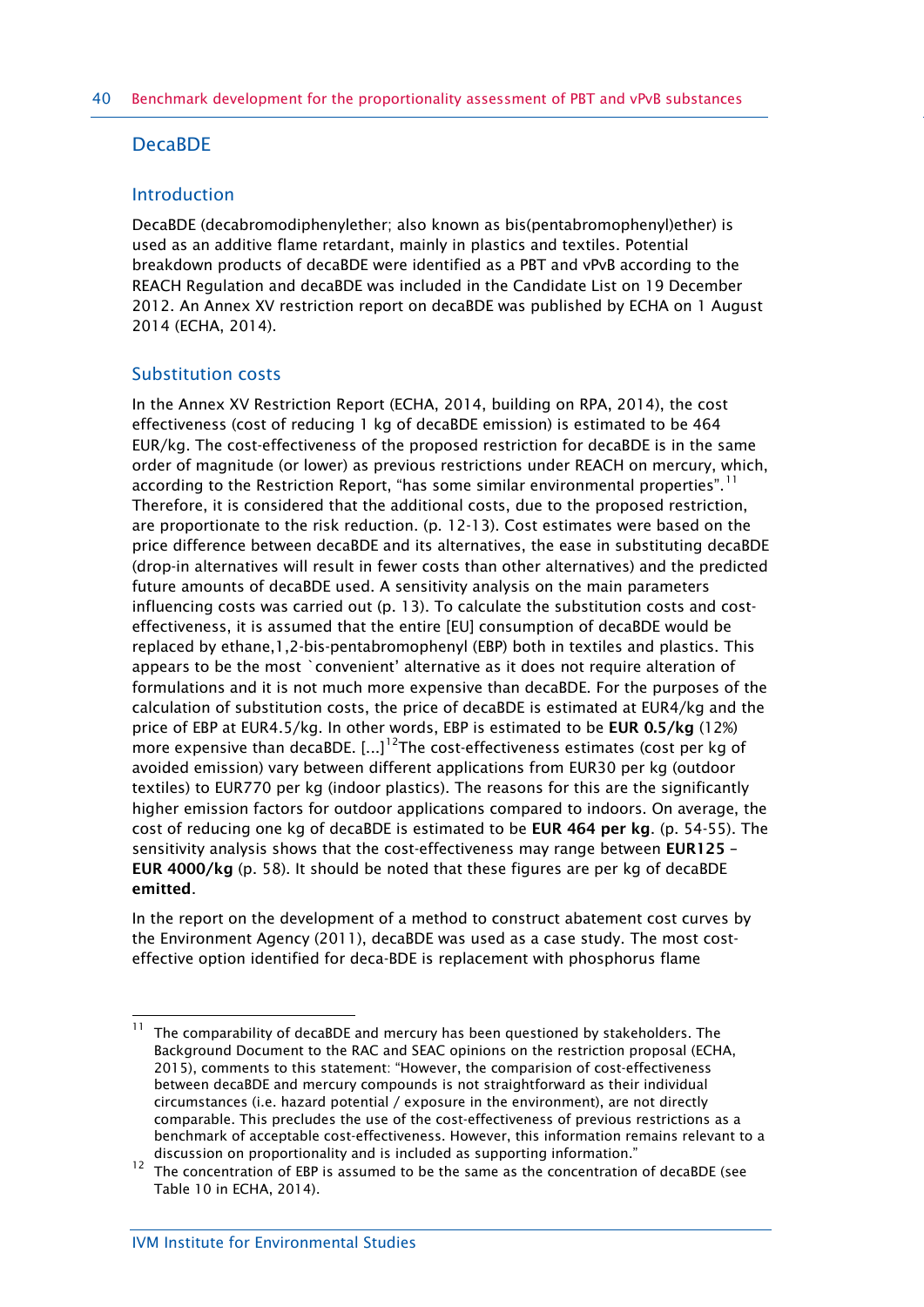retardant<sup>[13](#page-40-0)</sup> in textiles. This option has a cost effectiveness of GBP 144 (EUR 184) per **kg**. With this option most of the deca-BDE emissions in the EU can be avoided (about 50 tonnes, mainly from textiles waste disposal).<sup>[14](#page-40-1)</sup> The remaining options are much more expensive (ranging from GBP 22,659 to 195,620 or **EUR 30,500 to 263,000 per kg**) and each of them reduces EU wide emissions by just 80 kg per year. (p. 37-38). These expensive options include: replacement of deca-BDE with alternatives in polymers; replacement with other brominated flame retardants in HIPS to fire safety standard UK 94 V-1; replacement with halogen-free flame retardant; additional waste water treatment for polymer compounding and conversion; thermal oxidation of emissions to air for polymer compounding and conversion; and additional waste water treatment for textile compounding and application.

The cost estimates of decaDBE substitution by Lassen *et al*. (2006, Table 3.9) are expressed in terms of cost per kg of HIPS compound. HIPS with a different brominated flame retardant (BFR) was EUR 0.10 to EUR 0.40 more expensive than HIPS with decaBDE. For halogen free flame retardants the price difference was EUR 0.80 to EUR 1.10 per kg of compound. Elsewhere in Lassen *et al*. (2006, section 6.3) an average decaBDE content of 12% is mentioned for plastics in electric and electronic equipment in which this flame retardant is used. This points to substitution costs of **EUR 0.80 to EUR 3 per kg** of decaBDE for BFRs and **EUR 7 to EUR 9 per kg** of decaBDE for halogen free flame retardants.

LCSP (2005) presented cost estimates for decaBDE substitution in TV enclosures. Compared to HIPS with decaBDE the substitutes were estimated to be USD 0.18 to 0.99 per pound more expensive, which equals EUR 0.36 to 1.96 per kg. As in Lassen *et al*. (2006), the estimated decaBDE content is 12% by weight (LCSP, 2005, p. 20), which means substitution costs of **EUR 3 to EUR 16 per kg** of decaBDE.

## *Inclusion and exclusion of cost categories*

According to the Annex XV restriction report (ECHA, 2014), the available information supports the assumption that EBP is a drop-in substitute for decaBDE allowing cost calculation simply based on prices and concentration, excluding R&D and potential changes in the process.

## *Functionality and performance issues*

A potentially important issue in the assessment of equivalence of alternatives in the case of fire retardants is the extent to which the alternative's performance in terms of fire prevention is as good as that of the original substance. In the case of decaBDE, this seems to be less of an issue, as EBP is seen as a substance that can replace decaBDE from both a technical and an economic perspective (ECHA, 2015). However, there are concerns related to potential PBT/vPvB properties of EBP, which are currently being addressed by the ongoing Substance Evaluation under the REACH Regulation .

## *Factors affecting estimated cost levels*

In the Annex XV restriction report (ECHA, 2014) a single value is used for the substitution cost in all applications of decaBDE. The variety in the cost-effectiveness (in EUR per kg emitted) is explained by the differences in emission factors for different

<span id="page-40-1"></span><span id="page-40-0"></span>The exact name of the substitute is not specified.

It needs to be highlighted that the cost-effectiveness estimates of this study are not comparable with the values in the restriction report by ECHA, e.g. due to much higher assumption on emissions factor from disposal on textiles (source: personal communication, Kalle Kivelä. ECHA, 1 June 2015).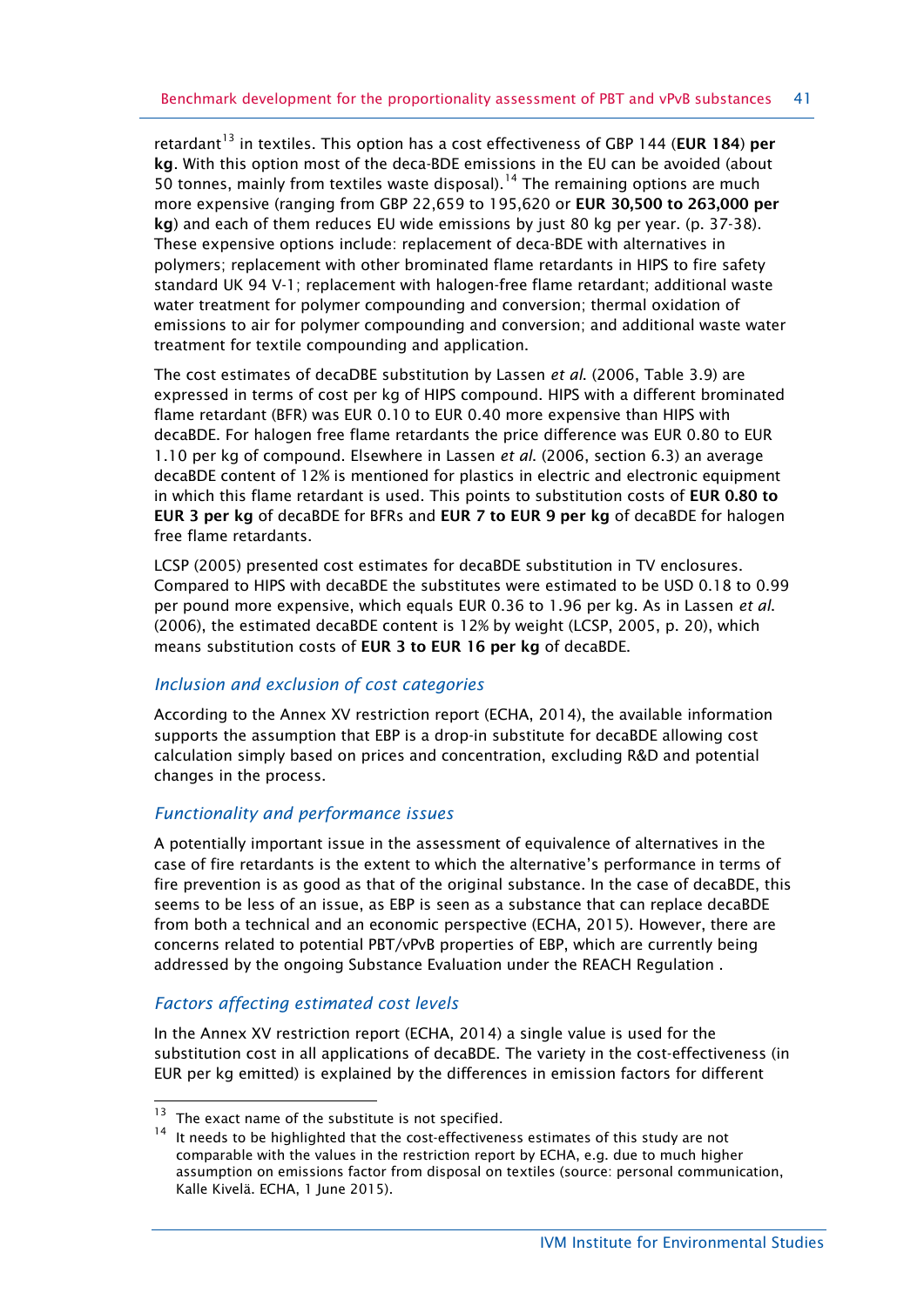applications. Likewise, in the abatement cost curve case study on decaBDE (Environment Agency, 2011) the cost estimates are strongly influenced by the assumptions regarding the emissions that can be prevented. High per kg costs are found for options that reduce EU wide emissions by just 80 kg per year each.

### Evidence on cost considerations in decision making

RPA (2014) lists the following existing and proposed legislation with restrictions on the use of decaBDE:

- **•** Directive 2002/95/EC (RoHS), requiring that new electrical and electronic equipment (EEE) placed on the market shall not contain polybromodiphenylethers (PBDEs), including decaBDE, in concentrations higher than 0.1% w/w in homogeneous materials<sup>15</sup>:
- the Water Framework Directive, in which PBDEs<sup>[16](#page-41-1)</sup> are considered as priority substances;
- **•** REACH, in the context of which decaBDE is considered a "substance of very high concern" (SVHC);
- **•** the Stockholm Convention: Norway submitted a proposal to include decaBDE in Annexes A, B and/or C, requiring the consideration of its global consumption, persistence, potential for long-range transport and adverse effects.

Cost considerations apparently have not played any role in the ban on PBDEs in EEE under Directive 2002/95/EC. In its proposal for this Directive (COM(2000) 347 final) the Commission argued that the presence of PBDEs in EEE was an impediment to recycling, since there is a risk of dioxins and furans being generated during extrusion<sup>[17](#page-41-2)</sup>, which is part of the plastic recycling process. In addition, high concentrations of PBDEs had been found in the blood of workers in recycling plants<sup>[18](#page-41-3)</sup>. whereas scientific observations indicated that PBDEs might act as endocrine disrupters. However, a risk assessment in 2004 suggested there was no need to restrict the use of deca-BDE and in October 2005 the Commission decided to exempt decaBDE from the ban. In 2008, however, this exemption was annulled by the European Court of Justice.

In the United States and Canada the use of decaBDE is being phased out under voluntary agreements between industry and authorities. Four states in the US had already banned the use of decaBDE some years ago (BSEF, 2010). The cost considerations underlying these bans seem to have a rather general character, pointing to the availability, feasibility and (sometimes) affordability of alternatives rather than to detailed quantitative cost analysis. For example, the state of Washington presented a PBDE Chemical Action Plan in 2006 (Washington State, 2006), stating:

*"[The Washington State Department of] Ecology conducted a Cost Benefit Analysis (CBA) of a statewide ban on Deca-BDE in electronic enclosures in order to weigh the benefits to human health and the environment against the costs to business. Information on* 

<span id="page-41-0"></span> $15$ Directive 2002/95/EC has meanwhile been replaced by Directive 2011/65/EC, which contains the same ban on PBDEs in EEE (without exemptions).

<span id="page-41-1"></span><sup>&</sup>lt;sup>16</sup> This relates only to tetra, penta, hexa and heptaBDE; not to decaBDE.

<span id="page-41-2"></span><sup>&</sup>lt;sup>17</sup> It has been questioned whether this risk actually exists. We will not discuss the validity of this argument here, but simply note that it was used by the Commission.

<span id="page-41-3"></span><sup>&</sup>lt;sup>18</sup> More recent publications on occupational exposure to DecaBDE give a mixed picture, suggesting that it may be mainly a problem in developing countries and countries in transition with inadequate (enforcement of) risk reduction measures. See e.g. Thuresson *et al*. (2006), Rosenberg *et al*. (2011), UNEP (2014).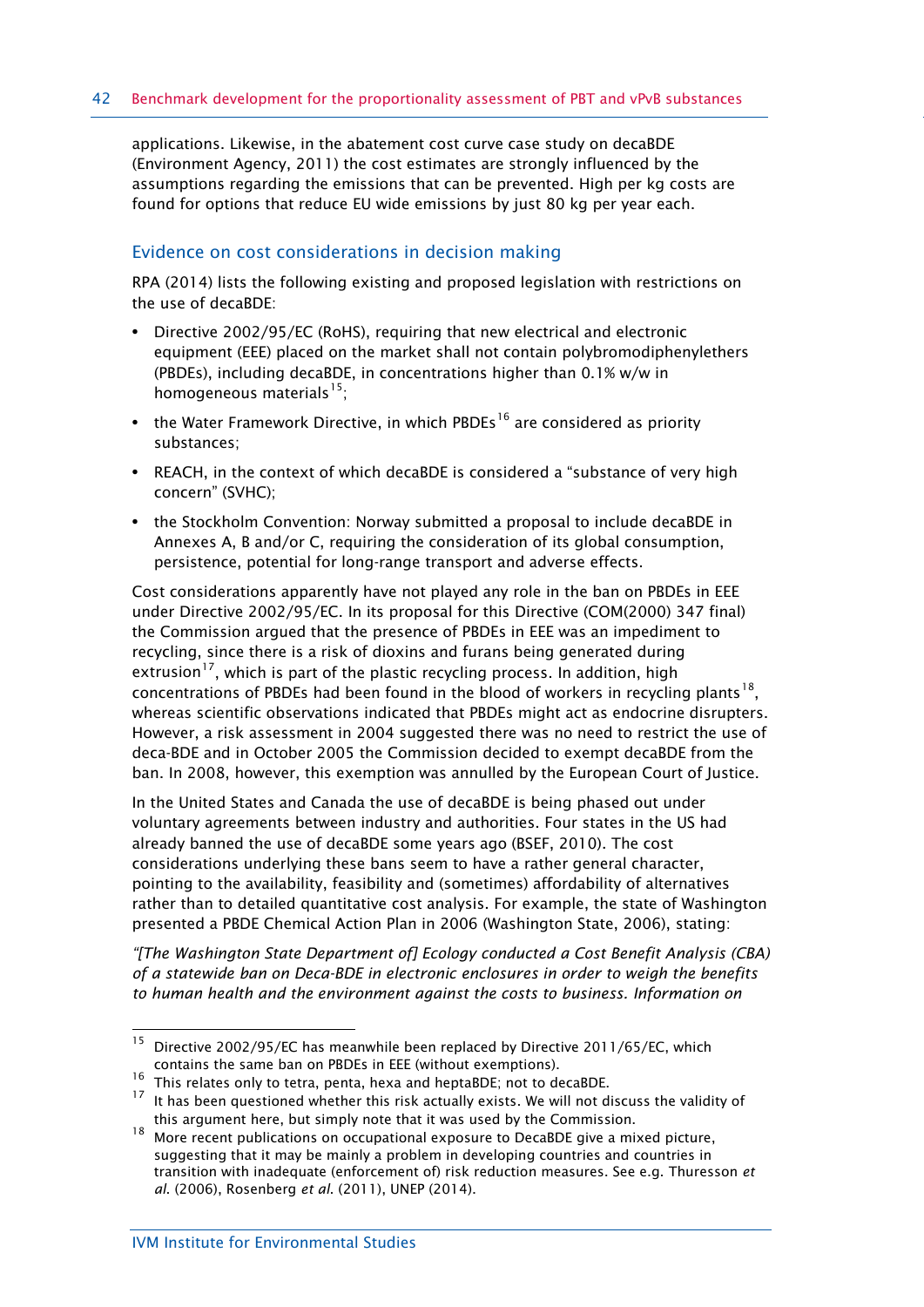*costs was hindered by difficulties getting information from businesses about their Deca-BDE use. Many businesses were reluctant to share cost data with us, possibly because the state could not provide confidentiality for this information. When it became apparent that critical data would not be available, Ecology developed an alternative model which we believe might be successfully used to compare costs to benefits. However, this model hinges on the identification of at least one safer, effective alternative to Deca-BDE, which has not yet been identified. In addition, there is considerable uncertainty in the data needed to quantify health benefits. Ecology is therefore unable to determine whether benefits exceed costs (or vice versa). Consequently, Ecology has concluded that the cost benefit analysis has limited utility at this time to inform decisions on phasing-out uses of deca-BDE."*

By the end of 2008, however, the Department of Ecology published a new report (Washington State, 2008) which concluded that for televisions and computers a safer and technically feasible alternative to decaBDE was available (namely resorcinol bis diphenyl phosphate, RDP). Pointing to the ban on decaBDE in EEE in the EU it assumed that "if these products can be made cost effectively and sold in Europe they can be made cost effectively and sold in the U.S. as well". For residential upholstered furniture, it was concluded that non-chemical design options were the safer, technically feasible alternative to Deca-BDE. These conclusions led to the ban on Deca-BDE in the mentioned applications as of 1 January 2011.

Norway has introduced a general ban on DecaBDE as of 1 April 2008, with an exemption for the transport sector (BSEF, 2010). Cost (effectiveness/benefit) considerations underlying this decision could not be found. The exemption was motivated by the 'big consequences' which a ban on decaBDE would have for the transport sector.<sup>[19](#page-42-0)</sup> In 2013, Norway submitted a proposal to add decaBDE to the Stockholm Convention.

#### References

 $\overline{a}$ 

- BSEF (2010), Brominated Flame Retardant Deca-BDE. Fact Sheet, Edition September 2010. Bromine Science and Environmental Forum.
- Earnshaw, M.R., K.C. Jones, and A.J. Sweetman (2013), Estimating European historical production, consumption and atmospheric emissions of decabromodiphenyl ether. *Science of the Total Environment* 447: 133–142.
- ECHA (2014), Annex XV Restriction Report. Proposal for a restriction. Substance name: Bis(pentabromophenyl) ether. Version 1.0. European Chemicals Agency, Helsinki, in collaboration with the Norwegian Environment Agency, 1 August 2014.
- ECHA (2015), Background document to the Opinion on the Annex XV dossier proposing restrictions on [Bis(pentabromophenyl) ether]. Revision 2. European Chemicals Agency, Helsinki, 10 June 2015.
- Environment Agency (2011), Abatement cost curves for chemicals of concern. Report on a pilot study – methodology and indicative examples. Bristol (UK), August 2011.
- HKTDC (2014), Restrictions Proposed for Flame Retardant Decabde, a Hazardous Substance Used in Plastics and Textiles. Hong Kong Trade Development Council, 10 October 2014.

<span id="page-42-0"></span><sup>19</sup> [https://www.regjeringen.no/nb/aktuelt/omfattende-forbud-mot-den-bromerte](https://www.regjeringen.no/nb/aktuelt/omfattende-forbud-mot-den-bromerte-flamm/id496884/)[flamm/id496884/](https://www.regjeringen.no/nb/aktuelt/omfattende-forbud-mot-den-bromerte-flamm/id496884/) (accessed 7 May 2015).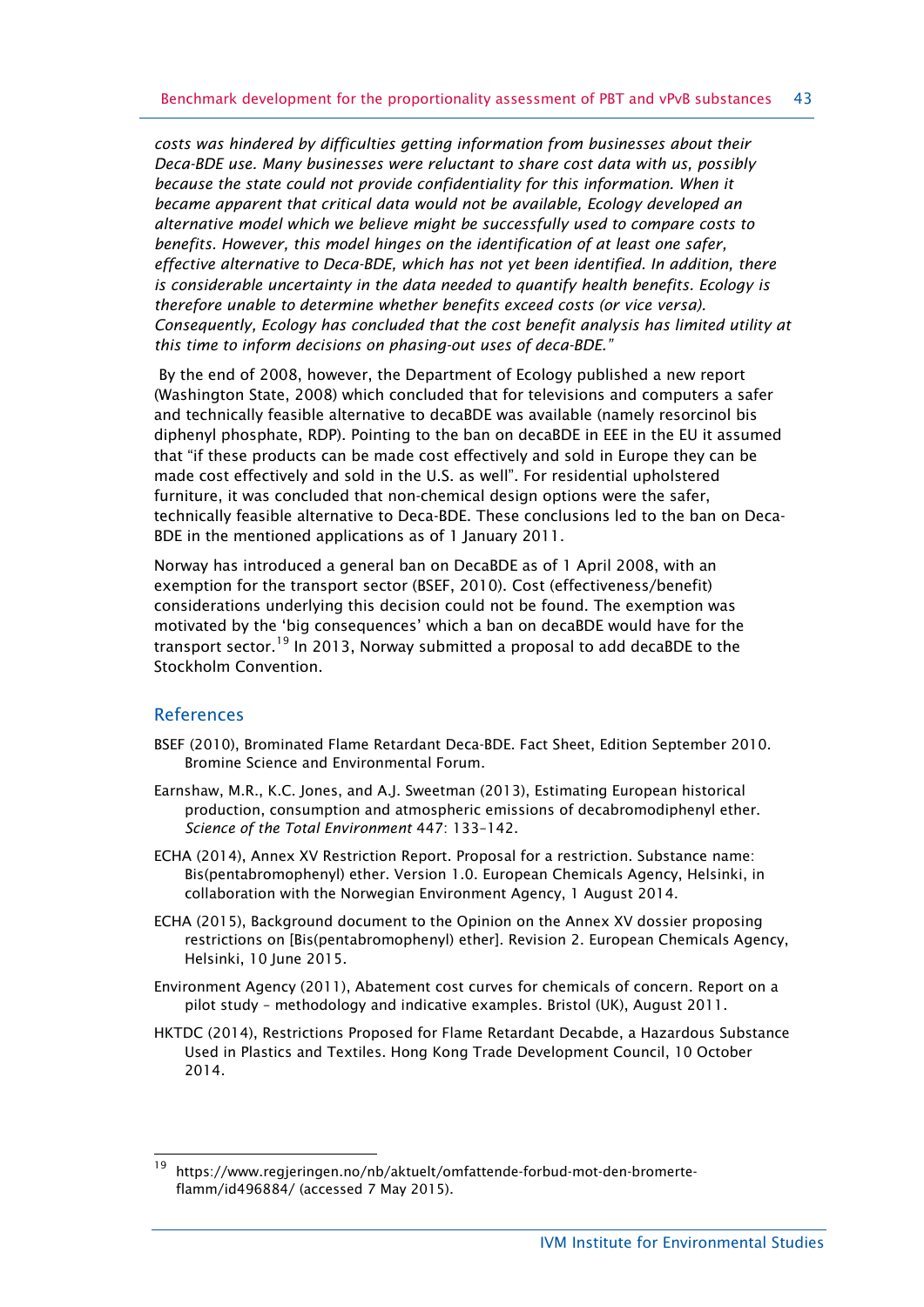- Illinois EPA (2007), Report on Alternatives to the Flame Retardant DecaBDE: Evaluation of Toxicity, Availability, Affordability, and Fire Safety Issues. Illinois Environmental Protection Agency, March 2007.
- Lassen, C., S. Havelund, A. Leisewitz, and P. Maxson (2006), Deca-BDE and Alternatives in Electrical and Electronic Equipment. Environmental Project No. 1141 2006, Danish Environmental Protection Agency, Copenhagen.
- LCSP (2005), Decabromodiphenylether: An Investigation of Non-Halogen Substitutes in Electronic Enclosure and Textile Applications. Prepared by Pure Strategies, Inc. for The Lowell Center for Sustainable Production, University of Massachusetts, Lowell, April 2005.
- Rosenberg, C., M. Meilä, J. Tornaeus, K. Säkkinen, K. Puttonen, A. Korpi, M. Kiilunen, M. Linnainmaa, and A. Hesso (2011), Exposure to Flame Retardants in Electronics Recycling Sites. Annals of Occupational Hygiene 55 (6): 658-665.
- RPA (2014), Support to an Annex XV Dossier on Bis-(pentabromophenyl) ether (DecaBDE). Final Report for ECHA. Risk & Policy Analysis, July 2014.
- Thuresson, K., A. Bergman, K. Rothenbacher, T. Herrmann, S. Sjölin, L. Hagmar, O. Päpke, and K. Jakobsson (2006), Polybrominated diphenyl ether exposure to electronics recycling workers – a follow up study. Chemosphere 64: 1855–1861.
- UNEP (2014), Risk profile on decabromodiphenyl ether (commercial mixture, c decaBDE). Report of the Persistent Organic Pollutants Review Committee on the work of its tenth meeting, Addendum. United Nations, Stockholm Convention on Persistent Organic Pollutants, UNEP/POPS/POPRC.10/10/Add.2, 25 November 2014.
- Washington State (2006), Washington State Polybrominated Diphenyl Ether (PBDE) Chemical Action Plan: Final Plan. Department of Ecology Publication No. 05-07-048; Department of Health Publication No. 333-060. January 19, 2006. [http://www.ecy.wa.gov/biblio/0507048.html.](http://www.ecy.wa.gov/biblio/0507048.html)
- Washington State (2008), Alternatives to Deca-BDE in Televisions and Computers and Residential Upholstered Furniture. Department of Ecology Publication No. 09-07-041; Department of Health Publication No. 334-181. December 29, 2008. <https://fortress.wa.gov/ecy/publications/publications/0907041.pdf>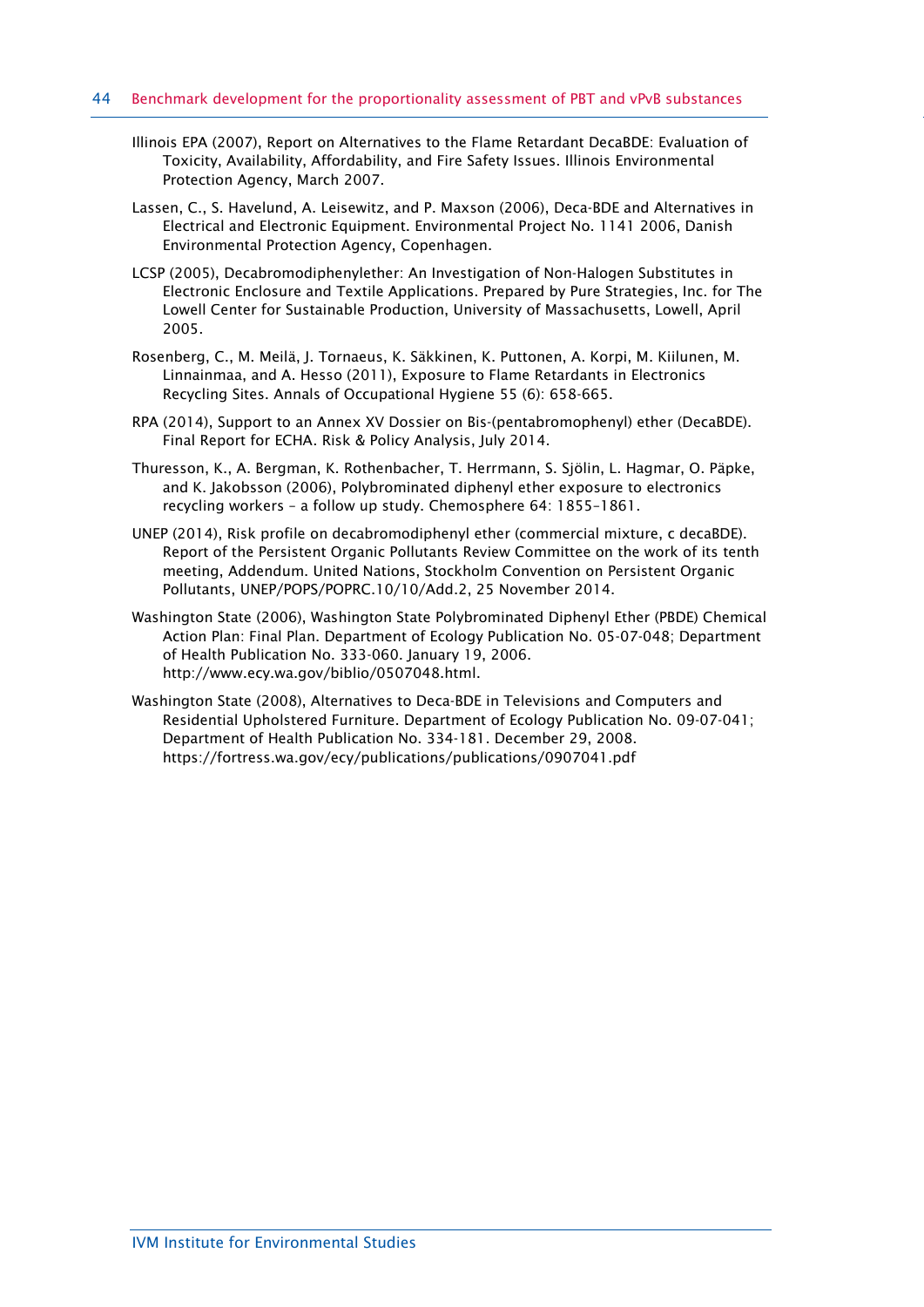## **HBCDD**

## Introduction

HBCDD (hexabromocyclododecane; also known as HBCD) is a flame retardant that has its main application in expanded polystyrene (EPS) and extruded polystyrene (XPS) used for insulation purposes in construction. In 2008 HBCDD was added to Annex XIV of the REACH Regulation due to its PBT properties. In 2013 HBCDD was added to Annex A of the Stockholm Convention.

## Substitution costs

ECHA (2013, Annex 5) presents the results of a case study on HBCDD. The use of alternative insulation materials to replace the use of HBCDD in EPS/XPS foams is the only measure considered. In the case of EPS, the alternatives generally have higher cost to achieve the same level of thermal insulation (ranges from **EUR 25 to 175 per kg** of HBCDD removed), whereas for XPS, the alternatives appear to have lower cost, giving a negative value for the cost per tonne of HBCDD use avoided (ranges from EUR **-67 to - 187 per kg** of HBCDD removed). These costs only include the difference in prices between HBCDD-based products and the alternatives. They do not include the (potentially significant) cost implications that could occur as a result of the lost market, and lost residual value of capital equipment, for the current suppliers of HBCDD-based EPS and XPS to the insulation market.

In its two opinions on HBCDD authorization applications, ECHA (2015a and 2015b) assumed a 1 to 5% price increase of EPS with an alternative flame retardant (pFR) compared to EPS with the flame retardant HBCDD. On this basis SEAC estimated an additional price of **EUR 1.92 to 9.59 per kg** HBCDD substituted (Annex 1, Table B in both opinions).

The paper by Inoue *et al*. (undated) contains some cost estimates for an alternative flame retardant substance (tetrabromocyclooctane: JPY 650 or **EUR 3.40 per kg** more expensive than HBCDD) and for alternative insulation techniques (glass wool or polyurethane instead of polystyrene). Glass wool would increase the annual insulation costs in Japan by around JPY 2.5 billion, and polyurethane by around JPY 30 billion. Given an estimated annual use of HBCDD for insulation of 2000 tonnes, this means a substitution cost of **EUR 9 to 112 per kg** HBCDD.

Lassen *et al*. (2011) evaluated selected alternatives to flame retarded EPS used in the building sector: stone wool, polyurethane foams (PUR/PIR), wood fibre boards and cellular glass. The price of the cheapest alternatives ranges from more or less the same price as for flame retarded EPS to approximately 30% more. Alternatives of significantly higher price exist, but these are typically used because they have some desired technical advantages and would probably not be the first choice substitutes for general application. Detailed price comparisons are presented in Tables 5.7 – 5.9 of the report and summarized in the table below.

| <b>Application</b>         | EPS/XPS   | <b>Glass/stone wool</b> | <b>PUR/PIR</b> | Other*    |
|----------------------------|-----------|-------------------------|----------------|-----------|
| External façade insulation | 15.       | $16 - 21$               |                | $43 - 52$ |
| Flat roof insulation       | $13 - 24$ | $22 - 48$               | 16             | $59 - 87$ |
| Floor insulation           | $13 - 20$ |                         | $17 - 18$      | $31 - 87$ |

*Prices of alternative insulation materials (EUR per m<sup>2</sup> functional unit)*

A.o. wood fibre, cellular glass.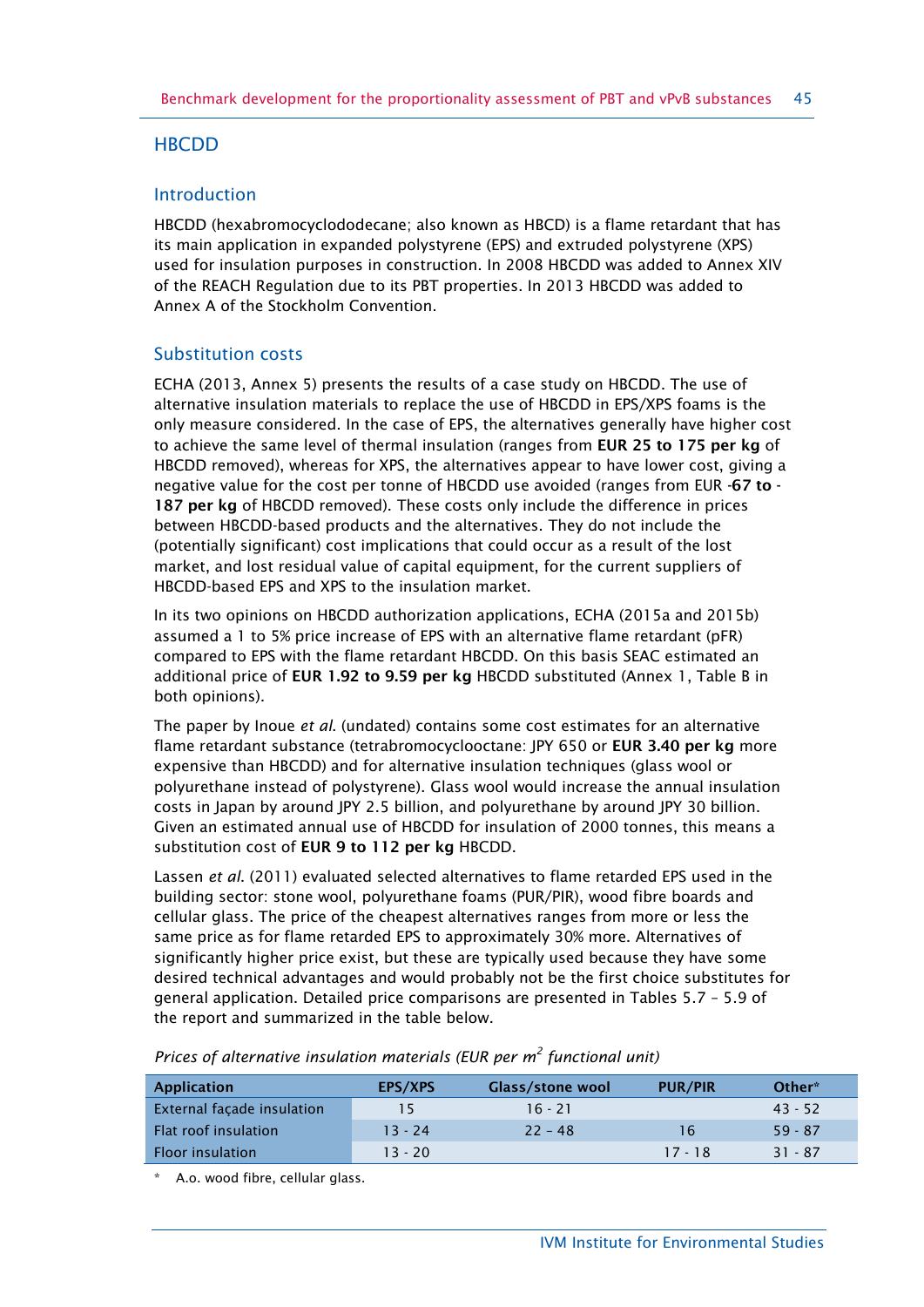These comparisons are per  $m^2$  of functional unit (thickness of the material equivalent to EPS of 10 cm thickness). A cost estimate per kg of HBCDD can be derived as follows. The HBCDD content of flame retarded EPS and XPS ranges between 0.5 and 2.5% w/w (UNEP, 2011). EPS, which is less expensive and has the highest market share of the two, is at the lower side of this range (0.5 to 0.7% according to Lassen *et al*., 2011). The density of EPS is between 15 and 35 kg/m<sup>3</sup> (Lassen *et al.*, 2011). One m<sup>2</sup> of flame retarded EPS with 10 cm thickness therefore has a weight of 1.5 to 3.5 kg and contains 7.5 to 24.5 grammes of HBCDD. Since the cheapest alternative in each application area is between 1 and 3 EUR per  $m^2$  (functional unit) more expensive, the additional cost per kg of HBCDD substituted can be estimated at between **EUR 41 and EUR 400 per kg** HBCDD.

The study by UNEP (2012) contains information on a number of alternatives for HBCDD as a fire retardant (FR) in EPS and XPS, including some global cost estimates. It states: "Some Parties indicated in their responses higher costs of the Polymeric FR compared to HBCD. However, no financial values were included to support this. According to one producer of the Polymeric FR, manufacturing flame retarded products with the alternative to HBCD is not anticipated to have any significant impact on the cost competitiveness of EPS or XPS. It remains unclear whether the flame retardant represents a significant factor in the price of the final product (EPS/XPS insulation board). More precise cost estimates will not be available until the Polymeric FR is fully commercialized." (p. 14-15)

In a study concerning a possible ban on the use of HBCDD as a flame retardant in electrical and electronic equipment under the RoHS Directive (Umweltbundesamt, 2014, using data from Maag *et al*., 2010) the additional material costs of the alternative (HIPS/PPE containing halogen-free flame retardants) were estimated at EUR 1.33 per kg of plastics. In addition, there would be investment costs of EUR 0.23 per kg of plastics. Given a 7% HBCDD content in the original HIPS this would imply substitution costs of **EUR 22** per kg of HBCDD.

#### *Inclusion and exclusion of cost categories*

The reported substitution cost estimates generally relate to the additional cost of using the alternative substance or material. In the case of drop-in substitutes, this is basically the price difference between the alternative flame retardant and HBCDD. In the case of alternative insulation materials the cost estimates usually relate to the same functional unit (amount of material needed to achieve the same level of thermal insulation as with EPS/XPS). As indicated above, they do not include the potential cost implications of market loss and capital destruction. The above mentioned cost estimates do also not include the cost of 'foregone recycling' in the case that there would be no exemption for HBCDD in recycled materials. Recent German reports (Mäurer and Schlummer, 2014; Fraunhofer IBP, 2014) have further investigated the issue of HBCDD in the existing stock of EPS insluation materials and its implications for recycling. However, they do not address the associated costs quantitatively.

#### *Functionality and performance issues*

The drop-in substitutes identified in the various studies provide for an equivalent level of fire protection and do not affect the functional properties of the EPS/XPS. For the alternative insulation materials, cost comparisons relate to the amount of material needed to reach similar levels of thermal insulation and therefore also entail functional equivalence. However, they do not take into account the extent to which the alternative material is readily applicable (for example, the layer of mineral wool needed to reach the same level of insulation as with EPS/XPS has to be thicker, and the available space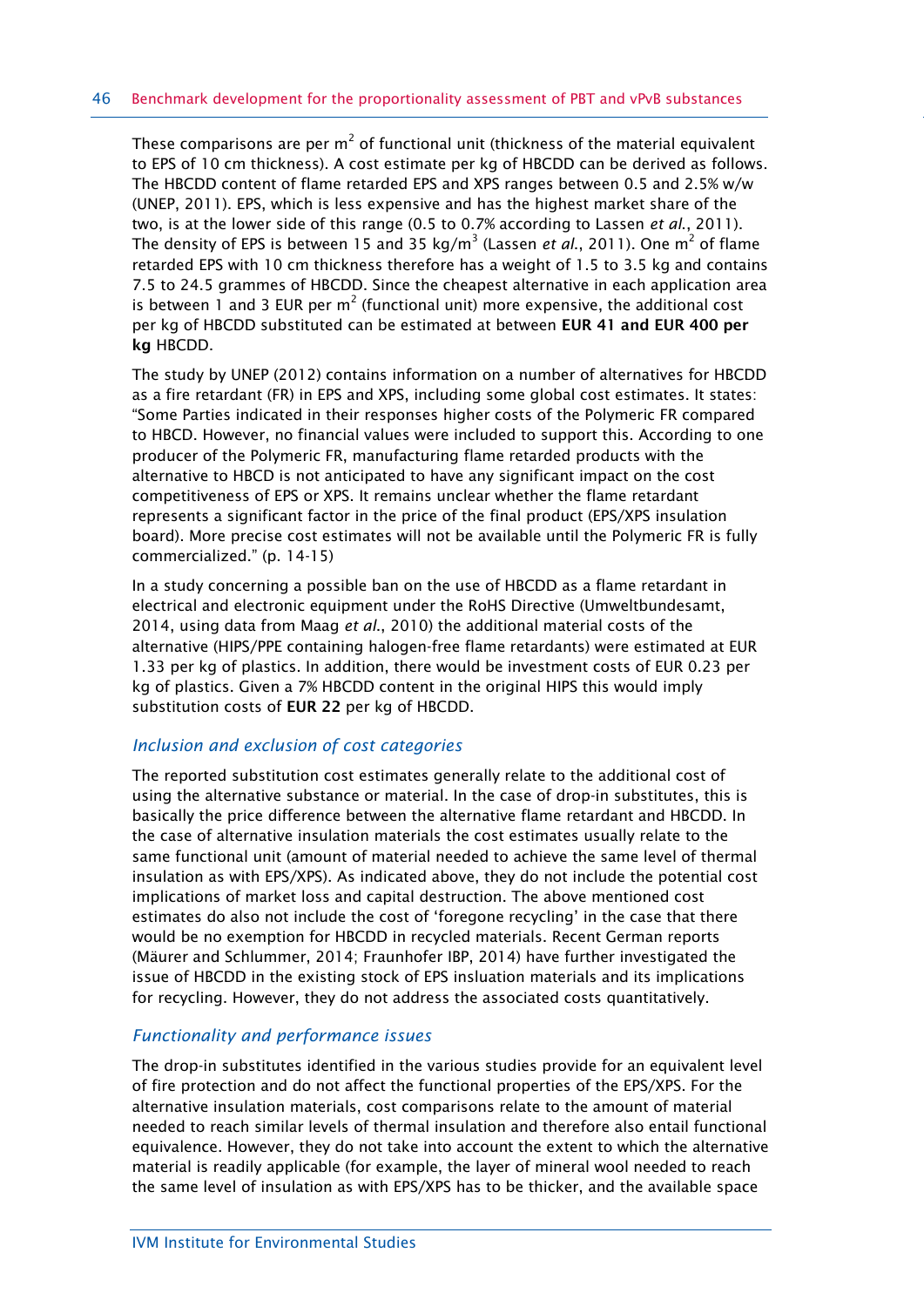for this may be lacking). Possible other disadvantages of the alternative (e.g. higher transport costs, life cycle energy requirements and environmental performance) are also not taken into account.

## *Factors affecting estimated cost levels*

Substitution costs for HBCDD in EPS and XPS used as insulation materials strongly depend on the type of substitution. If it is assumed that an equivalent drop-in flame retardant is available, the additional cost per kg of HBCDD replaced is relatively small. Cost estimates for substitution by alternative insulation materials vary widely, between negative amounts and hundreds of euros per kg HBCDD replaced. This variation is partly due to variability in the physical properties of the polystyrene (density, HBCDD content).

## Costs of disposal, emission control and remediation

Broomfield *et al*. (2010, chapter 5) performed a Cost Benefit Analysis for five scenarios for HBCDD control, focusing on the UK. Two types of cost are distinguished: product replacement costs and safe disposal costs. In all scenarios, the main cost is associated with separation of materials containing HBCDD. Scenario 1 (a complete ban on the manufacture or use of HBCD) would entail annualized costs of GBP 1.4 to 6.9 billion, and prevent the emission of 730 tonnes of HBCD per year by 2030, implying a cost of almost **EUR 3000 to almost EUR 13,000 per kg** HBCDD. Scenario 5 (no bans or use restrictions, but safe disposal (i.e. incineration) of materials containing HBCDD) would entail annualized costs of GBP 1.4 to 6.0 billion, and prevent the emission of 490 tonnes of HBCDD per year by 2030, implying a cost of about **EUR 4000 to EUR 16,000 per kg** HBCDD. Scenarios 2, 3 and 4 entail exemptions for certain applications and have comparable cost effectiveness estimates to Scenario 5.

## *Inclusion and exclusion of cost categories*

The main cost item in the estimates by Broomfield *et al*. (2010) is the cost of separating construction and demolition material as well as EEE waste. These costs account for more than 80% of total cost in all scenarios. Other costs under 'safe disposal' include the cost of incineration and regulatory costs. The 'product replacement costs' mainly include the losses (and gains) in turnover for the various products.

## *Control or destruction*

In all scenarios distinguished by Broomfield *et al*. (2010) the materials containing HBCDD are incinerated at the end of their lifetime. Broomfield does not assess the economic impact of incineration compared to recycling. Technical feasibility (effective screening techniques, availability of incineration capacity) is not taken into account in this study.

#### *Factors affecting estimated cost levels*

The dominant cost factor in Broomfield *et al*. (2010) is the cost of separating materials containing HBCDD for safe disposal.

#### Evidence on cost considerations in decision making

In 2013, HBCDD was added to Annex A of the Stockholm Convention. This means the substance must be phased out by countries that have ratified the treaty. A five year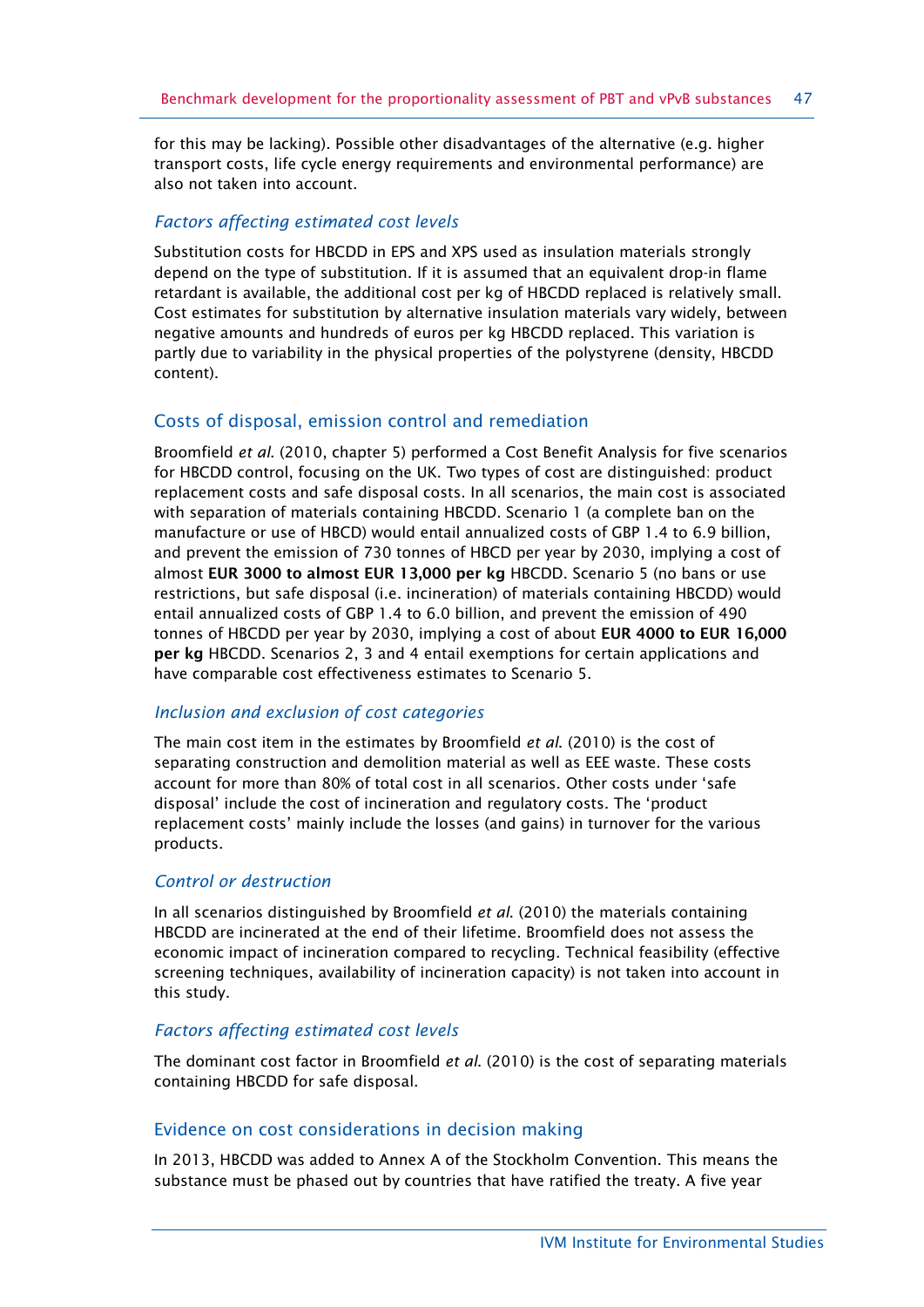exemption is allowed for its use in EPS/XPS building insulation materials. The risk management evaluation underlying this ban (UNEP, 2011) includes a section on economic aspects. Concerning substitution it contains some general considerations, without quantification. With respect to the need to destroy existing stocks of materials containing HBCDD, it notes that specialized waste management and disposal could be costly. It also gives some estimates of the volumes involved, but does not mention the monetary amounts presented in the Broomfield *et al*. (2010) scenarios. As far as the replacement of HBCD in HIPS in EEE is concerned, the report refers to Maag *et al*. (2010).

#### References

- Broomfield, M., R. Whiting, V. Lupi, and G. Jones (2010), Costs and Benefits of the Addition of Hexabromocyclododecane (HBCD) to the Stockholm Convention and the 1998 POPs Protocols. Report for Department for Environment, Food and Rural Affairs. AEA Technology, Didcot (UK).
- Consultic (2011), Post-Consumer EPS Waste Generation and Management in European Countries 2009. Final Report for EUMEPS. Consultic, Alzenau.
- ECHA (2009), Data on Manufacture, Import, Export, Uses and Releases of HBCDD as well as Information on Potential Alternatives to Its Use. European Chemicals Agency, Helsinki.
- ECHA (2013), Estimating the abatement costs of hazardous chemicals. A review of the results of six case studies. European Chemicals Agency, Helsinki.
- ECHA (2015a), Opinion on an Application for Authorisation for Hexabromocyclododecane (HBCDD), alpha-hexabromocyclododecane, beta-hexabromocyclododecane, gammahexabromocyclododecane. Use: Formulation of flame retarded expanded polystyrene (EPS) to solid unexpanded pellets using hexabromocyclododecane as the flame retardant additive (for onward use in building applications). ECHA/RAC/SEAC: AFA-O-0000004949-56-11/D. Consolidated version. European Chemicals Agency, Helsinki, 8 January 2015.
- ECHA (2015b), Opinion on an Application for Authorisation for Hexabromocyclododecane (HBCDD). Use: Manufacture of flame retarded expanded polystyrene (EPS) articles for use in building applications. ECHA/RAC/SEAC: AFA-O-0000004949-56-12/D. Consolidated version. European Chemicals Agency, Helsinki, 8 January 2015.
- European Commission (2008), Risk Assessment Hexabromocyclododecane . Final report, May 2008.
- Fraunhofer IBP (2014), Rückbau, Recycling und Verwertung von WDVS. Fraunhofer-Institut für Bauphysik, Stuttgart.
- Inoue, T., S. Managaki, and S. Masunaga (undated), Socio-economic analysis of usage restriction of brominated flame retardant HBCD. Graduate School of Environment and Information Sciences, Yokohama National University, Japan.
- Lassen, C., J. Maag, L. Høibye, M. Vesterlykke, and T. Lundegaard, (2011), Alternatives to the use of flame retarded EPS in buildings. Report TA 2827. Norwegian Climate and Pollution Agency, Oslo.
- Maag, J., U.K. Brandt, S. Hagen Mikkelsen and C. Lassen (2010), Inclusion of HBCDD, DEHP, BBP, DBP and additive use of TBBPA in annex IV of the Commission's recast proposal of the RoHS Directive. Socioeconomic impacts. COWI A/S for the Danish Environmental Protection Agency. Danish Ministry of Environment, Environmental Project No. 13172010.
- Mäurer, A., and M. Schlummer (2014), Recyclingfähigkeit von Wärmedämmverbundsystemen mit Styropor. In: Thomé-Kozmiensky, K.J. (ed.),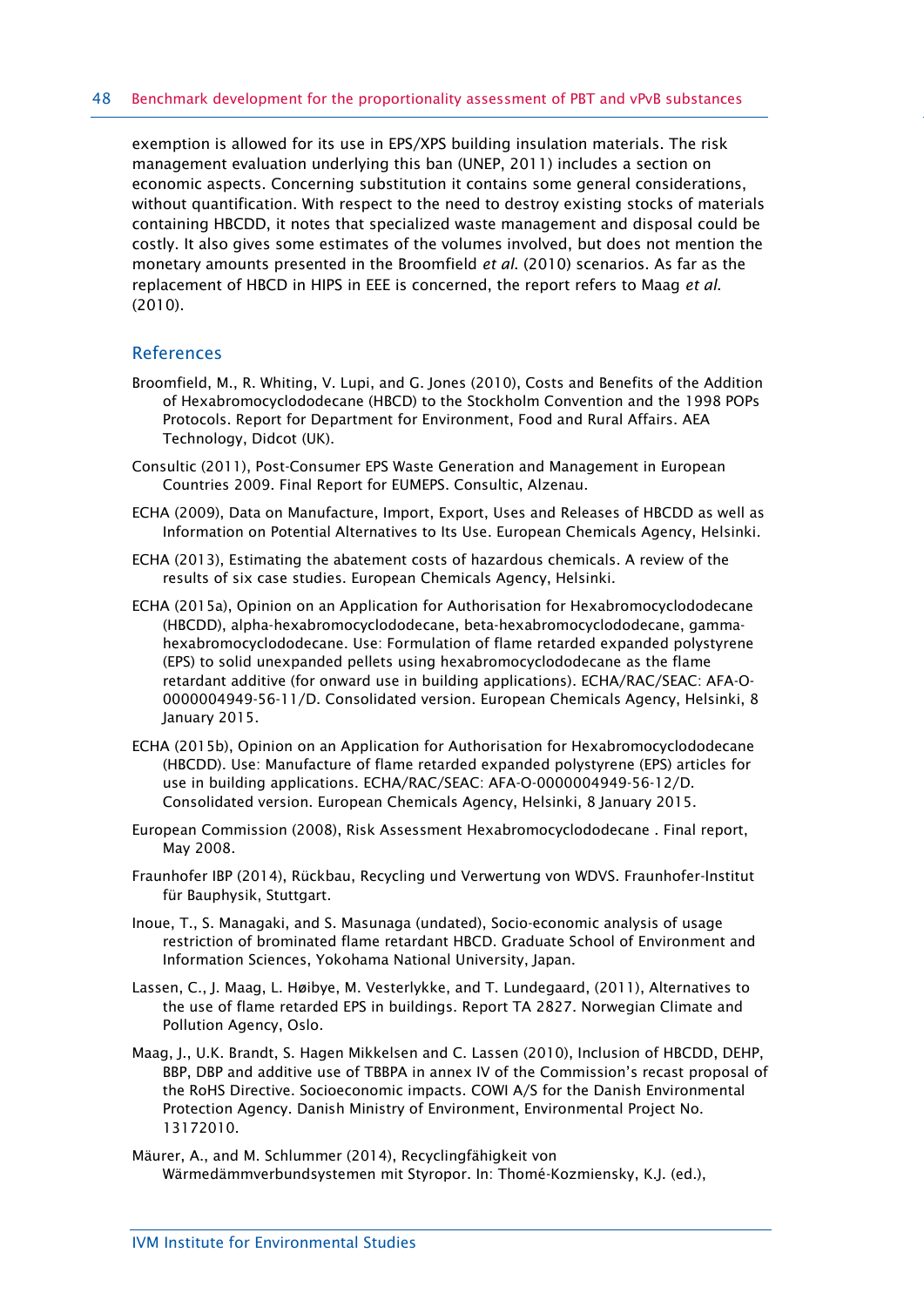Mineralische Nebenprodukte und Abfälle. Aschen, Schlacken, Stäube und Baurestmassen. Berliner Konferenz, 30. Juni und 1. Juli 2014, Berlin. Neuruppin: TK Verlag, p. 449-455.

- Umweltbundesamt (2014), RoHS Annex II Dossier for HBCDD. Restriction proposal for hazardous substances in electrical and electronic equipment under RoHS. Umweltbundesamt Austria, January 2014. [http://www.umweltbundesamt.at/en/soer/soer2010\\_partc/soer2010\\_resources/rohs2](http://www.umweltbundesamt.at/en/soer/soer2010_partc/soer2010_resources/rohs2/) [/](http://www.umweltbundesamt.at/en/soer/soer2010_partc/soer2010_resources/rohs2/) (accessed 9 April 2015).
- UNEP (2011), Draft risk management evaluation on hexabromocyclododecane. Note by the Secretariat. Stockholm Convention on Persistent Organic Pollutants, Persistent Organic Pollutants Review Committee, Seventh meeting, Geneva, 10–14 October 2011.
- UNEP (2012), Intersessional work on hexabromocyclododecane. Note by the Secretariat. Stockholm Convention on Persistent Organic Pollutants, Persistent Organic Pollutants Review Committee, Eighth meeting, Geneva, 15–19 October 2012. (With Annex: "Additional information on alternatives to hexabromocyclododecane and use in expanded polystyrene (EPS) and extruded polystyrene (XPS)").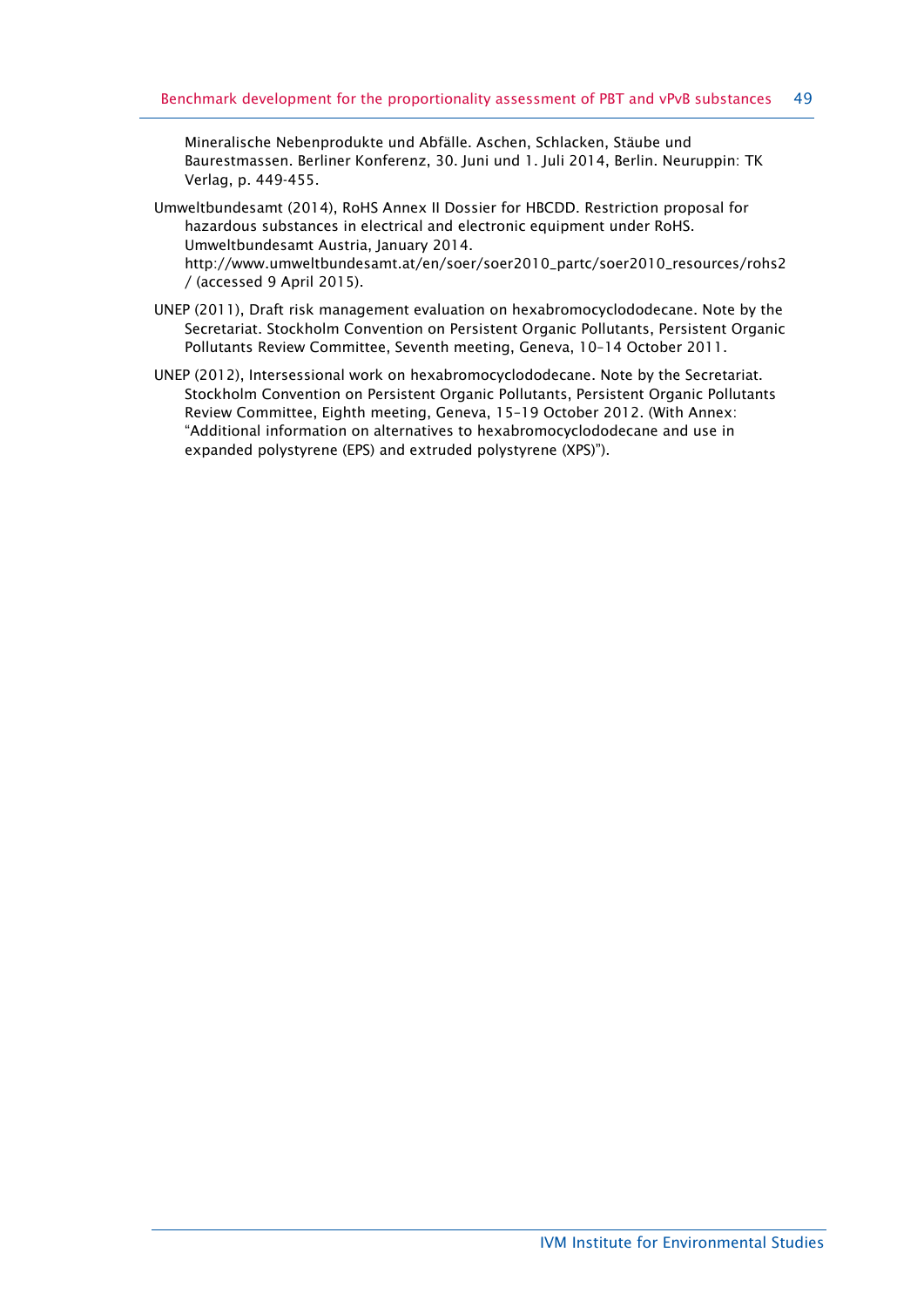## **HCB**

## Introduction

Hexachlorobenzene (HCB) was widely used as a seed dressing to prevent fungal growth on crops until 1965, and it was also a component of fireworks, ammunition and synthetic rubbers (Tong and Yuan, 2012). It is listed under Annex A and Annex C of the Stockholm Convention.

## Costs of disposal, emission control and remediation

HCB is often one among many pollutants at contaminated sites, which complicates the attribution of remediation costs to this specific substance. The HCB waste at Botany Park (Sydney, Australia) is an example of a case where HCB is the only pollutant of concern. Over the past 30-40 years several proposals have been put forward and rejected to deal with this legacy, either within Australia or by exporting the waste for incineration in Europe. By 2012, a decision on the destiny of the waste still had not been taken. The cost of remediation was estimated at AUD 95.2 million (EUR 66.8 mln at current exchange rate) in 2009, and expected to rise by AUD 18 million (EUR 12.6 mln) in 2010 (Trading Room, 2010). Approximately 15,000 tonnes of concentrated HCB (mixed and in various forms) and low level (packaging etc) waste is now stored in containers at Botany Industrial Park (Chappie, 2012), so given a total cost of almost EUR 80 mln this points at a cost of some **EUR 5 per kg** HCB.

Versluijs (2015) provided us with an estimate of the costs of about 10 locations in the Netherlands where soil and groundwater pollution by HCB has been remediated. Using a number of standardized assumptions concerning the size of the pollution he arrives at a range from **EUR 1.10 to 208 per kg** HCB (the lower end of the range relating to soil, and the higher end to groundwater).

EPA (2010) mentions Base Catalyzed Decomposition (BCD) as a non-combustion technology for POP remediation that is suitable for (among others) HCB. The technology has been used at full-scale in various countries around the world including Spain, Australia, Japan, Czech Republic and Mexico. The cost estimate of EUR 1,400 to 1,700 per ton (**EUR 1.40 to 1.70 per kg**) is for the year 2004 and is based on information from IHPA (2009).

#### *Inclusion and exclusion of cost categories*

The Australian and Dutch cost estimates include the full cost of remediation in specific cases, whereas the estimate by EPA (2010) for BCD only includes the cost of decomposition of the substance by the specified technology.

#### *Control or destruction*

In the Australian case, the remediation technology still remains undecided, although all remaining options in 2012 included some form of treatment (incineration or bioremediation). As for the Dutch cases reported on by Versluijs (2015), the soil pollution related ones involved destruction (thermal treatment), whereas for the groundwater pollution this remains unclear. The BCD technology (EPA, 2010) clearly involves destruction (decomposition) of the HCB.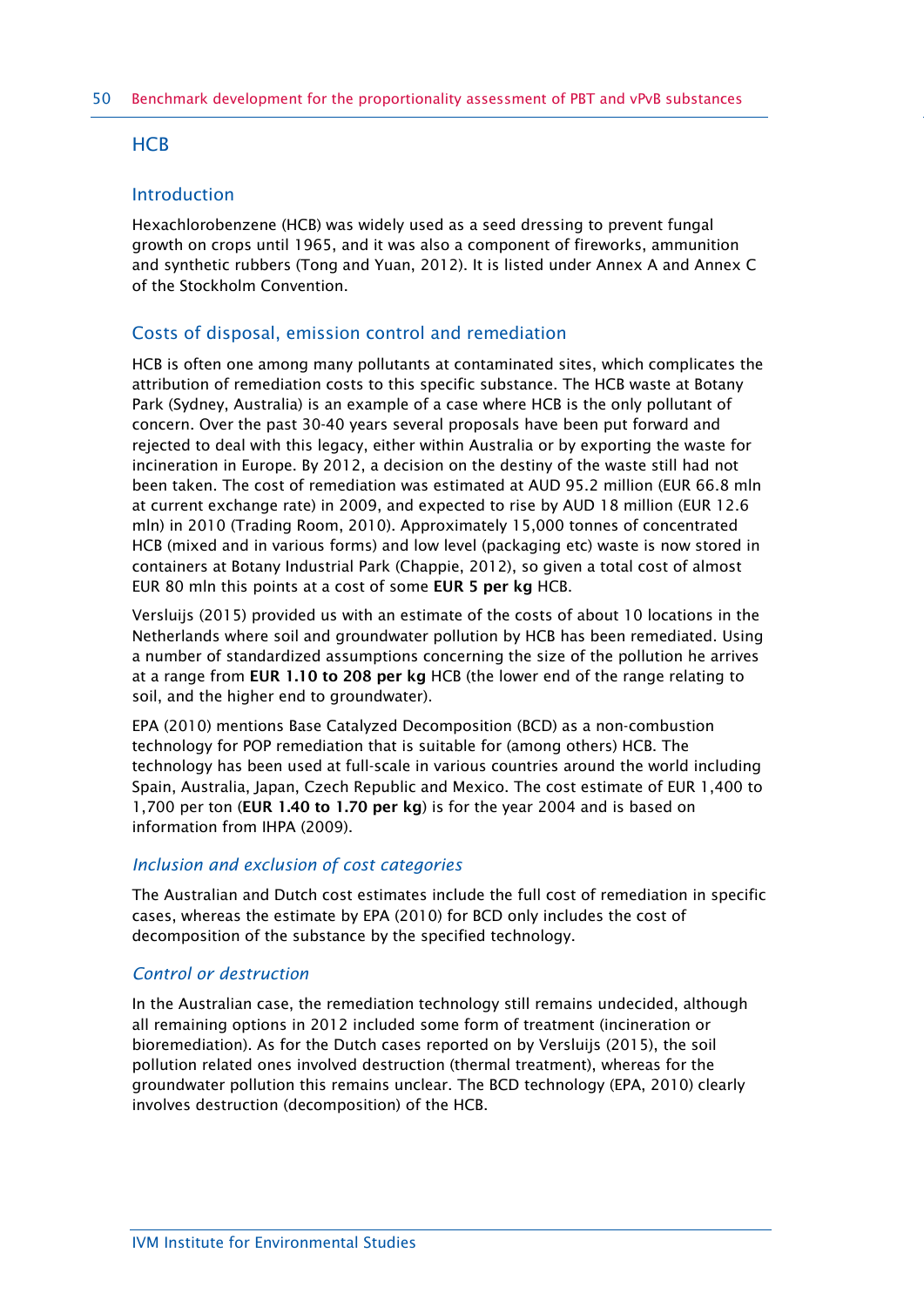#### *Factors affecting estimated cost levels*

In the Australian case, the cost per kg is relatively low due to the highly localized and concentrated nature of the HCB waste. Nevertheless, the cost continues to increase as decisions on final treatment are postponed. In the Dutch cases, we can see a clear influence of the environmental compartment where the HCB is located, with soil giving significantly lower costs than groundwater (probably due to the much wider dispersion and lower concentrations in groundwater and the longer time it takes to extract the substance from groundwater).

#### Evidence on cost considerations in decision making

No evidence has been found on the role of cost considerations in decisions on the clean-up of HCB contaminated sites. In the Australian case, the long lasting lack of action was mainly due to political resistance (e.g. public opposition to sending the HCB to Denmark or Germany for incineration), and not because the various clean-up options were considered 'too expensive'.

#### References

Bailey, R.E. (2001), Global hexachlorobenzene emissions. *Chemosphere* 43: 167-182.

- Barber, J.L., A.J. Sweetman, D. van Wijk, and K.C. Jones (2005), Hexachlorobenzene in the global environment: Emissions, levels, distribution, trends and processes *Science of the Total Environment* 349: 1– 44.
- Chapple, R. (2012), Hexachlorobenzene (HCB) waste at the Botany Industrial Park, Sydney A concise history of management and disposal efforts.
- EPA (2010), Reference Guide to Non-combustion Technologies for Remediation of Persistent Organic Pollutants in Soil, Second Edition – 2010. United States Environmental Protection Agency, EPA 542-R-09-007, September 2010. [http://www.clu](http://www.clu-in.org/download/remed/POPs_Report_FinalEPA_Sept2010.pdf)[in.org/download/remed/POPs\\_Report\\_FinalEPA\\_Sept2010.pdf.](http://www.clu-in.org/download/remed/POPs_Report_FinalEPA_Sept2010.pdf)
- IHPA (2009), Base Catalyzed Decomposition (BCD). Fact sheet prepared by John Vijgen, International HCH and Pesticides Association and Dr. Ir. Ron McDowall, Auckland New Zealand for Secretariat of the Basel Convention. [http://www.ihpa.info/docs/library/reports/Pops/June2009/BCDSBCLogoMainSheetDEF](http://www.ihpa.info/docs/library/reports/Pops/June2009/BCDSBCLogoMainSheetDEFCLEANVERSION_190109_.pdf) [CLEANVERSION\\_190109\\_.pdf.](http://www.ihpa.info/docs/library/reports/Pops/June2009/BCDSBCLogoMainSheetDEFCLEANVERSION_190109_.pdf)
- Tong, M., and S. Yuan (2012), Physiochemical technologies for HCB remediation and disposal: A review. *Journal of Hazardous Materials* 229–230: 1– 14.
- Trading Room (2010), Orica half year results to take \$63mln hit from Botany clean-up. [http://www.tradingroom.com.au/apps/view\\_breaking\\_news\\_article.ac?page=/data/new](http://www.tradingroom.com.au/apps/view_breaking_news_article.ac?page=/data/news_research/published/2010/3/83/catf_100324_153100_1636.html) [s\\_research/published/2010/3/83/catf\\_100324\\_153100\\_1636.html](http://www.tradingroom.com.au/apps/view_breaking_news_article.ac?page=/data/news_research/published/2010/3/83/catf_100324_153100_1636.html) (accessed 7 January 2015).

Versluijs, K. (2015), personal communication, 23.02.2015. RIVM, Bilthoven.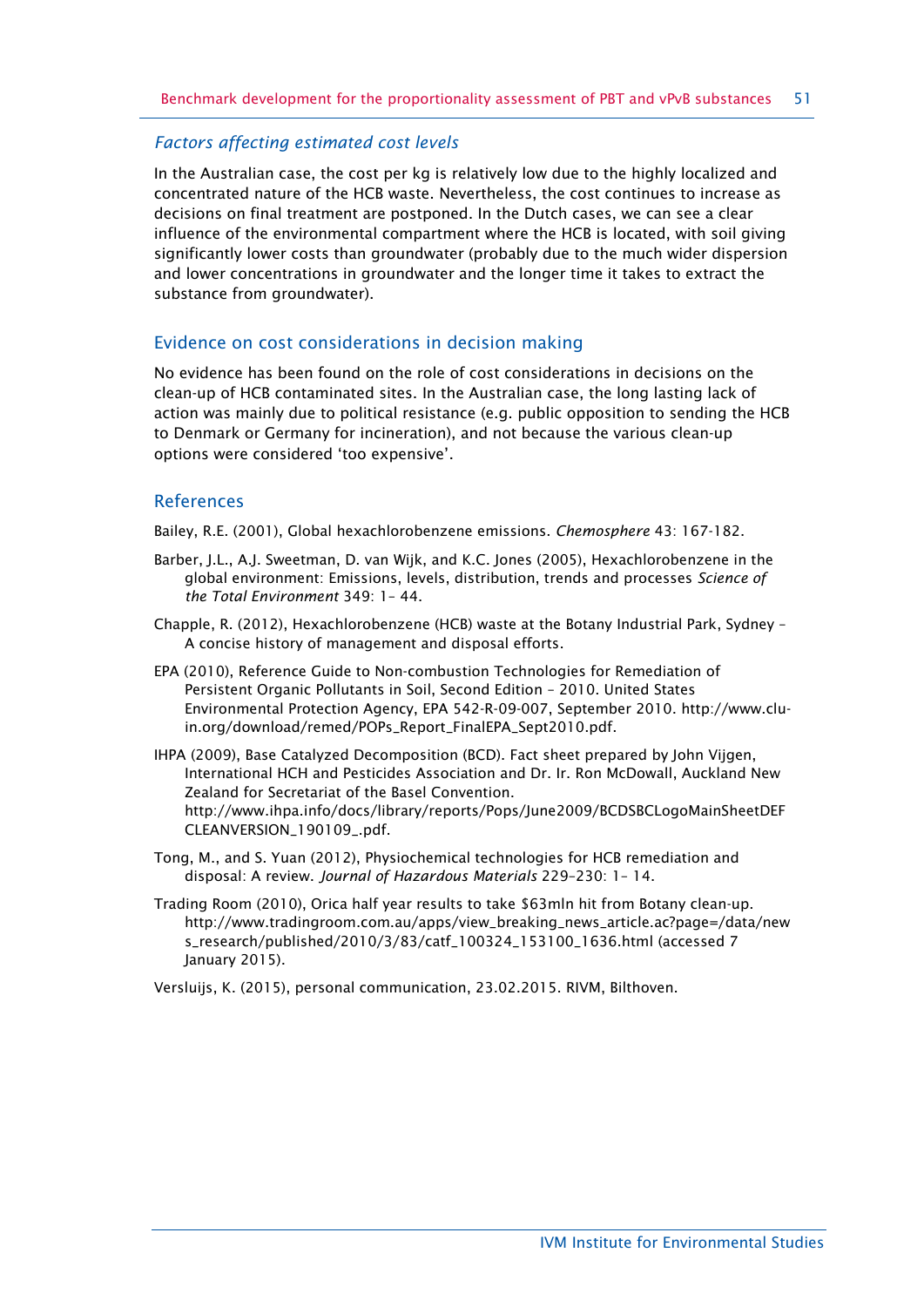## HCH / lindane

## Introduction

Hexachlorocyclohexane (HCH) was produced and widely used as an insecticide in the past. The three main isomers (α-HCH, β-HCH and γ-HCH) are since 2009 listed in Annex A of the Stockholm Convention, which means that parties have to prohibit and/or eliminate the production and use, as well as the import and export of these POPs. For γ-HCH, also known as lindane, there is an exemption for its use as a human health pharmaceutical for control of head lice and scabies as second line treatment.

The main pollution legacies of HCH are due to the fact that since 1952 'pure' lindane (γ-HCH) was produced from mixtures of the isomers, leaving substantial amounts of α-HCH and β-HCH as by-products without value. These stockpiles often remained at production locations and parts of them were dumped or used for road paving.

## Costs of disposal, emission control and remediation

Versluijs (2015) provided us with an estimate of the costs of about 40 locations in the Netherlands where soil and groundwater pollution by HCH/lindane has been remediated. Using a number of standardized assumptions concerning the size of the pollution he arrives at a range from **EUR 4.50 to 760 per kg** HCH/lindane (the lower end of the range relating to soil, and the higher end to groundwater).

Spuij and Urlings (1989) made a cost comparison between biological treatment and conventional methods for HCH, benzene and chlorobenzene from groundwater at the site of a former pesticides plant. The cost of biological treatment was estimated at NLG 250 or **EUR 113 per kg** pollutant. It should be noted, however, that the technology was not able to remove β-HCH, which is the most persistent isomer.

EPA (2010) mentions Base Catalyzed Decomposition (BCD) as a non-combustion technology for POP remediation that is suitable for (among others) HCH. The technology has been used at full-scale in various countries around the world including Spain, Australia, Japan, Czech Republic and Mexico. The cost estimate of EUR 1,400 to 1,700 per ton (**EUR 1.40 to 1.70 per kg**) is for the year 2004 and is based on information from IHPA (2009).

Vijgen (2006) presents quantitative cost data on actual cases of HCH remediation and also estimates of total global lindane production (and associated HCH waste that has been stocked or dumped). In the Netherlands, EUR 28 million has been spent on remediation sites where 1500 tonnes of HCH were dumped (part of this is still to be remediated), implying a cost of (at least) **EUR 19 per kg** HCH. In Spain (Basque country) EUR 50 million has been spent on sites where 82,000 tonnes were dumped. Of this amount, EUR 8.4 million was spent to treat 3,500 tonnes using the BCD process. The remaining was used for two safe hazardous waste landfills. This points at costs between (at least) **EUR 0.53** (landfilling: EUR 41.6 million for 78,500 tonnes) **and EUR 2.40** (BCD) **per kg** HCH.

## *Inclusion and exclusion of cost categories*

The cost estimates by Versluijs (2015), Spuij and Urlings (1989) and Vijgen (2006) include the full cost of remediation in specific cases, whereas the estimate by EPA (2010) for BCD only includes the cost of decomposition of the substance by the specified technology.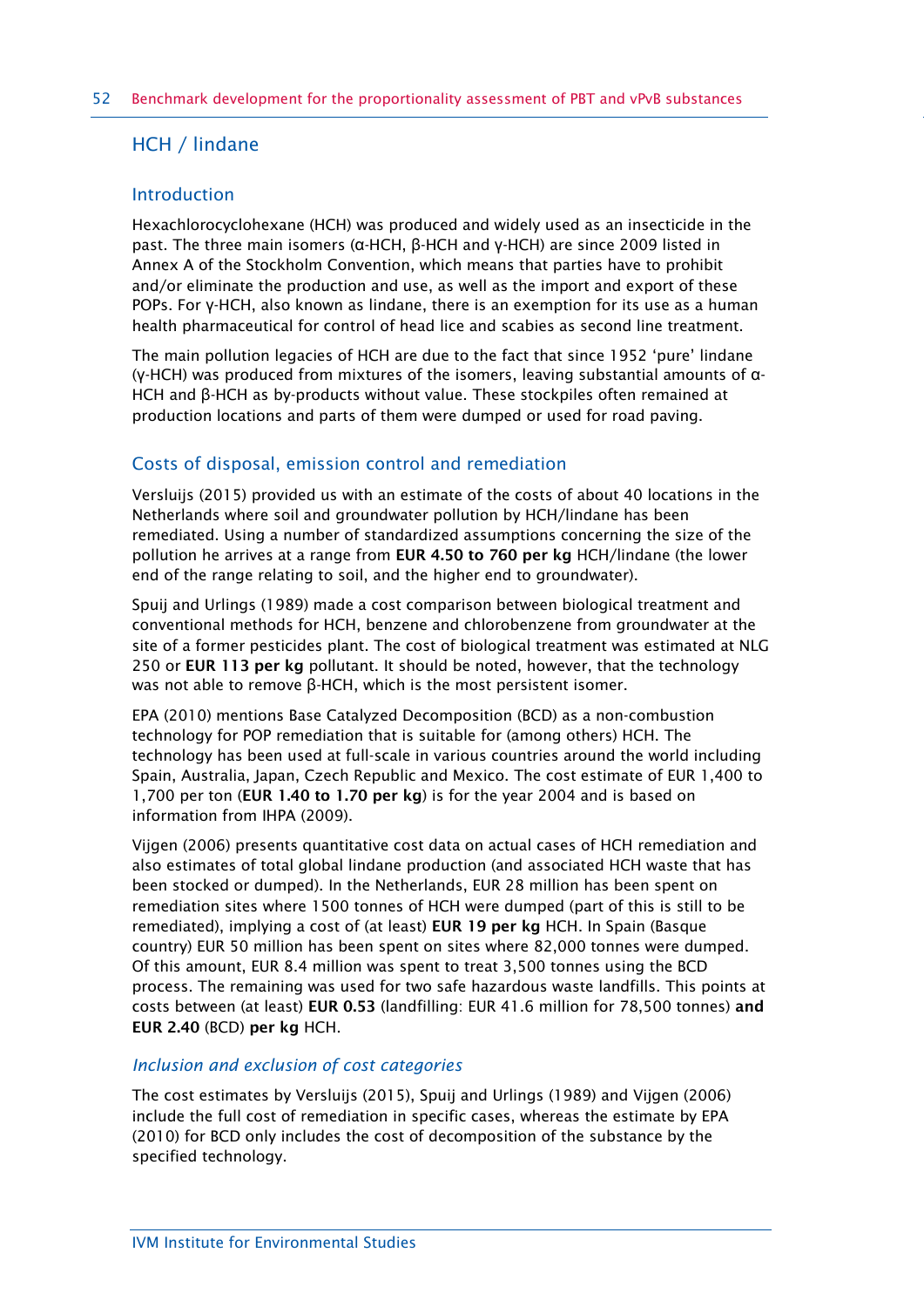#### *Control or destruction*

As for the Dutch cases reported on by Versluijs (2015), the soil pollution related ones involved destruction (thermal treatment), whereas for the groundwater pollution this remains unclear. The BCD technology (EPA, 2010, and part of the Basque case reported in Vijgen *et al*., 2006) clearly involves destruction (decomposition) of the HCB. The same is true for the biological treatment as reported by Spuij and Urlings (1989). The main part of the Basque HCH legacy (with the lowest cost estimate) is landfilled and therefore not actively decomposed.

## *Factors affecting estimated cost levels*

The lowest costs are found in cases where the HCH is still stockpiled at the plant where it was produced. The costs become higher as the HCH is dispersed in the environment. In the Dutch cases (Versluijs, 2015), we can also see a clear influence of the environmental compartment where the HCH is located, with soil remediation giving significantly lower costs than groundwater treatment.

## Evidence on cost considerations in decision making

As the report by Vijgen (2006) shows, there is still a substantial amount of unremediated HCH stocks and contaminated sites. It seems quite probable that, at least within each country that has a HCH legacy, the lowest-cost options for sanitation have been carried out with priority (cherry picking). However, any explicit decisions to abandon remediation motivated by cost considerations could not be found.

#### **References**

- Breivik, K., J.M. Pacyna, and J. Münch (1999), Use of  $\alpha$ -, β- and γ-hexachlorocyclohexane in Europe, 1970-1996. *The Science of the Total Environment* 239: 151-163.
- CEC (2006), The North American Regional Action Plan (NARAP) on Lindane and Other Hexachlorocyclohexane (HCH) Isomers. North American Commission for Environmental Cooperation, 30 November 2006.
- EPA (2010), Reference Guide to Non-combustion Technologies for Remediation of Persistent Organic Pollutants in Soil, Second Edition – 2010. United States Environmental Protection Agency, EPA 542-R-09-007, September 2010. [http://www.clu](http://www.clu-in.org/download/remed/POPs_Report_FinalEPA_Sept2010.pdf)[in.org/download/remed/POPs\\_Report\\_FinalEPA\\_Sept2010.pdf.](http://www.clu-in.org/download/remed/POPs_Report_FinalEPA_Sept2010.pdf)
- Gerechtshof 's-Hertogenbosch (2004), uitspraak in zaak C0300430/HR (Akzo tegen de Staat der Nederlanden). LIN: AS2077.
- Hauzenberger, I., B. Perthen-Palmisano, and M. Herrmann (2002), Lindane. Dossier presented at the third meeting of the POPs expert group in Geneva, Switzerland, June 2002.
- IHPA (2009), Base Catalyzed Decomposition (BCD). Fact sheet prepared by John Vijgen, International HCH and Pesticides Association and Dr. Ir. Ron McDowall, Auckland New Zealand for Secretariat of the Basel Convention. [http://www.ihpa.info/docs/library/reports/Pops/June2009/BCDSBCLogoMainSheetDEF](http://www.ihpa.info/docs/library/reports/Pops/June2009/BCDSBCLogoMainSheetDEFCLEANVERSION_190109_.pdf) [CLEANVERSION\\_190109\\_.pdf.](http://www.ihpa.info/docs/library/reports/Pops/June2009/BCDSBCLogoMainSheetDEFCLEANVERSION_190109_.pdf)
- Langenhoff, A.A.M., C.G.J.M. Pijls, and J. Boode (2004), Bioremediatie van HCH locaties. Eindrapportage fase II. Stichting Kennisontwikkeling Kennisoverdracht Bodem (SKB), Gouda (The Netherlands), January 2004.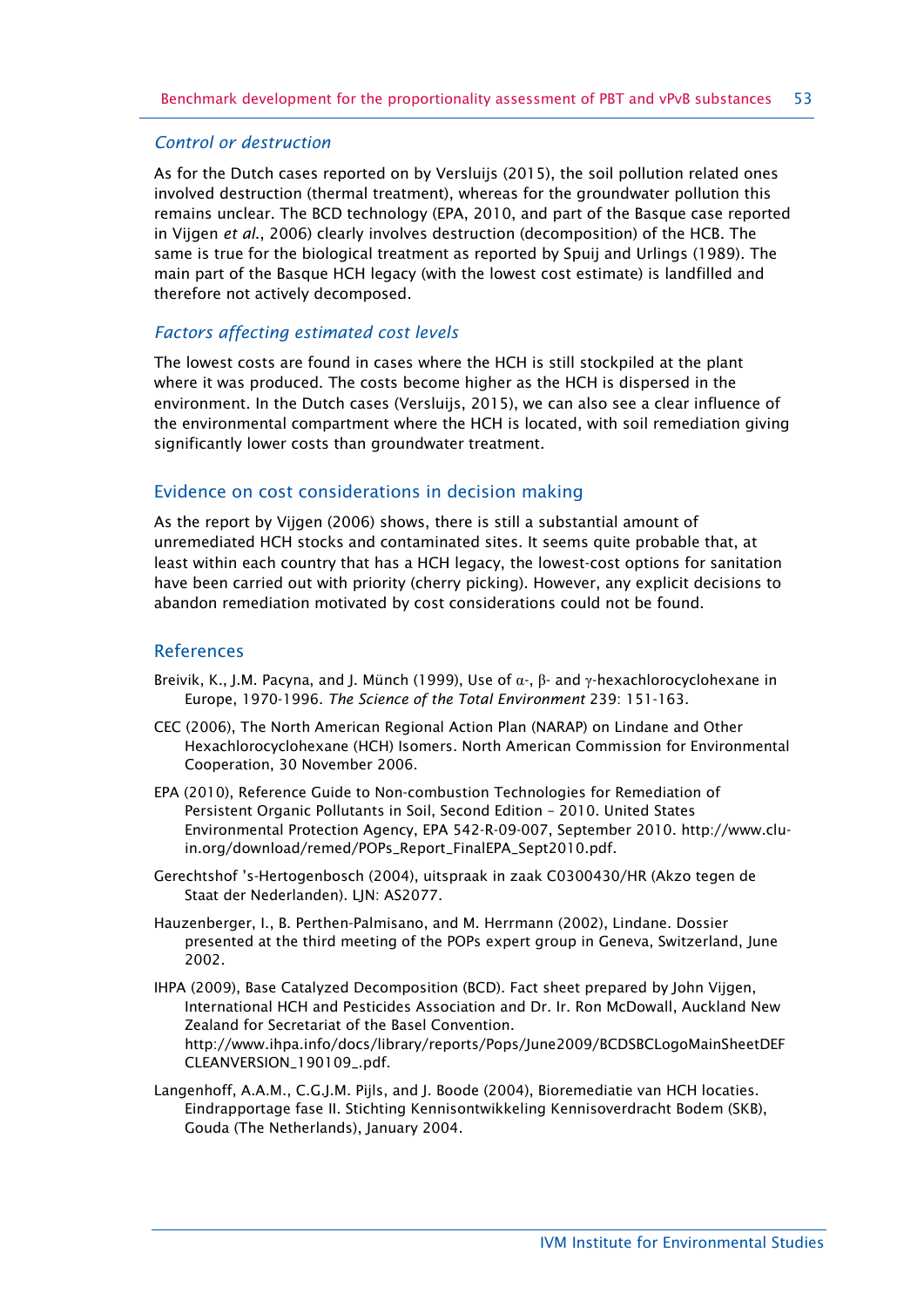Spuij, F., and L.G.C.M. Urlings (1989), Biologische zuivering van grondwater verontreinigd met HCH's, benzeen en chloorbenzeen. DBW/RIZA nota 88.061. TAUW Infra Consult, Deventer (The Netherlands), February 1989.

Versluijs, K. (2015), personal communication, 23.02.2015. RIVM, Bilthoven.

- Vijgen, J. (2006), The Legacy of Lindane HCH Isomer Production. Main Report. A Global Overview of Residue Management, Formulation and Disposal. International HCH & Pesticides Association, January 2006.
- Vijgen, J., L.F. Yi, M. Forter, R. Lal, and R. Weber (2006), The legacy of lindane and technical HCH production. *Organohalogen Compounds* 68: 899-904.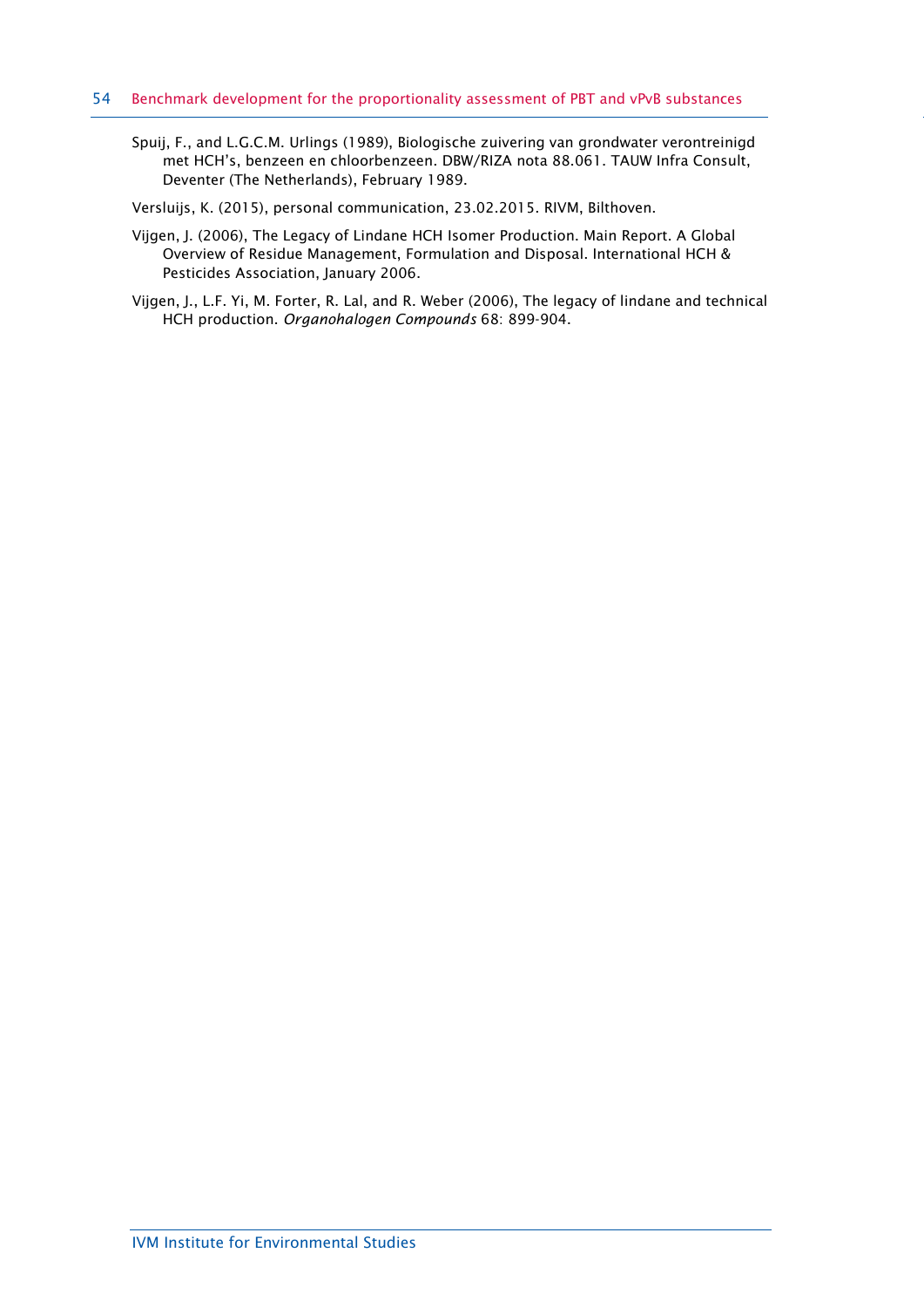## **PCBs**

 $\overline{a}$ 

## Introduction

PCBs (polychlorinated biphenyls) were widely used until the mid-1970s, among others as a dielectric and cooling fluid in transformers and capacitors, as well as in a number of 'open' applications (such as paint, ceiling panels and sealants), in which PCBs were used to enhance physical and chemical resistance, to act as plasticisers, flame retardants, impregnating agents, coolants, and lubricants. In the EU the production, marketing and use of PCBs have been restricted since 1976 and prohibited since 1985. In 1996, Directive 96/59/EC introduced provisions for the environmentally safe disposal of existing PCB stocks. Member States were required, among others, to dispose of big PCB containing equipment (with a volume ofmore than 5 litres) by the end of 2010 at the latest. Other (equipment with) PCBs have to be disposed of 'as soon as possible', without a specified deadline.

# Costs of disposal, emission control and remediation

Most of the available sources on cost effectiveness data for PCBs relate to the removal of PCBs from electric and electronic equipment (mostly transformers and capacitors) and the subsequent destruction of the PCBs. Cost estimates are usually given in euros per kg of the product containing the PCBs. These estimates are generally in the order of magnitude of EUR 1 per kg of total weight.  $^{20}$  $^{20}$  $^{20}$  For example, EC (2014) reports the following estimates:

- **•** liquid PCB from a few ppm to pure PCB: 50-500 EUR/tonne;
- **•** capacitors: depending on the size: 500-1 300 EUR/tonne;
- **•** transformers: depending whether the core is in copper or aluminium and if the metallic parts can be recovered: 600-1 500 EUR/tonne.

The amounts mentioned under the first bullet imply a cost of **EUR 100 to 1,000 per kg** PCBs for mixtures with PCB concentrations of 0.05% (500 ppm, the lower limit for which disposal of PCBs is mandatory).

Vermeulen *et al*. (1989) give estimates of (subsidized) costs per kg of PCBs removed under an early subsidy scheme in the Netherlands: **EUR 6 per kg** PCBs for transformers and **EUR 101 per kg** PCBs for capacitors.

Versluijs (2015) provided us with an estimate of the costs of about 50 locations in the Netherlands where soil and groundwater pollution by PCBs has been remediated. Using a number of standardized assumptions concerning the size of the pollution he arrives at a range from **EUR 1.30 to 1,200 per kg** PCBs (the lower end of the range relating to soil, and the higher end to groundwater).

The main PCB related Superfund case in the USA is the New Bedford Harbor site (see Box 1). Another 'PCB only' Superfund case is the Sparrevohn Long Range Radar Station, Alaska. At this Air Force site, solvent extraction was used to remove PCB contamination in 1996. 33.8 kg of PCBs were removed at a total cost of USD 828,179, implying a cost of almost USD 24,500 or **EUR 23,000 per kg** of PCBs removed. The relatively high cost in this case can be partly explained by the remote location of the site, which can only

<span id="page-54-0"></span> $20$  For small capacitors this estimate of 1 EUR per kg was confirmed by the Dutch electronics recycling organisation Wecycle (e-mail from Mark Tilstra of Wecycle to Martien Janssen of RIVM, 18 February 2015).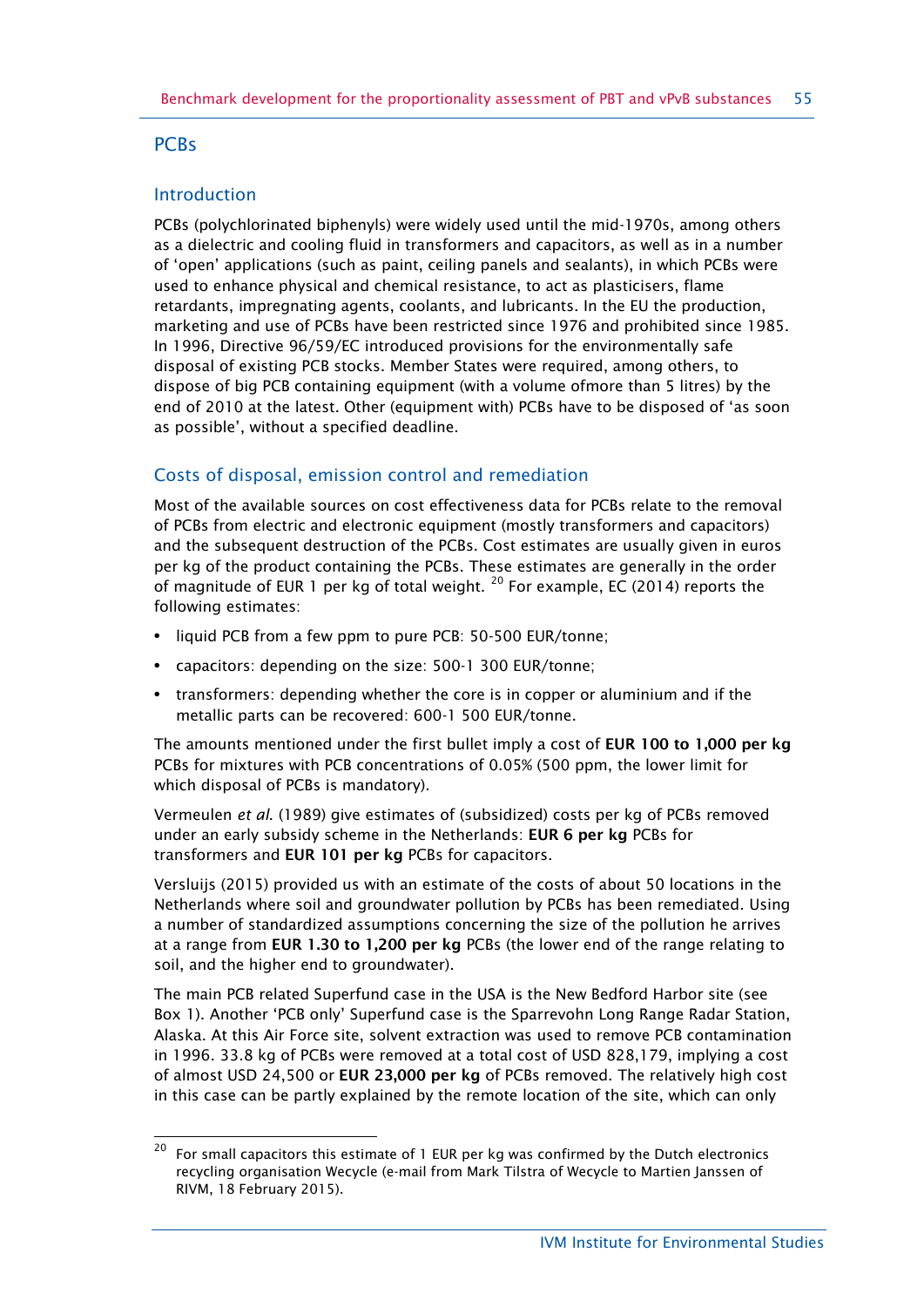be reached by air. The cost for activities directly attributed to treatment was USD 225,649 (USD 6676 or **EUR 6300** per kg of PCBs removed) (US Army Corps of Engineers, 1998).

An earlier Superfund PCB case shows much lower costs, more in line with those reported for the Netherlands. At the Outboard Marine Corporation Superfund Site, Waukegan, Illinois, a PCB cleanup (using thermal desorption) took place in 1992. The average PCB content of the untreated soil/sediment was 10,484 mg/kg and 12,755 tons of soil/sediment were treated with an efficiency of 99.98%, so the total amount of PCBs removed was almost 133,700 kg. The total cost of the operation was USD 3,374,000, implying a cost of USD 25 or **EUR 24 per kg** of PCBs removed (EPA, undated a).

Thermal desorption was also applied in another early Superfund case, the Wide Beach Development Superfund Site, Brant, New York (1990-91). Contamination of soil at this site resulted from the spraying of waste oil containing PCBs over the roadways in the community to control dust. In this case the PCBs were also dechlorinated, using alkaline polyethylene glycol. 42,000 tons of soil were treated. The initial average PCB concentration was 24 mg/kg and this was reduced to less than 2 mg/kg, implying a total amount of PCBs removed of at least 924 kg. The total cost was USD 15,908,000, which means a cost of about USD 17,200 or **EUR 16,200 per kg** of PCBs (EPA, undated b).

Cost estimates of PCB remediation in 'open' applications (e.g. in paints and sealants) are few and far between. A number of buildings in Germany have been cleaned up at an average cost of some EUR 100,000 per building (Bruinen de Bruin and Janssen 2012) and the Danish government is spending DKK4.8 mln (EUR 0.7 mln) to help local authorities deal with PCB concentrations in buildings (ENDS 2013)<sup>21</sup>. These cost figures cannot be readily related to specific amounts of PCBs removed. A rough estimate for the German cases can be obtained as follows. If we assume that in the buildings where clean-up has been performed the total initial amount of PCB containing materials was 50 kg, and the PCB content of these materials was on average 5000 mg/kg<sup>22</sup>, we arrive at 250 g PCBs per building, implying an average clean-up cost of **EUR 400,000 per kg**  PCBs.

#### Inclusion and exclusion of cost categories

Almost all estimates found include the incineration or destruction of the PCBs as hazardous waste. An exception is the cleanup remedy for the entire New Bedford harbor area (EPA, 1998), where disposal was preferred over incineration (the latter was considered to be too expensive). In some cases, the replacement cost of equipment was also included. Whether or not such 'sunk' costs should be included is still a matter of discussion in ECHA (see ECHA 2013, section 3.2). Other estimates (e.g. Neupert, 2004) relate to cases in which the equipment is not replaced, but the PCBs are removed (decontamination) and the equipment can be reused.

Costs of collection, transport, monitoring etc. are sometimes but not not always included in the estimates.

-

<span id="page-55-0"></span> $21$  This amount is just for investigations; not for remediation (Janssen, 2015).

<span id="page-55-1"></span> $22$  In the Danish investigation (Energistyrelsen, 2013) the PCB content in materials exceeded 5000 mg/kg in 9% of the cases. It seems reasonable to assume that such cases are selected for clean-up with priority.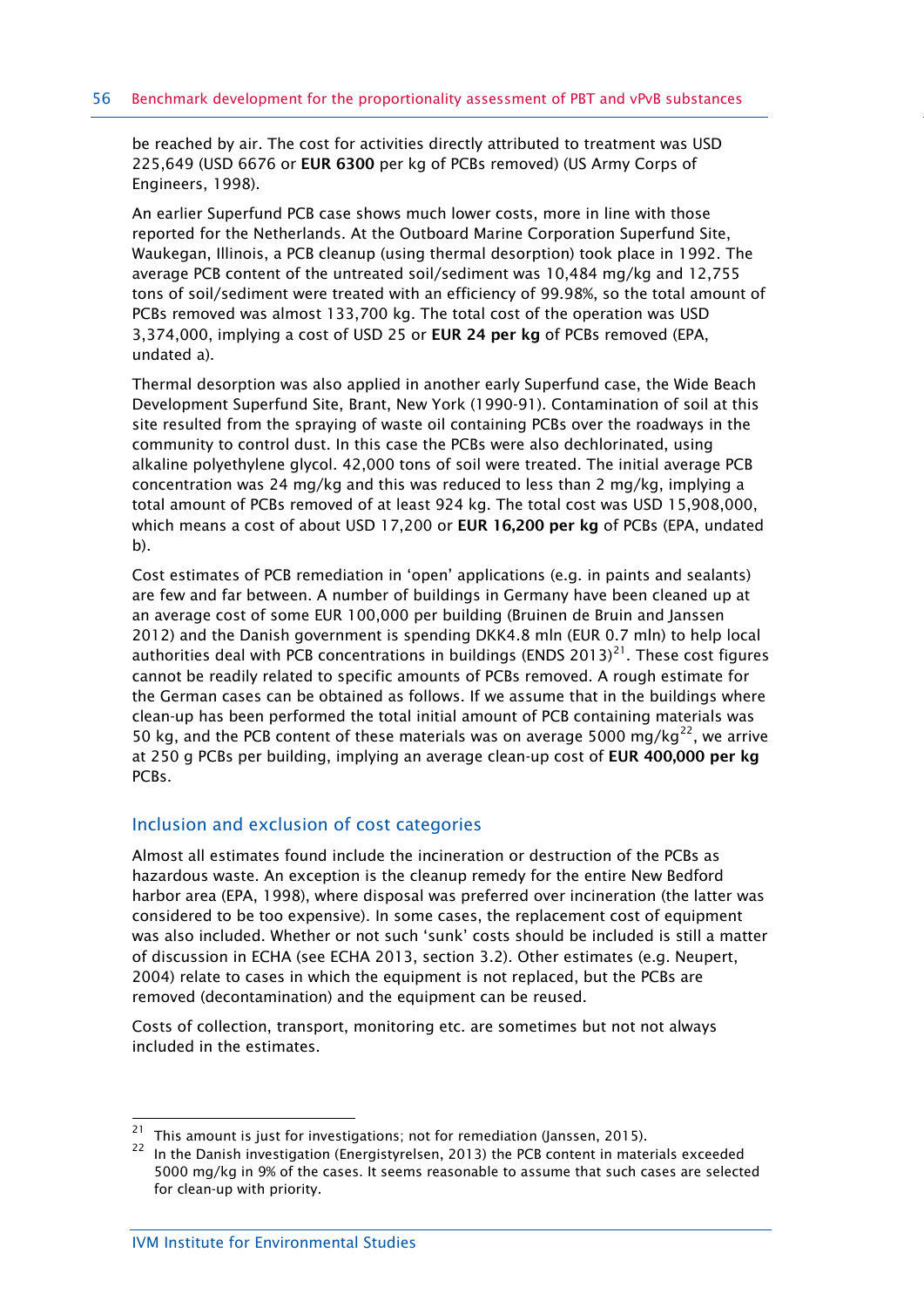#### *Box 1 The New Bedford Harbor Superfund Site*

The New Bedford Harbor Superfund Site is located along the northwestern shore of Buzzards Bay in New Bedford, Massachusetts. From the 1940s to 1978, PCBcontaminated wastewater from electronics manufacturing operations was discharged onto the shoreline and into the harbor. Site investigations determined that sediments were contaminated with PCBs and heavy metals. The site was listed on the National Priorities List in September 1983. The Record of Decision (ROD) for a five acre area known as the "Hot Spot area" included dredging of PCB-contaminated sediments followed by incineration. However, due to opposition to incineration, EPA postponed the incineration component of the Hot Spot remedy to explore alternative treatment technologies. In 1996, EPA evaluated four technologies as possible alternatives to incineration - solvent extraction/dechlorination, vitrification, thermal desorption/gas phase chemical reduction, and solidification/stabilization. Reports are available for pilot tests on the first three technologies (EPA, 2000a-c).

*Solvent extraction / dechlorination:* average PCB concentrations in the sediment (five batches) were 2,395 mg/kg. The total cost of treating 18,000 tons of sediment was estimated at USD 12,971,000, implying a cost of USD 301 or **EUR 284 per kg** of PCBs.

*Vitrification:* average PCB concentrations in the sediment were 2,085 mg/kg. The total cost of treating 18,000 tons of sediment was estimated at USD 20,687,000, implying a cost of USD 551 or **EUR 520 per kg** of PCBs.

*Thermal desorption/gas phase chemical reduction:* average PCB concentrations in the sediment were 5,700 mg/kg. The total cost of treating 18,000 tons of sediment was estimated at USD 11,114,000, implying a cost of USD 108 or **EUR 102 per kg** of PCBs.

In 1998, EPA selected a cleanup remedy for the entire harbor area (EPA, 1998). This remedy involved the dredging and containment of approximately 450,000 cubic yards of PCB-contaminated sediment. Threshold levels for the dredging of sediment varied between 1 and 50 ppm of PCBs. The dredged sediments would be placed in four shoreline confined disposal facilities (CDFs). The cost of the remedy was estimated between USD 120 and 130 million. One of the alternatives considered included incineration to destroy the PCB molecules, with an estimated cost of USD 575.9 million. This alternative was not selected since "the extra degree of long term protectiveness provided by having the sediment treated is not considered to be commensurate with the extra cost for that treatment." If we assume (rather arbitrarily, lacking more specific data) an average PCB content in the dredged sediment of 50 ppm, and a density of 1.5 tonnes per cubic yard of sediment, the total amount of PCBs in the dredged sediment can be roughly estimated at almost 35 tonnes. The cost per kg of PCBs of the selected remedy would therefore be some USD 3500 or **EUR 3300 per kg**. The cost of the alternative with incineration, USD 17,000 or **EUR 16,000 per kg** was considered too high.

In 2012, the EPA and the polluter (AVX) reached an agreement by which AVX would pay USD 366 million plus interest for the cleanup of the site. This would be the largest single-site cash settlement in the history of the Superfund program. Under a previous (1992) settlement, AVX had already paid USD 66 million (Department of Justice, 2012).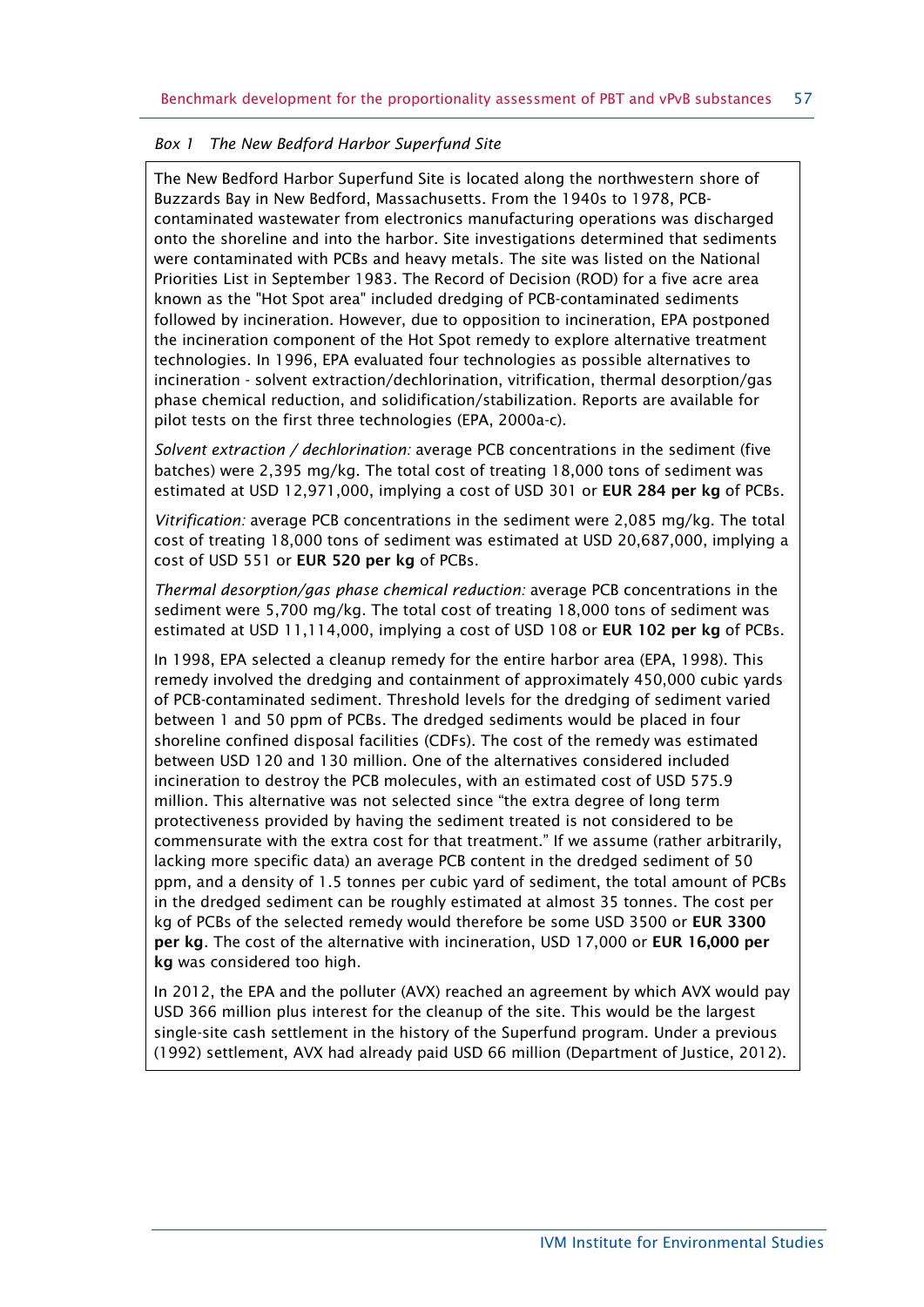#### *Control or destruction*

Since the PCBs are incinerated or otherwise chemically decomposed, the available cost estimates relate to cases of complete destruction of the substance. As indicated above, the exception is the New Bedford case, where controlled disposal was selected instead of incineration.

#### *Factors affecting estimated cost levels*

Economies of scale are important in PCB clean-up, with large items having a 3 to 5 times lower cost than small ones (Friege, 2012). Vermeulen *et al*. (1989) report subsidized costs for capacitors that are 16 times higher than those for transformers, which may also be related to the fact that capacitors are on average smaller and contain a smaller amount of PCBs than transformers.

The concentration of PCBs is another main factor. Near the threshold of 50 ppm the disposal cost of PCBs may well reach the order of magnitude of EUR 10,000 per kg. Related to this is the spatial dispersion, as can be seen from the high cost estimates in cases where groundwater is contaminated with PCBs, and where PCBs were used in 'open' applications (building materials).

In the Sparrevohn Superfund case, the remoteness of the polluted site was a factor affecting the cost level.

#### Evidence on cost considerations in decision making

The evaluation of the PCB Directive (EC, 2014, chapter 5) concludes that "considerable progress has been made in regards to the inventories and the elimination of PCB. Nevertheless, several factors hindered the achievement of the PCB Directive deadline of 2010 such as the economic crisis, high decontamination costs, and illegal handling and stocking of PCB contaminated equipment." However, it does not mention examples where cost estimates were used in the argumentation to postpone or refrain from PCB removal operations.

As indicated above, from the 500 ppm threshold in combination with the cost estimates in EC (2014), we can derive an implicit estimate in the range of EUR 100 to 1000 per kg that is considered to be acceptable for (mandatory) PCB disposal. From the US, we have some examples where higher amounts (up to EUR 23,000 per kg) were spent, but also one case where an estimated EUR 16,000 per kg was considered too expensive.

#### References

- Bruinen de Bruin, Y., and M.P.M. Janssen (2012), PCB's in bouwmateriaal in Nederland. RIVM Briefrapport 601356003/2012. Rijksinstituut voor Volksgezondheid en Milieu, Bilthoven.
- CLEEN (2005a), EuroPCB: inventory PCB enforcement in member states. Part I. Chemical Legislation European Enforcement Network, October 2005.
- CLEEN (2005b), EuroPCB: inventory PCB enforcement in member states. Part II: Fiches for each member state. Chemical Legislation European Enforcement Network, October 2005.
- Department of Justice (2012), AVX Corp. to Pay \$366 Million in Settlement, Accelerating Cleanup of New Bedford Harbor Contamination in Massachusetts. [http://www.justice.gov/opa/pr/avx-corp-pay-366-million-settlement-accelerating](http://www.justice.gov/opa/pr/avx-corp-pay-366-million-settlement-accelerating-cleanup-new-bedford-harbor-contamination)[cleanup-new-bedford-harbor-contamination](http://www.justice.gov/opa/pr/avx-corp-pay-366-million-settlement-accelerating-cleanup-new-bedford-harbor-contamination)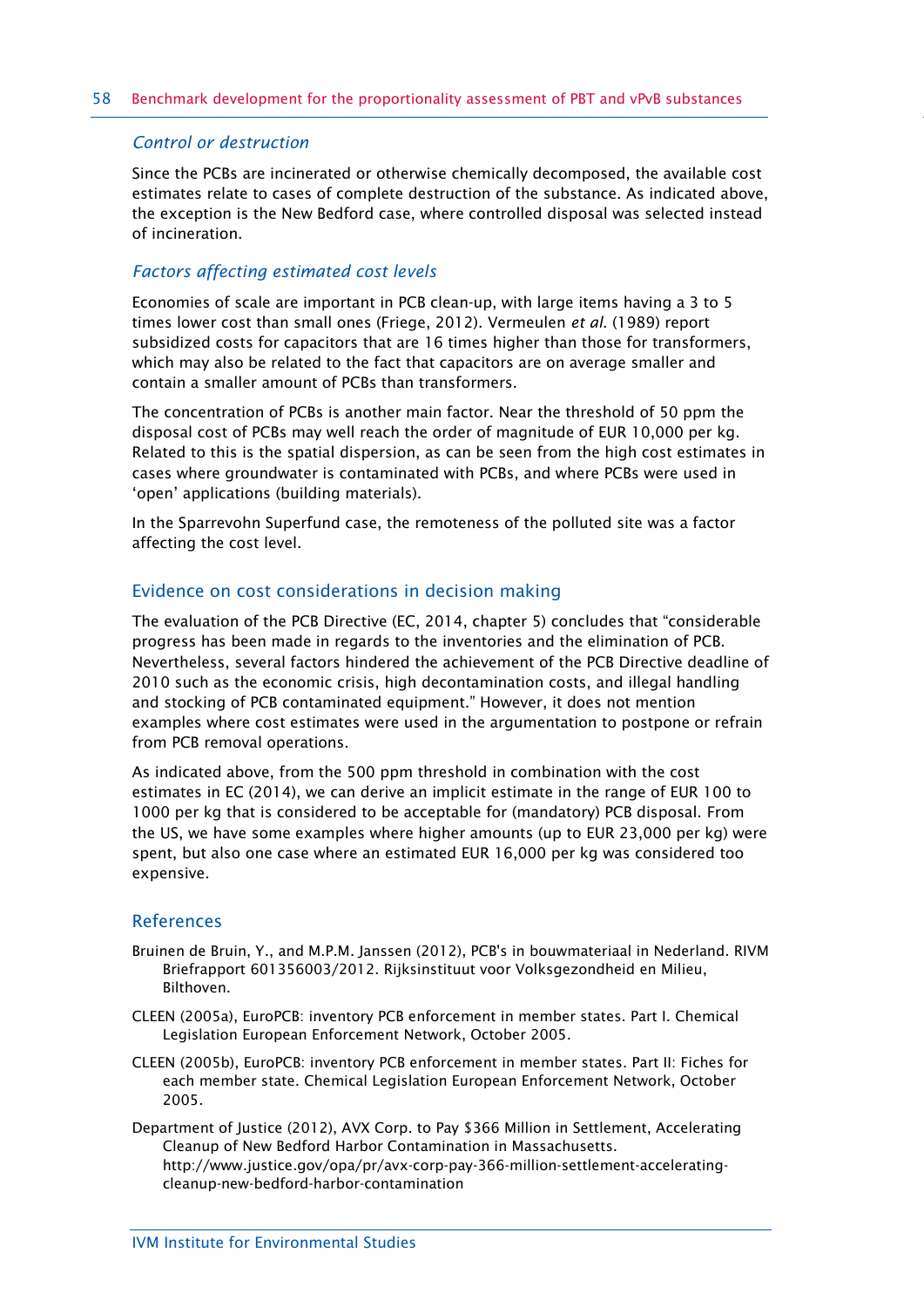- Deutscher Bundestag (2014), Antwort der Bundesregierung auf die Kleine Anfrage der Abgeordneten Eva Bulling-Schröter, Caren Lay, Dr. Dietmar Bartsch, weiterer Abgeordneter und der Fraktion DIE LINKE: Sanierung PCB-belasteter Gebäude. Drucksache 18/293, 15.01.2014.
- EC (2014), Ex-post evaluation of certain waste stream Directives. Final report by BIO IS, Arcadis and IEEP. European Commission, DG Environment, 18 April 2014. *(chapter 5 is on the PCB Directive)*
- ECHA (2013), Estimating the abatement costs of hazardous chemicals. A review of the results of six case studies. European Chemicals Agency, Helsinki.
- EPA (undated a), Cost and Performance Report: Thermal Desorption at the Outboard Marine Corporation Superfund Site, Waukegan, Illinois. U.S. Environmental Protection Agency, Office of Solid Waste and Emergency Response, Technology Innovation Office. <http://costperformance.org/pdf/OutboardMarineCorpsThermDes.pdf>
- EPA (undated b), Cost and Performance Report: Wide Beach Development Superfund Site, Brant, New York. U.S. Environmental Protection Agency, Office of Solid Waste and Emergency Response, Technology Innovation Office. [http://costperformance.org/pdf/wide\\_bch.pdf](http://costperformance.org/pdf/wide_bch.pdf)
- EPA (1998), EPA Superfund Record of Decision: New Bedford. <http://www.mass.gov/eea/docs/eea/oceans/serth/p1002bmf.pdf>
- EPA (2000a), Cost and Performance Report: Solvent Extraction/Dechlorination at the New Bedford Harbor Superfund Site New Bedford, Massachusetts. U.S. Environmental Protection Agency, Office of Solid Waste and Emergency Response, Technology Innovation Office, November 2000. [http://costperformance.org/pdf/NBH\\_SolvExtract.pdf](http://costperformance.org/pdf/NBH_SolvExtract.pdf)
- EPA (2000b), Cost and Performance Report: Vitrification at the New Bedford Harbor Superfund Site New Bedford, Massachusetts. U.S. Environmental Protection Agency, Office of Solid Waste and Emergency Response, Technology Innovation Office, November 2000. [http://costperformance.org/pdf/NBH\\_Vitrification.pdf](http://costperformance.org/pdf/NBH_Vitrification.pdf)
- EPA (2000c), Cost and Performance Report: Thermal Desorption/Gas Phase Chemical Reduction at the New Bedford Harbor Superfund Site New Bedford, Massachusetts. U.S. Environmental Protection Agency, Office of Solid Waste and Emergency Response, Technology Innovation Office, November 2000. [http://costperformance.org/pdf/NBH\\_ThermalDesorp.pdf](http://costperformance.org/pdf/NBH_ThermalDesorp.pdf)
- Friege, H. (2012),The role of waste management in the control of hazardous substances: lessons learned. *Environmental Sciences Europe* 24: 35.
- Janssen, M. (2015), personal communication, 24.02.2015. RIVM, Bilthoven.
- Kieper, H., H.-D. Neumann. and R. Rachor-Ebbinghaus (2011), Polychlorierte Biphenyle im Hochbau. *Gefahrstoffe – Reinhaltung der Luft* 71 (1-2): 10-14.
- Ministère de l'écologie et du développement durable ADEME (2003), Plan national de décontamination et d'élimination des appareils contenant des PCB et PCT.
- Mollaret, G. (2010), Compte à rebours pour les vieux transformateurs. Le Figaro 27/12/2010. [http://www.lefigaro.fr/societes/2010/12/23/04015-](http://www.lefigaro.fr/societes/2010/12/23/04015-20101223ARTFIG00653-compte-a-rebours-pour-les-vieux-transformateurs.php) [20101223ARTFIG00653-compte-a-rebours-pour-les-vieux-transformateurs.php](http://www.lefigaro.fr/societes/2010/12/23/04015-20101223ARTFIG00653-compte-a-rebours-pour-les-vieux-transformateurs.php)
- Neupert, D. (2002), Clean-up time! PCB-filled transformers environmental threat and commercial opportunity. ABB Review 2/2002: 52-57. [http://www05.abb.com/global/scot/scot271.nsf/veritydisplay/22688a1e0060f883c12](http://www05.abb.com/global/scot/scot271.nsf/veritydisplay/22688a1e0060f883c1256ddd00346d57/$file/52-57%20M740.pdf) [56ddd00346d57/\\$file/52-57%20M740.pdf](http://www05.abb.com/global/scot/scot271.nsf/veritydisplay/22688a1e0060f883c1256ddd00346d57/$file/52-57%20M740.pdf)
- Neupert, D. (2004). Envio's LTR² technology Decontamination of PCB transformers for Re-Use, the better alternative to disposal and replacement.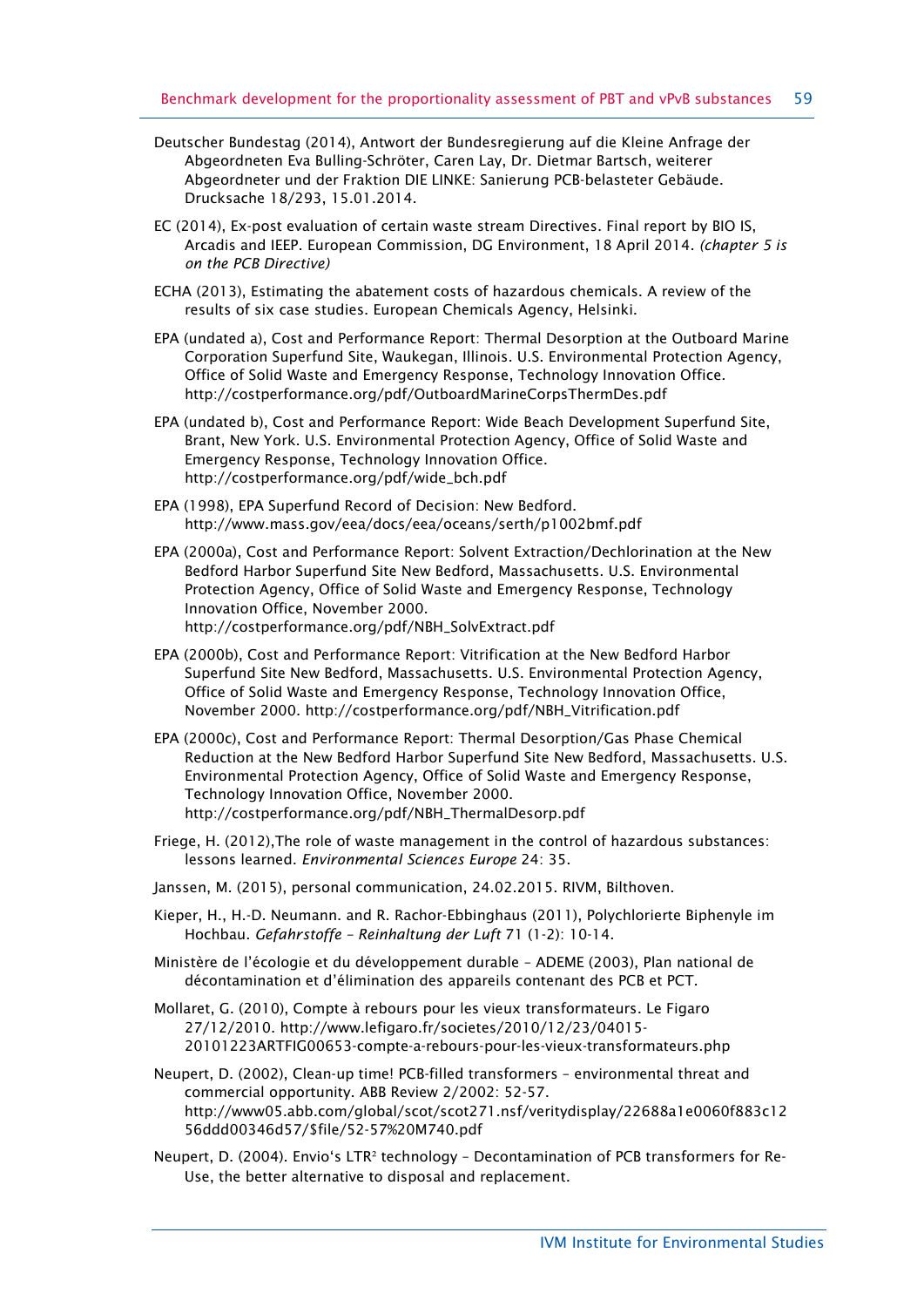[http://www.chem.unep.ch/Pops/pcb\\_activities/PCB\\_proceeding/Presentations/Dirk%20](http://www.chem.unep.ch/Pops/pcb_activities/PCB_proceeding/Presentations/Dirk%20Neupert%20pp.pdf) [Neupert%20pp.pdf.](http://www.chem.unep.ch/Pops/pcb_activities/PCB_proceeding/Presentations/Dirk%20Neupert%20pp.pdf)

- US Army Corps of Engineers (1998), Cost and Performance Report: Solvent Extraction at Sparrevohn Long Range Radar Station Alaska. U.S. Army Corps of Engineers, Hazardous, Toxic, Radioactive Waste Center of Expertise, July 1998.
- Vermeulen, W.J.V., and R.A.J. Goes (1989), Tussen financiële prikkel en overreding. Evaluatie van de bijdrageregeling ter stimulering van de vervanging van PCB's bevattende apparatuur. Report for the Ministry of Housing, Spatial Planning and Environment. Rijksuniversiteit Utrecht, Interfacultaire Vakgroep Milieukunde, September 1989.

Versluijs, K. (2015), personal communication, 23.02.2015. RIVM, Bilthoven.

VROM (1984), Bijdrageregeling vervanging en vernietiging van PCB bevattende koelvloeistof en PCB bevattende transformatoren en condensatoren. Ministerie van Volkshuisvesting, Ruimtelijke Ordening en Milieubeheer. Staatscourant 1984, 65 *(amended in December 1985; withdrawn in December 2004).*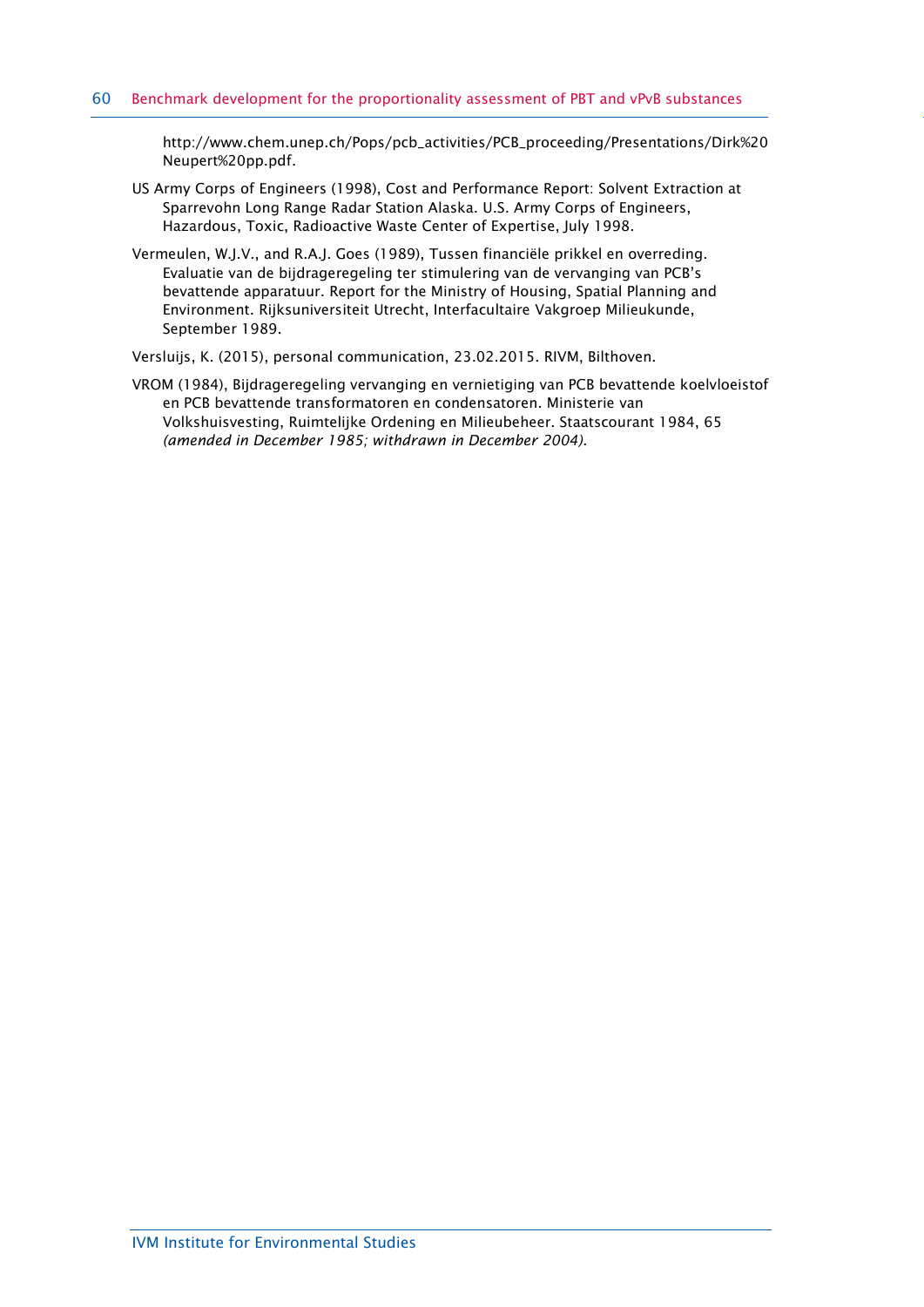# PFOA

## Introduction

Perfluorooctanoic acid (PFOA) and PFOA-related substances provide special properties, such as high friction resistance, dielectrical properties, resistance to heat and chemical agents, low surface energy, as well as water, grease, oil, and dirt repellency, and are therefore used for various articles, mixtures and applications. Due to its PBT and CMR properties, PFOA and its ammonium salt (APFO) has been identified as substances of very high concern (SVHC) under REACH in July 2013. An Annex XV Restriction Report for PFOA, PFOA salts and PFOA-related substances was presented by the German and Norwegian competent authorities in October 2014 (ECHA, 2014).

## Substitution costs

The Annex XV Restriction Report (ECHA, 2014) states: "Based on the cost and emission estimates the cost-effectiveness of the proposal was assessed with central estimates of <1,649 EUR/kg PFOA and 734 EUR/kg PFOA-related substances emissions reduced. The cost-effectiveness of the proposed restriction in reducing the emissions of PFOA and PFOA-related substances is considered to be proportionate to the risk of PFOA and PFOA related substances taking into account the specific concerns related to these compounds." (p. 15) This cost-effectiveness is in the same order of magnitude as the cost-effectiveness of existing regulations for other PBT-(like) substances. (p. 150) It is added that "these cost-effectiveness estimates highly depend on the assumptions on substitution costs as well as on emission factors. As the data basis to derive cost as well as emission estimates is very limited, the cost-effectiveness estimates have to be considered as indicative values only." (p. 174)

The estimated cost-effectiveness range for the substitution of PFOA used in the production of fluoropolymers (the only remaining major application of PFOA in the EU) by other polymerisation processing aid compounds<sup>[23](#page-60-0)</sup> was **EUR 0 to EUR 6,561 per kg** PFOA emission avoided (with the above mentioned central estimate of **EUR 1,649**), and **EUR 0 to EUR 2,493 per kg** PFOA substituted (with a central estimate of **EUR 627 per kg** (ECHA, 2014, Table F.2-7). For PFOA-related substances, where the alternatives mainly consist of short-chain fluorotelomers<sup>[24](#page-60-1)</sup>, the substitution cost range was estimated between **EUR 4 and EUR 3,533 per kg** avoided emissions (central estimate **EUR 734**) and between **EUR 2 and EUR 53 per kg** of PFOA-related substances substituted (central estimate **EUR 14**).

A number of other substitution cost estimates relate to both PFOA and PFOS. These are discussed in the next chapter on PFOS.

## *Inclusion and exclusion of cost categories*

The mentioned substitution cost estimates in ECHA (2014) are based upon assumptions (mainly based on information provided by industry) regarding the expected increases in production costs, in the price of the substitutes and the additional amounts of these substitutes that would be needed to achieve an equivalent technical performance.

<span id="page-60-0"></span> $23$ Based on the relative price increase of PTFE (fluoropolymer with main market share) manufactured without PFOA and PTFE price

<span id="page-60-1"></span> $24$  Based on relative price increase of short-chain alternatives, the price range of PFOA-related substances and the additional volumes to be used to achieve an equivalent technical performance.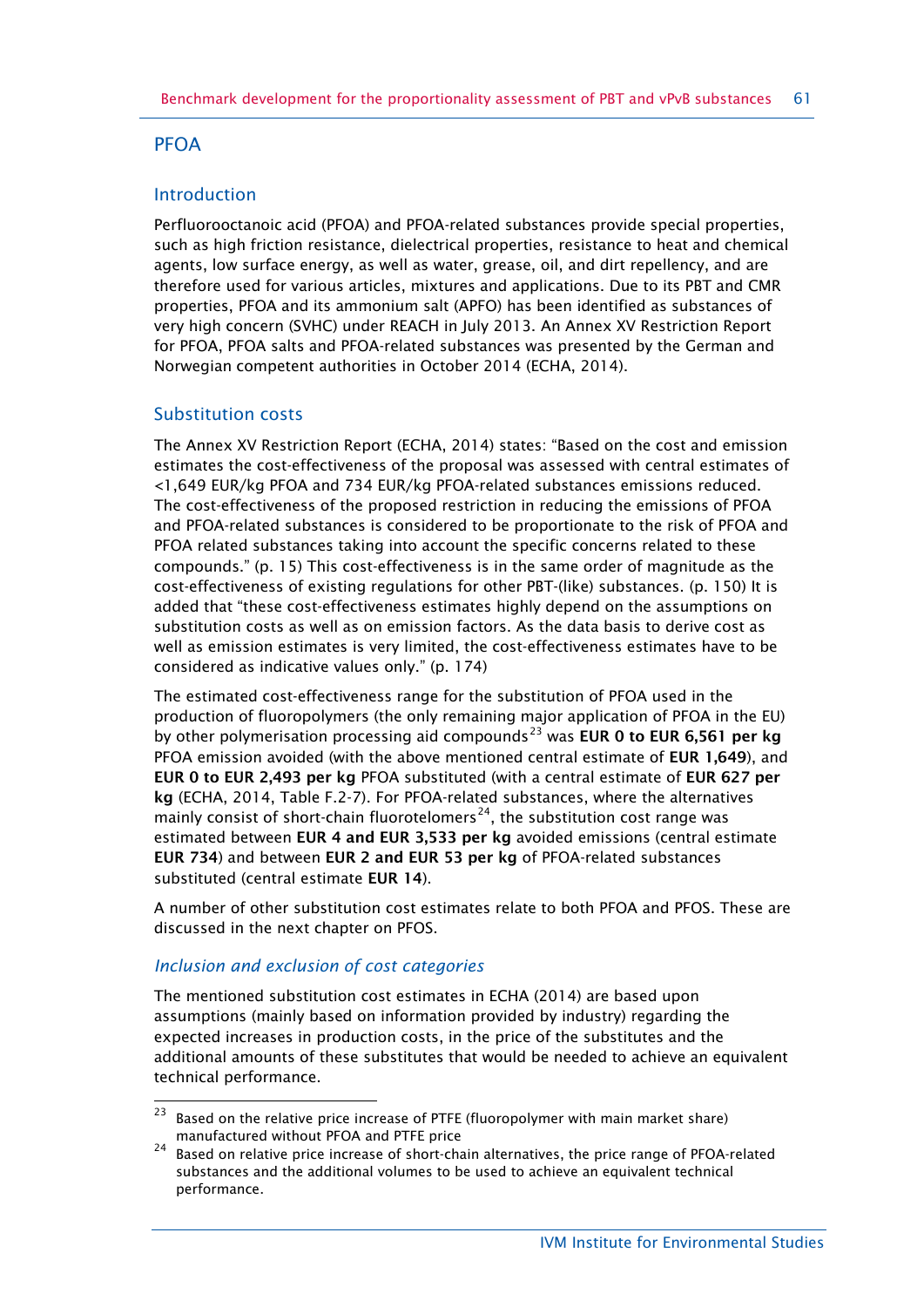#### *Functionality and performance issues*

For some applications, the alternatives for PFOA-related substances may not be perfect substitutes. For example, for technical textiles the change to alternatives could result in a loss in product quality in terms of oil and dirt repellency, which could be decisive for the utility of the respective product (ECHA, 2014, p. 169).

#### *Factors affecting estimated cost levels*

The wide ranges in the cost estimates in ECHA (2014) are mainly due to the large uncertainties regarding both the amounts of PFOA and PFOA-related substances used and emitted as well as the cost of substitution in the different applications.

#### Evidence on cost considerations in decision making

As the restriction proposal has not yet been decided upon, no conclusions can as yet be drawn concerning the role of cost considerations in decisions on PFOA restrictions in the EU.

#### References

- ECHA (2014), Annex XV Restriction Report. Proposal for a restriction. Substance name: Perfluorooctanoic acid (PFOA), PFOA salts and PFOA-related substances. Version 1.0. European Chemicals Agency, Helsinki, 17 October 2014.
- Van der Putte, I., M. Murín, M. van Velthoven and F. Affourtit (2010), Analysis of the risks arising from the industrial use of Perfluorooctanoic acid (PFOA) and Ammonium Perfluorooctanoate (APFO) and from their use in consumer articles. Evaluation of the risk reduction measures for potential restrictions on the manufacture, placing on the market and use of PFOA and APFO. Final report for the European Commission, Enterprise and Industry Directorate-General. RPS Advies, Delft.
- HELCOM (2013), Palette of measures on cost-effective management options to reduce discharges, emissions, and losses of hazardous substances. HELCOM Ministerial Meeting, Copenhagen, 3 October 2013. Baltic Marine Environment Protection Commission.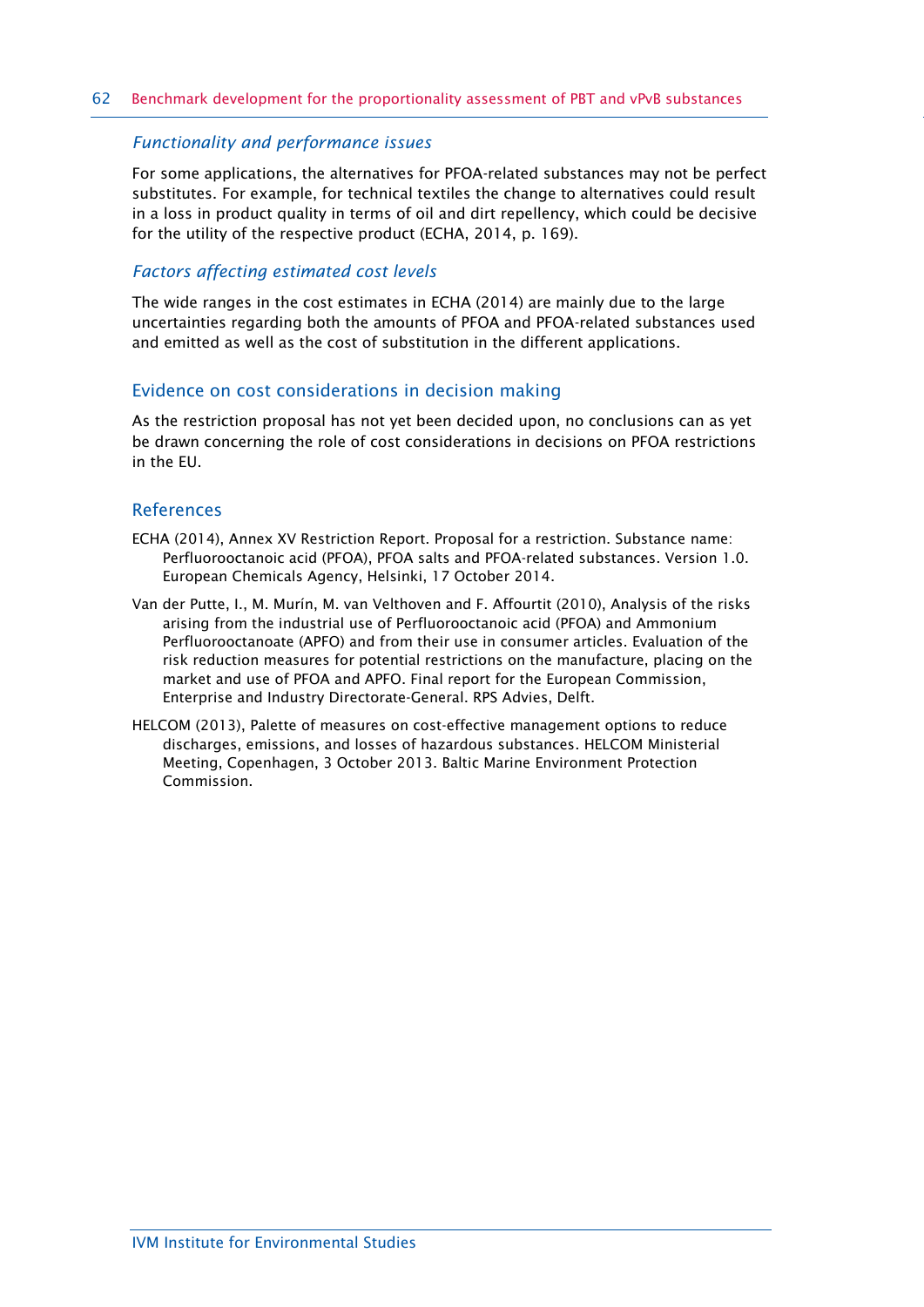## **PFOS**

## Introduction

In the past, perfluorooctane sulfonate (PFOS) had many applications, including in products such as textiles, leather, carpets, paint, paper, cardboard and firefighting foam. In 2009, PFOS was added to Annex B of the Stockholm Convention, implying that Parties must take measures to restrict the production and use of PFOS, but leaving a number of applicable acceptable purposes and specific exemptions. In the EU, the production, placing on the market and use of PFOS is prohibited (Regulation 850/2004/EC as amended by Regulation 757/2010/EU). Exemptions are allowed for the use of PFOS as:

- **•** wetting agents for use in controlled electroplating systems (until 26 August 2015);
- **•** photoresists or anti reflective coatings for photolithography processes;
- **•** photographic coatings applied to films, papers, or printing plates;
- **•** mist suppressants for non-decorative hard chromium (VI) plating in closed loop systems;
- **•** hydraulic fluids for aviation.

## Substitution costs

Estimates of substitution costs for PFOS show a high variability, both within and between different areas of application (see table below2). For surface protection, metal plating (if drop-in substitutes are available) and firefighting foam, alternatives appeared to be available at low additional cost; in some cases close to zero or even negative. Relatively high costs are found in the applications that are (in the EU) exempted from the ban on PFOS use: metal plating (if the only feasible alternative is ventilation or other mechanical solutions); photographic industry; photolithography and semiconductors. Information on the cost of alternatives for PFOS in hydraulic fluids in aircraft is lacking.

| <b>Application</b>                    | Low estimate | <b>High estimate</b> | <b>Source</b>                                    |
|---------------------------------------|--------------|----------------------|--------------------------------------------------|
| Coatings and paints                   | < 0          |                      | <b>UNEP (2012)</b>                               |
| Firefighting foams                    | $\Omega$     | 201                  | RPA (2004); UNEP (2007)                          |
| Metal plating (drop-in)               | $-100$       | 1,000                | RPA (2004); HELCOM (2013)                        |
| Metal plating (mechanical)            | 40           | 400,000              | UNEP (2007); HELCOM<br>(2013)                    |
| Photolitography and<br>semiconductors | 500,000      | 8,000,000            | <b>HELCOM (2013)</b>                             |
| Photographic materials                | 1,500        | 28,000*              | RPA (2004); UNEP (2007);<br><b>HELCOM (2013)</b> |

#### *Estimated substitution costs for PFOS (EUR per kg)*

The EUR 7 mln per kg mentioned in HELCOM (2013) is apparently an error; it should be EUR 7000 per kg (and therefore lies within the range mentioned here).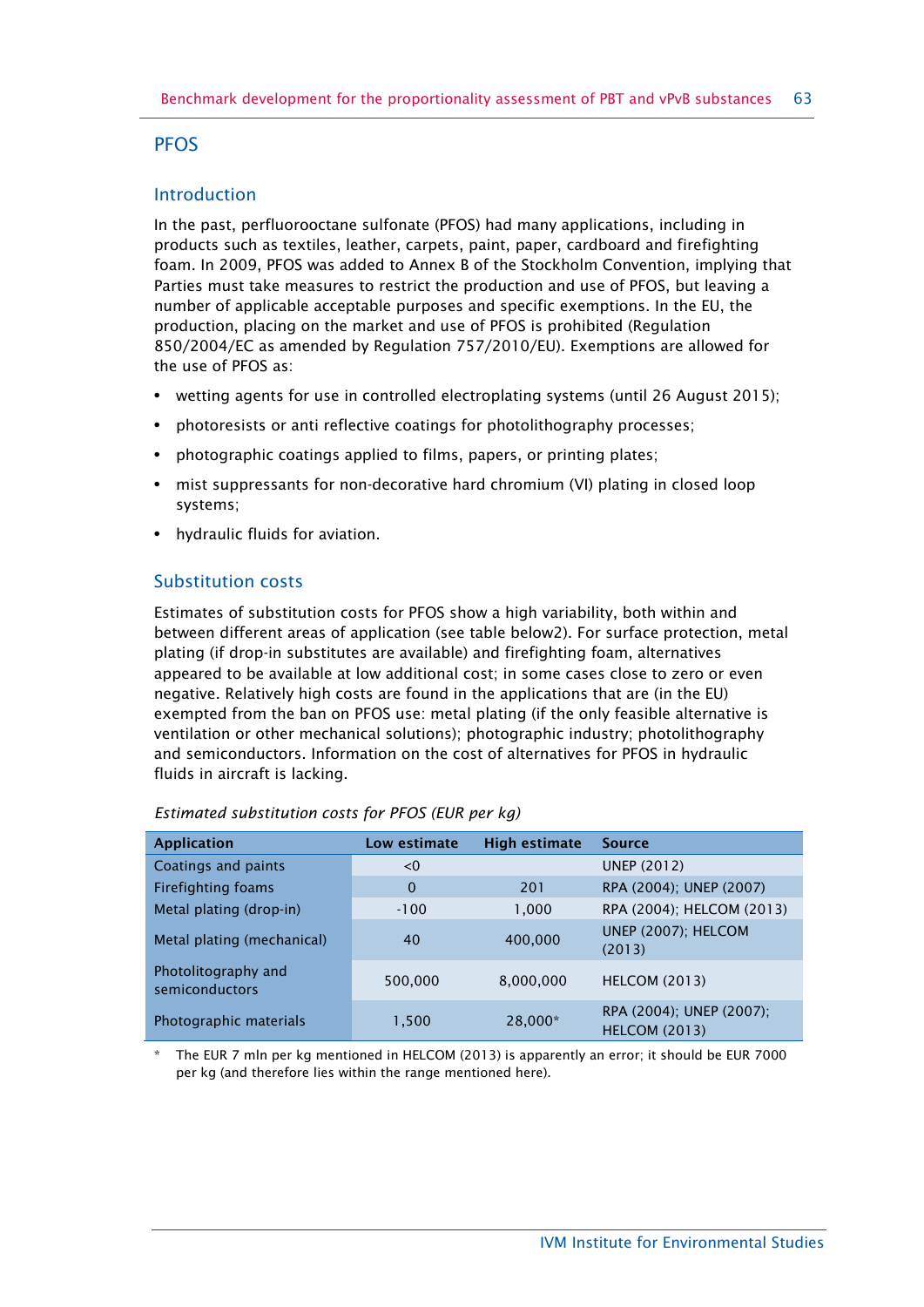#### *Inclusion and exclusion of cost categories*

The estimated substitution costs for PFOS generally include both the capital cost of the necessary new equipment and the operational costs. In several cases the cost of the alternative substance is lower than the cost of PFOS, implying savings on operational costs.

#### *Functionality and performance issues*

The equivalence of the substitute varies by area of application. For example, the RPA (2004) report, which underlies many of the other substitution related reports, mentions some disadvantages of substitutes for PFOS in the use area of metal plating, whereas for PFOS in firefighting foam the available substitutes are considered to be equivalent.

#### *Factors affecting estimated cost levels*

High per kg substitution costs for PFOS are mainly found in those application areas where the total amount of PFOS used is relatively small. However, in some cases the estimated costs are not related to the total use, but to the PFOS emission levels. For example, in the UNEP (2007) report the cost of substituting the remaining use of PFOS in photo imaging is estimated at USD 50 million, whereas only 2 kg is released into the environment, implying a cost of USD 25 mln (EUR 22 mln) per kg. If the total cost is related to the total amount of PFOS still used (10 tonnes) the amount per kg (USD 2500) would be much lower.

## Costs of disposal, emission control and remediation

This type of cost data mainly relates to PFOS in firefighting foam and to the removal of PFOS from waste water and drinking water supplies.

Replacing firefighting systems that contain PFOS is generally considered to be relatively cost effective. Destruction costs were estimated at about EUR 1000 per tonne of foam and replacement costs about EUR 4000 to 5000 per tonne (RPA, 2004, p. 139; LRTAP, 2006). The PFOS content is about 10 kg per tonne of foam (calculated on the basis of RPA, 2004, p. iii), which means the destruction and replacement cost for this application would together be about **EUR 500 to 600 per kg** PFOS. Hellema (2015) provided us with an estimate of the replacement costs of 6000 litres of PFOS containing foam: around EUR 60,000. Assuming a PFOS content of around 15 grammes per litre of foam (based on the data from the Schiphol case; see Textbox 3), this would mean some **EUR 700 per kg** PFOS. However, in specific cases the cost can be much higher (see Textbox 2).

Several cases of PFOS polluted sites exist where firefighting foam with PFOS has been used. Estimated clean-up costs of these sites (e.g. Buncefield, Jersey, Schiphol; see Textbox 3) are generally in the order of magnitude of EUR 1 mln or more per case (Nicholas and Whitfield, 2013; Klein, 2013; Gedeputeerde Staten, 2011). More information on the total amount of PFOS that has entered the environment (and is or will be removed) would be needed to arrive at an average per kg estimate for each of these cases.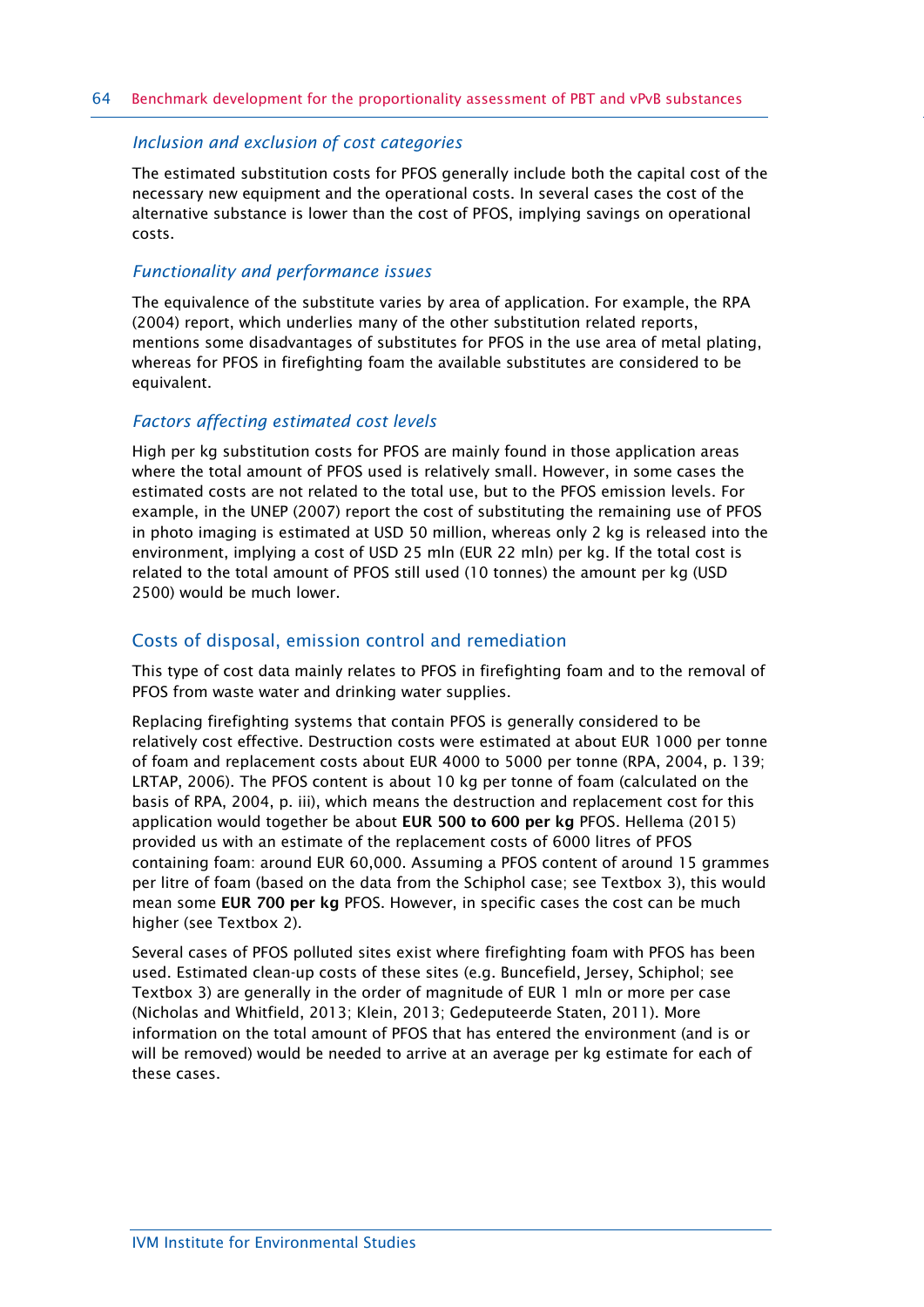### *Box 2 The Barendrecht case*

According to the POP regulation (850/2004, implementing the Stockholm Convention) the use of PFOS in firefighting systems is prohibited since 28 June 2011. Maximum residual concentrations of 10 mg/kg are allowed.<sup>[25](#page-64-0)</sup>

In anticipation of this deadline, Dutch railway infrastructure company ProRail carried out a project to replace PFOS in the firefighting system in the Barendrecht railway tunnel. The initial PFOS concentration in the installation was estimated between 700 and 7500 mg/kg. Flushing out did not result in a reduction below the legal threshold. According to ProRail, this was due to the fact that the substance is sticky and that materials can take up PFOS that is released again in a later stage. The PFOS content was reduced with a factor 100 to 700, which implies that concentrations of up to 75 mg/kg could still be present.<sup>[26](#page-64-1)</sup> The cost of the operation was about EUR 700,000. A second round of flushing out would again cost the same amount, but there might still remain places where the standard would not be achieved. Full compliance, according to ProRail, would only be feasible if the main pipe of the firefighting installation would be replaced. The cost of that operation was estimated at EUR 1 to 2.5 million.

According to calculations by Ewald van Dorst (Marak) the remaining amount of PFOS in the system after the flushing out was almost 1.8 kg.<sup>[27](#page-64-2)</sup> This would imply that the cost effectiveness of a complete PFOS removal by replacing the main pipe would be **between EUR 600,000 and 1.4 million per kg** PFOS. Should the legal limit be achievable by a second flushing out operation, then the cost effectiveness would be almost **EUR 400,000 per kg** PFOS (EUR 0.7 mln to remove 1.8 kg).

The cost of the initial operation (which did not lead to complete PFOS removal) can be estimated as follows. According to the documents from the waste treatment company (Indaver), a total amount of 26,460 kg firefighting foam was removed. Given the above-mentioned concentrations (700 to 7500 mg/kg) this means an amount of PFOS between almost 20 and 200 kg. Since the cost of the operation was EUR 700,000, the cost effectiveness was **between EUR 3,500 and 35,000 per kg**.

To our knowledge, ProRail has until now not been obliged to perform additional PFOS cleaning operations. However, there is also no official statement from the authorities that ProRail's argument (that the cost of such additional operations would be disproportionally high) is accepted and that exceedance of the legal limit would be tolerated. Therefore, we can conclude in this case to a minimum implicit social willingness to pay of EUR 3,500 per kg, but no maximum can be determined.

<span id="page-64-0"></span><sup>25</sup> 25 This is the maximum concentration in substances and preparations. For waste containing PFOS a limit of 50 mg/kg is applied (above this limit the waste should be treated in such a way as to ensure that the PFOS content is destroyed or irreversibly transformed so that the remaining waste and releases do not exhibit the characteristics of persistent organic pollutants). For the analysis done here the question which of the two limits applies is not relevant.

<span id="page-64-1"></span><sup>26</sup> According to calculations by Peter Hellema of the Environment and Transport Inspectorate, the average residual concentration was 35 mg/kg.

<span id="page-64-2"></span><sup>&</sup>lt;sup>27</sup> Peter Hellema of the Environment and Transport Inspectorate estimated the maximum remaining amount at 1.675 kg.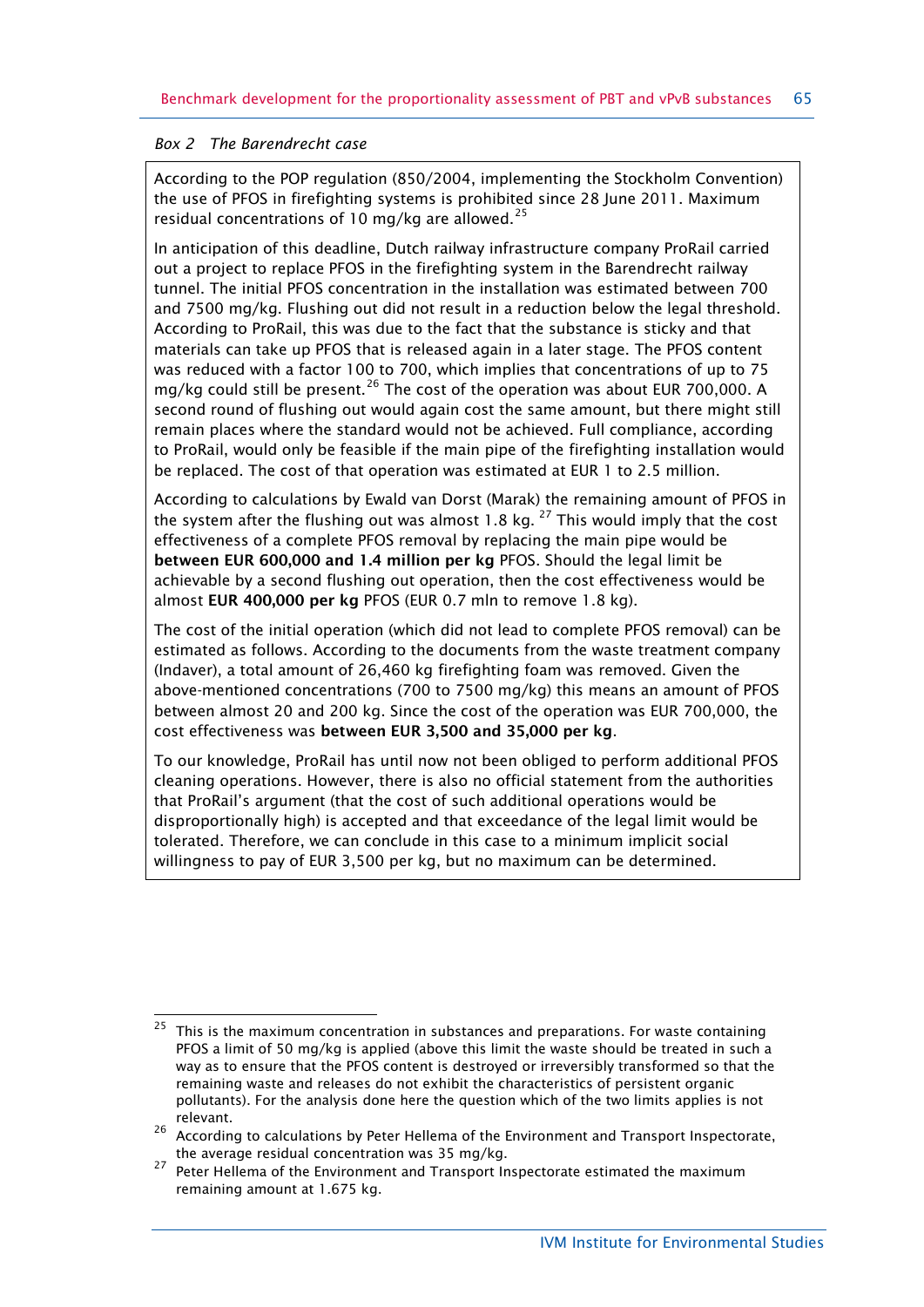#### *Box 3 The Schiphol case*

On July 12, 2008, a sprinkler installation in a hangar at Schiphol airport came accidentally into operation, releasing among others firefighting foam with PFOS. According to Gedeputeerde Staten (2011) 10,000 litres of foam were released, containing 143 kg PFOS. Some 100 mln litres of polluted surface water were temporarily stored in five basins. However, four of these appeared to leak, resulting in groundwater and surface water pollution in a wide area.

In order to avoid further diffusion of the pollution, a bentonite screen (9 meters deep) was put around an area of 16 hectares. Water within the enclosure is drained, purified and discharged. During the first two years of this containment project (2012-2014) the costs were EUR 2 million (Heijmans 2014). The water board has made a reservation of EUR 2.6 million to deal with the issue (Rijnland, 2011). In addition, EUR 3.2 million is budgeted by the province of Noord-Holland to clean up a part of the contaminated area that is needed for the construction of a new road. The full sanitation operation is estimated to cost between EUR 30 and 40 million (Gedeputeerde Staten, 2011).

The more than EUR 5 million that has been spent or budgeted until now to immobilize and remove (less than) 143 kg of PFOS implies an implicit social willingness to pay of at least **EUR 35,000 per kg** PFOS. If it will be decided to complete the full sanitation this could increase to between **EUR 200,000 and 300,000 per kg**.

Other 'end-of-pipe' cases are related to the removal of PFOS from wastewater or from surface water used for drinking water supplies. Here we find estimates ranging **from several thousands up to several millions of euros per kg** of PFOS removed (see Helcom, 2013; see also Text box 4).

The cost of incinerating contaminated aqueous waste originating from developer processes in the semiconductor industry is estimated in RPA (2004) at EUR 3.9 million per year across the EU to destroy 195 kg of PFOS, i.e. **EUR 20,000 per kg**.

#### *Inclusion and exclusion of cost categories*

The cost estimates for disposal, emission control and remediation of PFOS usually only cover the direct costs related to the operations (including, where applicable, the cost of decomposing the substance by means of incineration). Some estimates also include indirect costs; for example, the highest cost estimate in the Barendrecht case accounted for the fact that replacing the main pipe of the firefighting system would require closure of the tunnel for some time, resulting in economic losses.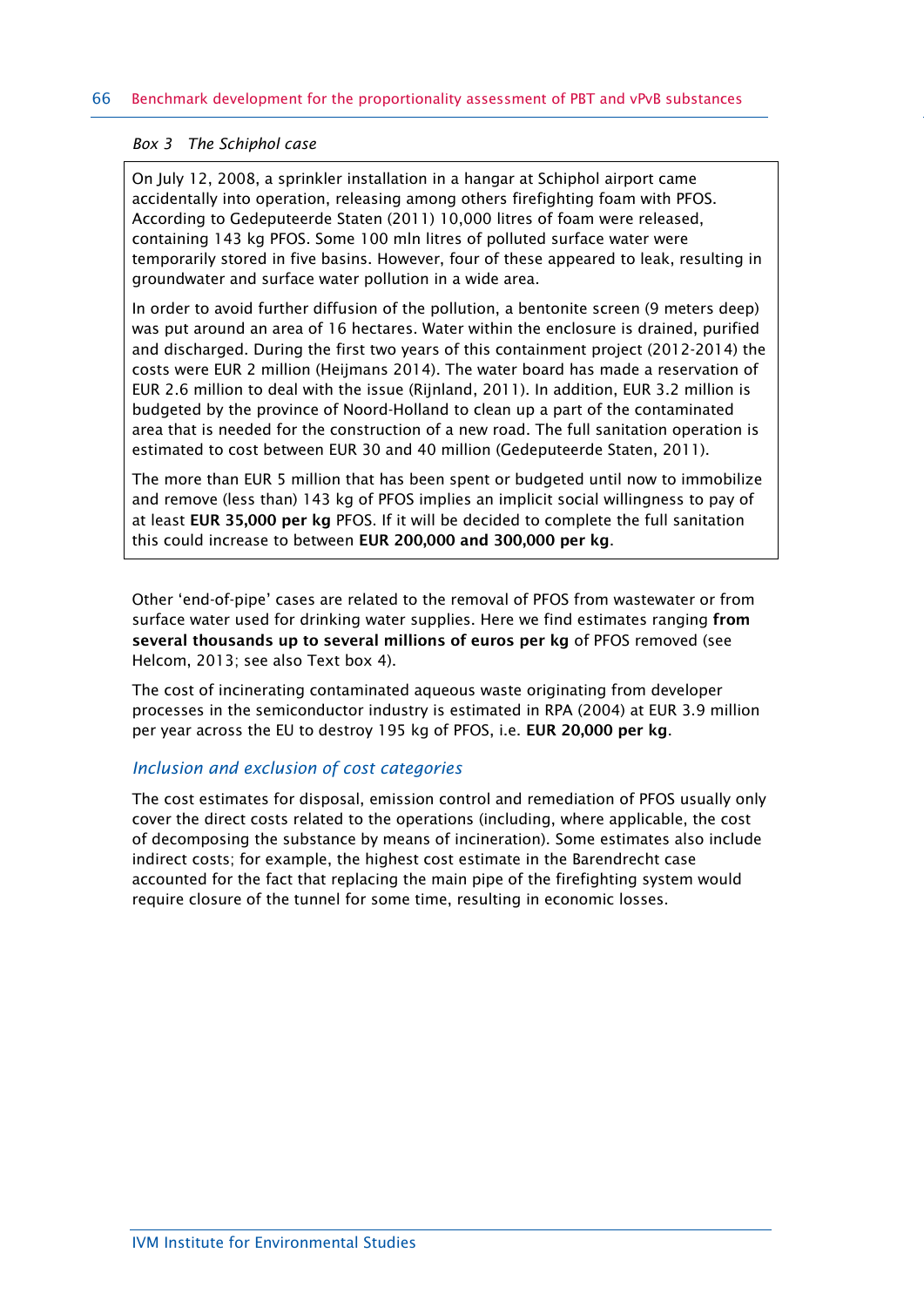#### *Box 4 The Arnsberg case*

The public water supply company in Arnsberg (Germany) operates an active coal treatment plant to remove PFOS and PFOA from surface water that it receives from the Möhne reservoir. The water is polluted as a result of the use of contaminated sewage sludge as fertilizer in agriculture and forestry. In 2006 and 2007, the water company incurred annual costs of some EUR 300,000 for this water purification (Arnsberg, 2007). In the wider Möhre and Ruhr area, several other measures aiming at sanitation and water purification due to PFOS/PFOA pollution have been taken. In 2007, an amount of EUR 60 mln was foreseen for short term investments in these measures (Nordrhein-Westfalen, 2007).

In the Möhne reservoir, PFOS concentrations of 135 to 405 ng/l were reported, and PFOA concentrations of 11 to 7,070 ng/l (Umweltbundesamt, 2009). Stadtwerke Arnsberg provides 10.5 mln litres of drinking water per day (Arnsberg, 2015), or 3.8 mln  $m<sup>3</sup>$  per year. The share of water from the Möhne reservoir in this supply is unknown. To arrive at a conservative estimate, we assume that the raw water for all 3.8 mln  $m<sup>3</sup>$  contained the maximum concentration of PFOS and PFOA (i.e. together almost 7.5 mg/m<sup>3</sup>) and is purified by the active coal treatment. This would mean that per year some 28.5 kg of PFOS and PFOA is removed, which implies an implicit social willingness to pay of at least **EUR 10,000 per kg**. Given the conservative assumptions, the amount per kg could easily be one or two orders of magnitude higher.

In 2009, the Court in Arnsberg issued a verdict (VG Arnsberg, 2009) in which the sanitation costs of agricultural land that was polluted by some 400 kg PFOS and PFOA were estimated at EUR 2.7 mln, which comes down to **EUR 6750 per kg**.

## *Control or destruction*

PFOS that is removed from firefighting systems is usually incinerated in chemical waste incineration plants. The same is true for PFOS (and PFOA) that is removed from waste water or surface water. In some soil pollution cases, however (for example Schiphol) the focus is on preventing the wider dispersion of the substance by creating barriers. Only in those parts where new developments are planned (such as, in this case, road construction) full remediation takes place.

## *Factors affecting estimated cost levels*

PFOS is a very mobile substance. Therefore, the cost of remediation in case of a PFOS spill will increase rapidly with time, as a larger area becomes polluted.

## Evidence on cost considerations in decision making

Restrictions on the marketing and use of PFOS were in the EU initially introduced by Directive 2006/122/EC, and later on transferred to Annex XVII of the REACH Regulation (by Regulation 552/2009) and then to the POP Regulation (by Regulation 757/2010). A number of PFOS uses are exempted from the general ban on PFOS use: wetting agents for use in controlled electroplating systems (until 26 August 2015); photoresists or anti reflective coatings for photolithography processes; photographic coatings applied to films, papers, or printing plates; mist suppressants for nondecorative hard chromium (VI) plating in closed loop systems; and hydraulic fluids for aviation. As noted above, these applications coincide with the uses where relatively high substitution costs were reported. Nonetheless, the EU legislation does not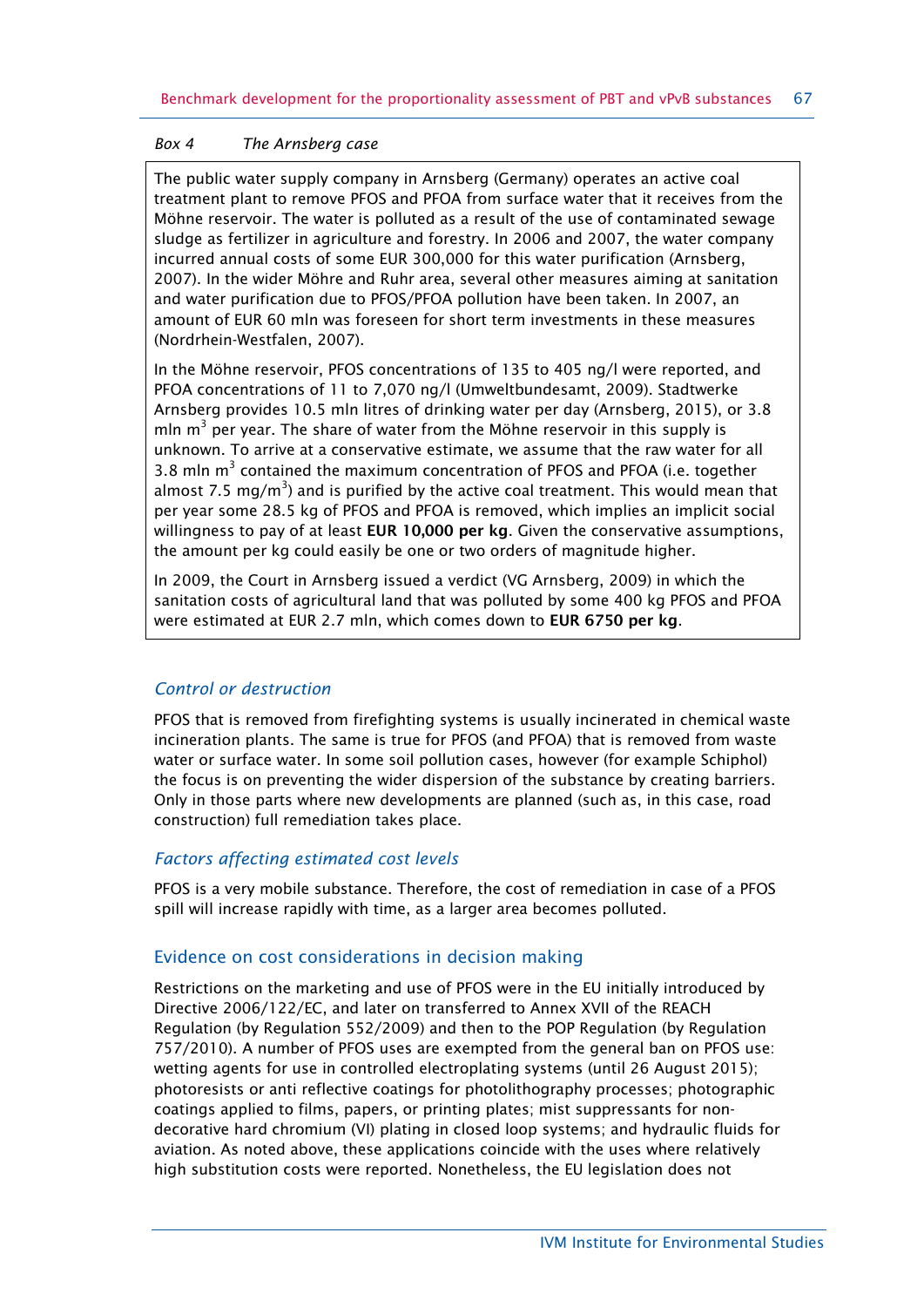explicitly mention the high cost to motivate the derogations. It does say, however, that the exempted uses of PFOS "will be phased out as soon as the use of safer alternatives is technically and economically feasible".

As the Barendrecht, Schiphol and Arnsberg cases show, costly measures are actually taken to remove PFOS from existing stocks and from the environment. When estimating the costs of such measures on a per kg basis, the outcomes tend to be in the same orders of magnitude as the costs of substitution for the exempted PFOS applications. Such explicit per kg estimates are, however, usually not made in the decision making on sanitation/remediation cases. In any case, the discretionary competence for the authorities is limited in such cases, since standards (e.g. for drinking water quality) have to be met anyway.

#### References

Arnsberg (2007), Beteiligungsbericht der Stadt Arnsberg 2007.

- Arnsberg (2015), information from website [http://www.stadtwerke](http://www.stadtwerke-arnsberg.de/produktbereiche/mein-wasser/trinkwasser/qualitaet-versorgung.html)[arnsberg.de/produktbereiche/mein-wasser/trinkwasser/qualitaet-versorgung.html](http://www.stadtwerke-arnsberg.de/produktbereiche/mein-wasser/trinkwasser/qualitaet-versorgung.html) (accessed 25.03.2015).
- Carloni, D. (2009), Perfluorooctane Sulfonate (PFOS) Production and Use: Past and Current Evidence. UNIDO Regional Office in China, December 2009.
- Gedeputeerde Staten (2011), Answers to written questions by G.Massom, member of the Provincial Council (Provinciale Staten). Gedeputeerde Staten (Provincial Executive) of Noord-Holland, Haarlem, 11 October 2011.
- Heijmans (2014), Bodemsanering PFOS verontreiniging. <http://www.heijmanssolidground.nl/projecten/bekijk/index/id/634> (accessed 05.12.2014).
- HELCOM (2013), Palette of measures on cost-effective management options to reduce discharges, emissions, and losses of hazardous substances. HELCOM Ministerial Meeting, Copenhagen, 3 October 2013. Baltic Marine Environment Protection Commission.
- Hellema, P.R.J. (2015), personal communication. Inspectie Leefomgeving en Transport, 23 February 2015.
- Klein, R.A. (2013), Foam: the cost and still counting! Published 06 December 2013. [http://www.hemmingfire.com/news/fullstory.php/aid/1961/Foam:\\_the\\_cost\\_\\_96\\_and\\_](http://www.hemmingfire.com/news/fullstory.php/aid/1961/Foam:_the_cost__96_and_still_counting!.html) [still\\_counting!.html](http://www.hemmingfire.com/news/fullstory.php/aid/1961/Foam:_the_cost__96_and_still_counting!.html) (accessed 05.12.2014).
- LRTAP (2006), Exploration of Management Options for PFOS. Proposal submitted by Sweden for the fifth meeting of the LRTAP Task Force on Persistent Organic Pollutants, Tallinn, 29 May-1 June 2006 and revised 15 June 2006.
- Nicholas, M., and A. Whitfield (2013), The Buncefield Accident and the Environmental Consequences for Fuel Storage Sites and other Sites in the UK, Regulated under the Seveso Directive. *Chemical Engineering Transactions* 31: 457-462.
- Nordrhein-Westfalen (2007), Sachstandsbericht zu PFT-Belastungen in Nordrhein-Westfalen. Stand 10.08.2007. Ministerium für Umwelt und Naturschutz, Landwirtschaft und Verbraucherschutz des Landes Nordrhein-Westfalen.

Rijnland (2014), Programmajaarverslag 2013. Hoogheemraadschap van Rijnland.

RPA (2004), Risk Reduction Strategy and Analysis of Advantages and Drawbacks for Perfluorooctane Sulphonate (PFOS). Final Report prepared for Department for Environment, Food and Rural Affairs & the Environment Agency for England and Wales.